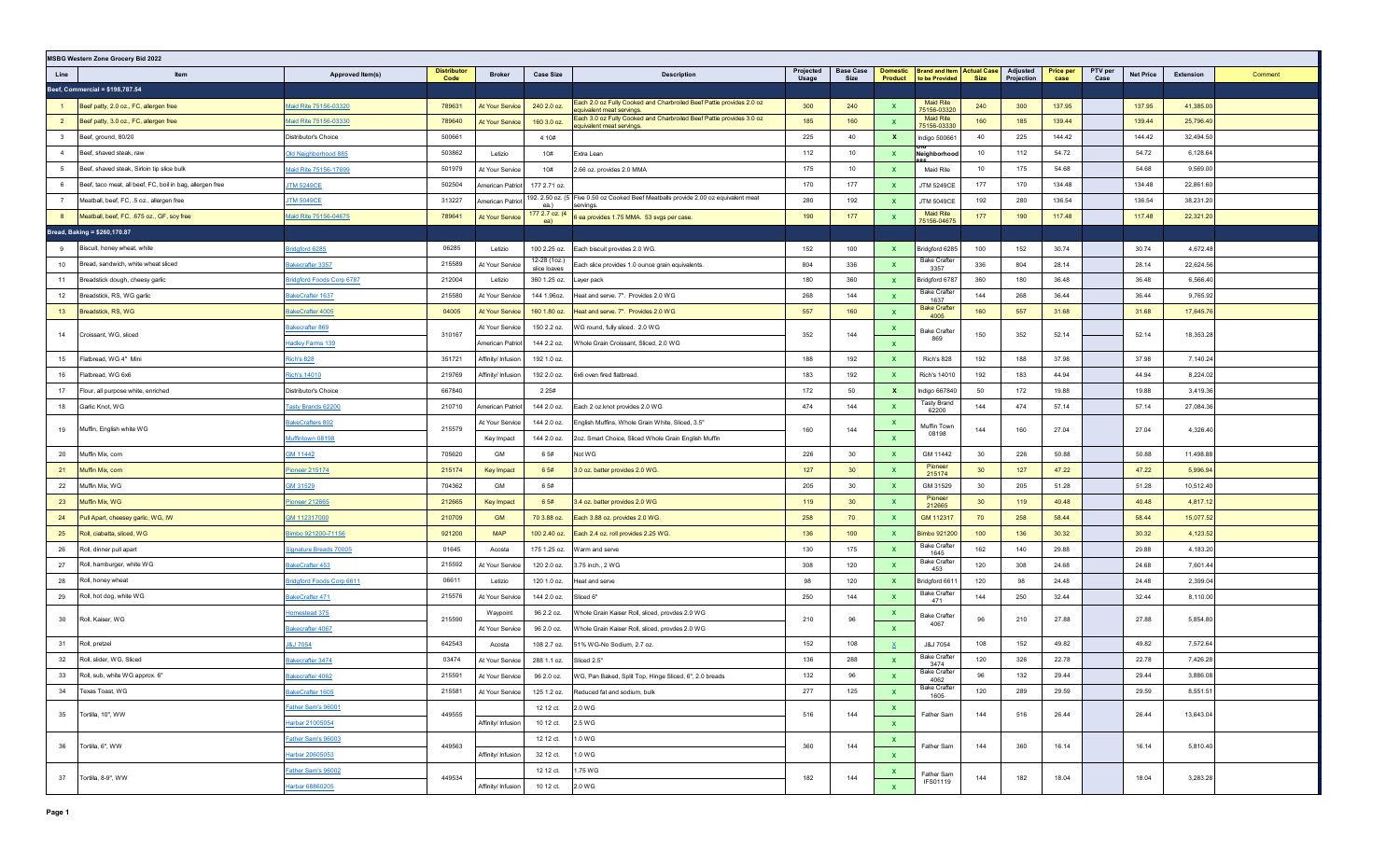|      | <b>MSBG Western Zone Grocery Bid 2022</b>    |                             |                            |                    |                  |                                                                                                                                            |                    |                          |              |                                                                              |      |                        |                          |                 |                  |           |         |
|------|----------------------------------------------|-----------------------------|----------------------------|--------------------|------------------|--------------------------------------------------------------------------------------------------------------------------------------------|--------------------|--------------------------|--------------|------------------------------------------------------------------------------|------|------------------------|--------------------------|-----------------|------------------|-----------|---------|
| Line | Item                                         | Approved Item(s)            | <b>Distributor</b><br>Code | <b>Broker</b>      | <b>Case Size</b> | <b>Description</b>                                                                                                                         | Projected<br>Usage | <b>Base Case</b><br>Size |              | Domestic   Brand and Item   Actual Case  <br><b>Product</b>   to be Provided | Size | Adjusted<br>Projection | <b>Price per</b><br>case | PTV per<br>Case | <b>Net Price</b> | Extension | Comment |
|      | Breakfast = \$486,527.10                     |                             |                            |                    |                  |                                                                                                                                            |                    |                          |              |                                                                              |      |                        |                          |                 |                  |           |         |
| 38   | Apple Frudel, WG, IW                         | SM 18000-27852              | 211478                     | GM                 | 72 2.29 oz.      | NOT WG                                                                                                                                     | 566                | 72                       | $\mathbf{x}$ | GM 27852                                                                     | 72   | 566                    | 33.24                    |                 | 33.24            | 18,813.84 |         |
| 39   | Bagel, honey wheat, large                    | <u><b>Aesop's 98195</b></u> | 99195                      | Key Impact         | 60 4.50 oz.      | NOT WG                                                                                                                                     | 207                | 60                       | X            | Aesop 99195                                                                  | 60   | 207                    | 26.28                    |                 | 26.28            | 5,439.96  |         |
| 40   | Bagel, mini                                  | Pillsbury 138399000         | 309388                     | GM                 | 72 2.43 oz.      | With cinnamon cream cheese                                                                                                                 | 320                | 72                       | <b>X</b>     | GM 138399                                                                    | 72   | 320                    | 33.38                    |                 | 33.38            | 10,681.60 |         |
| 41   | Bagel, White WG, bulk                        | Lenders 00074               | 390002                     | Waypoint           | 72 2.0 oz.       | resliced. White whole wheat                                                                                                                | 260                | 72                       | $\mathbf{x}$ | <b>Bake Crafters</b><br>943                                                  | 84   | 223                    | 24.28                    |                 | 24.28            | 5,414.44  |         |
| 42   | Bagel, White WG, IW                          | Lenders 00075               | 00982                      | Waypoint           | 72 2.0 oz.       | resliced. White whole wheat                                                                                                                | 536                | 72                       | $\mathbf{x}$ | <b>Bake Crafters</b><br>982                                                  | 84   | 460                    | 25.88                    |                 | 25.88            | 11,904.80 |         |
| 43   | Bread Slice, WG banana, IW                   | SuperBakery 7501            | 306406                     | Waypoint           | 75 3.4 oz.       | ndividually wrapped. 2 WG credit                                                                                                           | 206                | 75                       | $\mathbf{x}$ | Super Bakery<br>7501                                                         | 75   | 206                    | 44.98                    |                 | 44.98            | 9,265.88  |         |
| 44   | Bread Slice, WG blueberry, IW                | Superbakery 7503            | 642584                     | Waypoint           | 75 3.4 oz.       | Individually wrapped. 2 WG credit                                                                                                          | 80                 | 75                       | $\mathbf{x}$ | Super Bakery<br>7503                                                         | 75   | 80                     | 45.32                    |                 | 45.32            | 3,625.60  |         |
| 45   | Bread Slice, WG cocoa, IW                    | SuperBakery 7506            | 642583                     | Waypoint           | 75 3.4 oz.       | Individually wrapped. 2 WG credit                                                                                                          | 68                 | 75                       | $\mathbf{x}$ | Super Bakery<br>7506                                                         | 75   | 68                     | 46.28                    |                 | 46.28            | 3,147.04  |         |
| 46   | Bread Slice, WG lemon, IW, RS                | superBakery 7507            | 306432                     | Waypoint           | 75 3.4 oz.       | Individually wrapped. 2 WG credit                                                                                                          | 63                 | 75                       | $\mathbf{x}$ | Super Bakery<br>7507                                                         | 75   | 63                     | 46.48                    |                 | 46.48            | 2,928.24  |         |
| 47   | Bread Slice, WG zucchini, IW                 | SuperBakery 7502            | 310099                     | Waypoint           | 77 3.4 oz.       | Individually wrapped. 2 WG credit                                                                                                          | 74                 | 75                       | X            | Super Bakery<br>7502                                                         | 75   | 74                     | 46.48                    |                 | 46.48            | 3,439.52  |         |
| 48   | Breakfast Bar, WG, IW                        | Sky Blue HWB5172            | 310330                     | Letizio            | 72 2.8 oz.       |                                                                                                                                            | 550                | 72                       | $\mathbf{x}$ | Sky Blue<br><b>HWB5172</b>                                                   | 72   | 550                    | 31.68                    |                 | 31.68            | 17,424.00 |         |
| 49   | Bun, breakfast                               | Sky Blue WWB5160            | 310328                     | Letizio            | 60 2.6 oz.       |                                                                                                                                            | 740                | 60                       | X            | Sky Blue<br><b>WWB5160</b>                                                   | 60   | 740                    | 26.98                    |                 | 26.98            | 19,965.20 |         |
| 50   | Cinnabar, IW, WG                             | <b>Hadley Farms 805IW</b>   | 310180                     | American Patriot   | 60 2.90 oz.      | WG credits                                                                                                                                 | 658                | 60                       | <b>X</b>     | Hadley 805IW                                                                 | 60   | 658                    | 29.06                    |                 | 29.06            | 19,121.48 |         |
| 51   | Cinnamon Roll Dough, freezer to oven, WG     | Pillsbury 100-94562-11111-0 | 305728                     | GM                 | 100 2.7 oz.      | WG credits                                                                                                                                 | 116                | 100                      | $\mathbf{x}$ | GM<br>111111000                                                              | 100  | 116                    | 34.68                    |                 | 34.68            | 4,022.88  |         |
| 52   | Cinnamon Roll, WG, iced, IW                  | <b>Hadley Farms 375IW</b>   | 310162                     | American Patriot   | 36 2.7 oz.       |                                                                                                                                            | 340                | 36                       | <b>X</b>     | Hadley 375IW                                                                 | 36   | 340                    | 16.42                    |                 | 16.42            | 5,582.80  |         |
| 53   | Crumb Cake, WG, cinnamon                     | <b>Sky Blue CR272</b>       | 310326                     | Letizio            | 72 3 oz.         |                                                                                                                                            | 225                | 72                       | <b>X</b>     | Sky Blue<br>SW85175                                                          | 72   | 225                    | 29.72                    |                 | 29.72            | 6,687.00  |         |
| 54   | Donut Holes, WG                              | Rich's 2725                 | 211437D                    | Affinity/ Infusion | 384 .41 oz.      |                                                                                                                                            | 152                | 384                      |              | <b>Rich's 2725</b>                                                           | 384  | 152                    | 34.88                    |                 | 34.88            | 5,301.76  |         |
| 55   | Donut, WG                                    | Rich's 14839                | 211436D                    | Affinity/ Infusion | 84 2.45 oz.      |                                                                                                                                            | 130                | 84                       | <b>X</b>     | <b>Rich's 14839</b>                                                          | 84   | 130                    | 39.04                    |                 | 39.04            | 5,075.20  |         |
| 56   | Donuts, WG mini chocolate 6 pk               | superbakery 7786            | 309957                     | Waypoint           | 72 3.3 oz.       | GoodyMan 51% WG chocolate enrobed                                                                                                          | 680                | 72                       | $\mathbf{x}$ | Super Bakery<br>7786                                                         | 72   | 680                    | 50.98                    |                 | 50.98            | 34,666.40 |         |
| 57   | Donuts, WG mini powered 6pk                  | Superbakery 7787            | 309955                     | Waypoint           | 72 3.0 oz.       | GoodyMan 51% WG powdered sugar                                                                                                             | 630                | 72                       | <b>X</b>     | Super Bakery<br>7787                                                         | 72   | 630                    | 50.98                    |                 | 50.98            | 32,117.40 |         |
| 58   | French Toast stick, plain, WG                | Michaels Foods 75016        | 309999                     | CORE               | 100 2.6 oz.      |                                                                                                                                            | 740                | 100                      | <b>X</b>     | Michael Foods<br>75016                                                       | 100  | 740                    | 44.64                    | 3.56            | 41.08            | 33,033.60 |         |
| 59   | French Toast, Maple Glazed WG                | <u>Michaels Foods 75010</u> | 311100D                    | CORE               | 85 2.9 oz.       |                                                                                                                                            | 108                | 85                       |              | Michael Foods<br>75010                                                       | 85   | 108                    | 46.04                    | 3.03            | 43.01            | 4,972.32  |         |
| 60   | French Toast, WG Stick, IW                   | BakeCrafter 449             | 389995                     | At Your Service    | 88 3.0 oz.       |                                                                                                                                            | 544                | 88                       | X            | <b>Bake Crafter</b><br>449                                                   | 88   | 544                    | 53.74                    |                 | 53.74            | 29,234.56 |         |
| 61   | French Toast, mini, WG, IW, Cinnamon Rush    | GM 18000-37309              | 310851                     | GM                 | 72 2.64 oz.      | 2.0 WG credit                                                                                                                              | 109                | 72                       | $\mathbf{x}$ | GM 37309                                                                     | 72   | 109                    | 30.68                    |                 | 30.68            | 3,344.12  |         |
| 62   | Mini Cinnis                                  | GM 133686000                | 312966                     | GM                 | 72 2.29 oz.      | Mini pull apart cinnamon rolls, cinnamon filling. 2.0 WG                                                                                   | 360                | 72                       | <b>X</b>     | GM 133686                                                                    | 72   | 360                    | 32.28                    |                 | 32.28            | 11,620.80 |         |
| 63   | Muffin, Blueberry, WG, IW                    | Otis Spunkmeyer 10143       | 704438                     | CORE               | 72 2.0 oz.       |                                                                                                                                            | 190                | 72                       | <b>X</b>     | Spunkmeyer                                                                   | 72   | 190                    | 24.48                    |                 | 24.48            | 4,651.20  |         |
| 64   | Muffin, Chocolate Chip, WG, IW               | Otis Spunkmeyer 10145       | 704439                     | CORE               | 72 2.0 oz.       |                                                                                                                                            | 410                | 72                       | X            | ₩m<br>Spunkmeyer                                                             | 72   | 410                    | 24.34                    |                 | 24.34            | 9,979.40  |         |
| 65   | Muffin, Smart Choice, WG, apple cinnamon, IW | Muffintown 2666             | 213221                     | Key Impact         | 96 2.0 oz.       |                                                                                                                                            | 624                | 96                       | <b>X</b>     | Muffin Town<br>2666                                                          | 96   | 624                    | 27.44                    |                 | 27.44            | 17,122.56 |         |
| 66   | Muffin, Smart Choice, WG, apple cinnamon, IW | <b>Muffintown 6666</b>      | 313222                     | Key Impact         | 48 3.6 oz.       |                                                                                                                                            | 624                | 48                       | $\mathbf{x}$ | Muffin Town<br>0666                                                          | 48   | 624                    | 26.32                    |                 | 26.32            | 16,423.68 |         |
| 67   | Muffin, Smart Choice, WG, blueberry, IW      | <b>Muffintown 6661</b>      | 313225                     | Key Impact         | 48 3.6 oz.       |                                                                                                                                            | 470                | 48                       | <b>X</b>     | Muffin Town<br>6661                                                          | 48   | 470                    | 26.04                    |                 | 26.04            | 12,238.80 |         |
| 68   | Muffin, Smart Choice, WG, blueberry, IW      | Muffintown 2661             | 310124                     | Key Impact         | 96 2.0 oz.       |                                                                                                                                            | 470                | 96                       | $\mathbf{x}$ | Muffin Town<br>2661                                                          | 96   | 470                    | 27.48                    |                 | 27.48            | 12,915.60 |         |
| 69   | Muffin, Smart Choice, WG, choc. chip, IW     | <b>Muffintown 6670</b>      | 313224                     | Key Impact         | 48 3.6 oz.       |                                                                                                                                            | 120                | 48                       | X            | Muffin Town<br>6670                                                          | 48   | 120                    | 25.42                    |                 | 25.42            | 3,050.40  |         |
| 70   | Muffin, Smart Choice, WG, chocolate chip, IW | Muffintown 2670             | 313223                     | Key Impact         | 96 2.0 oz.       |                                                                                                                                            | 194                | 96                       | <b>X</b>     | Muffin Town<br>2670                                                          | 96   | 194                    | 26.92                    |                 | 26.92            | 5,222.48  |         |
| 71   | Muffin, Smart Choice, WG, corn, IW           | Muffintown 6605             | 313226                     | Key Impact         | 48 3.6 oz.       |                                                                                                                                            | 110                | 48                       | $\mathbf{x}$ | Muffin Town<br>6605                                                          | 48   | 110                    | 26.04                    |                 | 26.04            | 2,864.40  |         |
| 72   | Pancake, bites, WG                           | <u>Rich's 08066</u>         | 08066                      | Affinity/ Infusion | 384 .51 oz.      | ea. Provides 2.0 WG                                                                                                                        | 166                | 384                      | <b>X</b>     | Rich's 08066                                                                 | 384  | 166                    | 39.74                    |                 | 39.74            | 6,596.84  |         |
| 73   | Pancake, Chocolate Chip WG Mini, IW          | Dewaffelbaker 679844106354  | 106354                     | American Patriot   | 72 3.0 oz.       | A+ with sweet potato                                                                                                                       | 184                | 72                       | <b>X</b>     | Dewaffelbaker<br>106354                                                      | 72   | 184                    | 29.98                    |                 | 29.98            | 5,516.32  |         |
| 74   | Pancake, Maple WG Mini, IW                   | Dewaffelbaker 679844106287  | 106287                     | American Patriot   | 72 3.0 oz.       | A+ with sweet potato                                                                                                                       | 194                | 72                       | X            | 106287                                                                       | 72   | 194                    | 29.98                    |                 | 29.98            | 5,816.12  |         |
| 75   | Pancakes, Mini, confetti WG                  | Kellogg's 3800018574        | 310486                     | Affinity/ Infusion | 72 3.03 oz.      | Eggo Bites. Provides 2.0 WG                                                                                                                | 294                | 72                       | $\mathbf{x}$ | Kelloggs 18574                                                               | 72   | 294                    | 27.14                    |                 | 27.14            | 7,979.16  |         |
| 76   | Pancakes, WG                                 | Bakecrafter 1475            | 310483                     | At Your Service    | 144 1.3 oz.      | 1 pancake equals 1 WG.                                                                                                                     | 364                | 144                      | $\mathbf{x}$ | Global RS7245                                                                | 144  | 364                    | 20.99                    |                 | 20.99            | 7,640.36  |         |
|      |                                              | Krusteaz 86151-20085        |                            | Waypoint           | 144 1.14 oz.     | 1 pancake equals 1 WG.                                                                                                                     |                    |                          | $\mathbf{x}$ |                                                                              |      |                        |                          |                 |                  |           |         |
| 77   | Tornado, Egg, Turkey Sausage, Cheese, WG     | Ruiz 86969                  | 202206                     | Key Impact         | 144 2.79 oz.     | I Monterey. Scrambled eggs, turkey sausage, tomatoes, cheese, jalapeno<br>and picante sauce in a whole wheat tortilla. 75 MMA and 1.25 WG. | 228                | 144                      | $\mathbf{x}$ | <b>El Monterey</b><br>86969                                                  | 144  | 228                    | 98.43                    |                 | 98.43            | 22,442.04 |         |
| 78   | Waffle, Dutch, WG, 5"                        | <b>J&amp;J 4521</b>         | 310569                     | Acosta             | 48 83 g          | Provides 2.0 WG                                                                                                                            | 60                 | 48                       | $\mathbf{x}$ | J&J 4521                                                                     | 48   | 60                     | 24.94                    |                 | 24.94            | 1,496.40  |         |
| 79   | Waffle Stick, WG                             | <b>Con Agra 40333</b>       | 310833                     | Waypoint           | 54 88g svg.      | 4 per serving. Krusteaz                                                                                                                    | 120                | 54                       | <b>X</b>     | Krusteaz<br>40333                                                            | 54   | 120                    | 49.88                    |                 | 49.88            | 5,985.60  |         |
| 80   | Waffles, jumbo, WG                           | Bakecrafter 1453            | 389996                     | At Your Service    | 144 ct.          | waffle = $1$ WG                                                                                                                            | 198                | 144                      | $\mathbf{x}$ | Global<br><b>RS9201WE</b>                                                    | 144  | 198                    | 21.98                    |                 | 21.98            | 4,352.04  |         |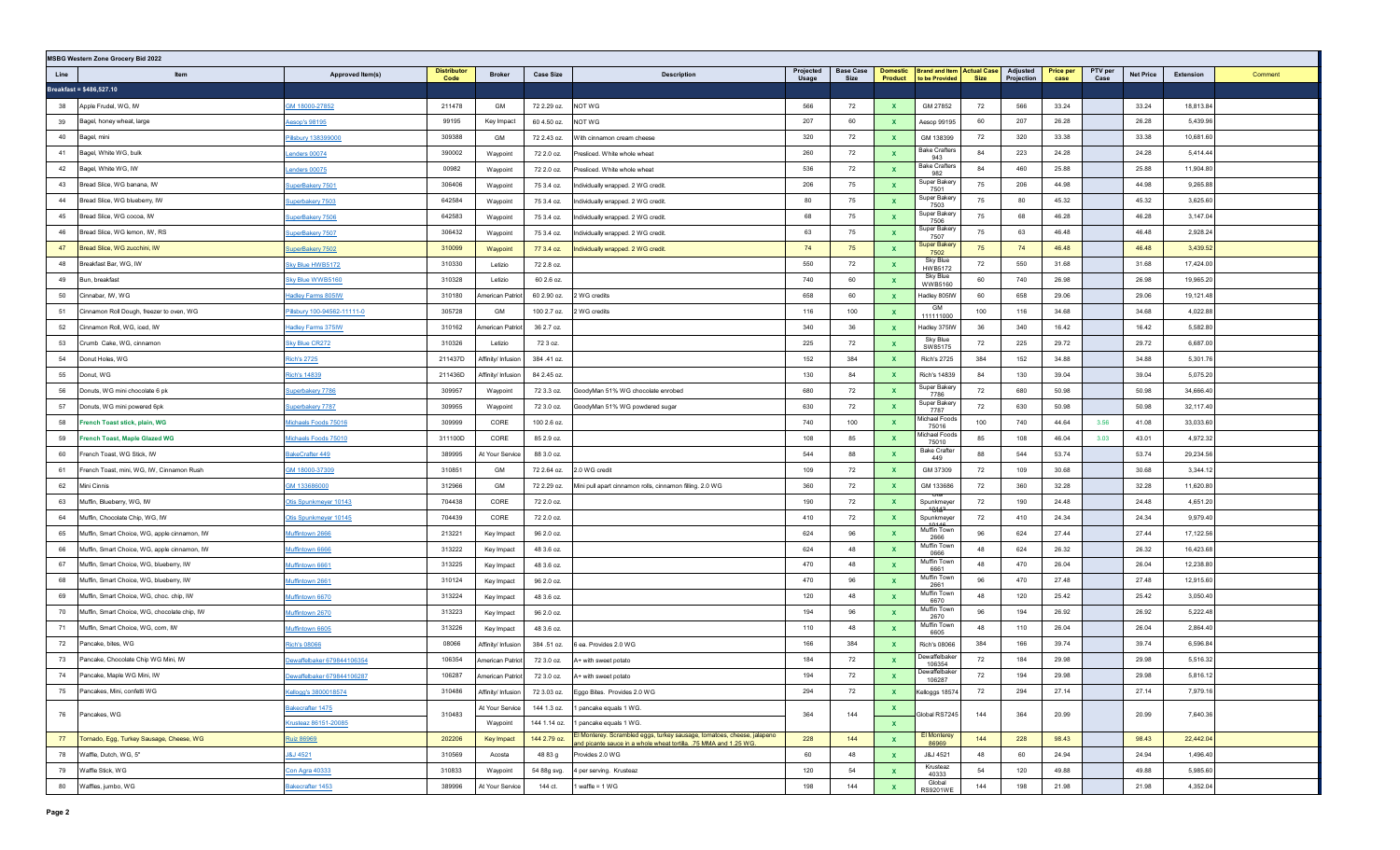|      | <b>MSBG Western Zone Grocery Bid 2022</b>                                             |                                                                                                                                                                                                                                                                                     |                            |                    |                  |                                                                                                        |                    |                                 |                     |                                                       |             |                               |                          |                 |                  |           |                            |
|------|---------------------------------------------------------------------------------------|-------------------------------------------------------------------------------------------------------------------------------------------------------------------------------------------------------------------------------------------------------------------------------------|----------------------------|--------------------|------------------|--------------------------------------------------------------------------------------------------------|--------------------|---------------------------------|---------------------|-------------------------------------------------------|-------------|-------------------------------|--------------------------|-----------------|------------------|-----------|----------------------------|
| Line | Item                                                                                  | Approved Item(s)                                                                                                                                                                                                                                                                    | <b>Distributor</b><br>Code | <b>Broker</b>      | <b>Case Size</b> | <b>Description</b>                                                                                     | Projected<br>Usage | <b>Base Case</b><br><b>Size</b> | Domestic<br>Product | <b>Brand and Item   Actual Case</b><br>to be Provided | <b>Size</b> | <b>Adjusted</b><br>Projection | <b>Price per</b><br>case | PTV per<br>Case | <b>Net Price</b> | Extension | Comment                    |
| 81   | Waffles, mini, cinnamon, WG                                                           | cellogg's 3800092313                                                                                                                                                                                                                                                                | 310568                     | Affinity/ Infusion | 72 2.65 oz.      | Eggo Bites. Provides 2.0 WG                                                                            | 219                | 72                              |                     | Kelloggs 92313                                        | 72          | 219                           | 27.14                    |                 | 27.14            | 5,943.66  |                            |
| 82   | Waffles, mini, maple, WG                                                              | cellogg's 3800092315                                                                                                                                                                                                                                                                | 310849                     | Affinity/ Infusion | 72 2.65 oz.      | Eggo Bites. Provides 2.0 WG                                                                            | 236                | 72                              | <b>X</b>            | Kelloggs 92315                                        | 72          | 236                           | 26.98                    |                 | 26.98            | 6,367.28  |                            |
| 83   | Waffles, Blueberry, IW, WG                                                            | /rlington Valley 53363 00002                                                                                                                                                                                                                                                        | 825054                     | Letizio            | 96 2.4 oz.       | Snackn Waffles. 2.0 WG each                                                                            | 135                | 96                              | X                   | Arlinaton<br>53363-0002                               | 96          | 135                           | 41.48                    |                 | 41.48            | 5,599.80  |                            |
| 84   | Waffles, Cinnamon, IW, WG                                                             | Arlington Valley 53363 00003                                                                                                                                                                                                                                                        | 825055                     | Letizio            | 96 2.4 oz.       | Snackn Waffles. 2.0 WG each                                                                            | 107                | 96                              |                     | Arlington<br>53363-0003                               | 96          | 107                           | 41.74                    |                 | 41.74            | 4,466.18  |                            |
| 85   | Waffles, Maple, IW, WG                                                                | Arlington Valley 53363 00001                                                                                                                                                                                                                                                        | 825052                     | Letizio            | 96 2.4 oz.       | Snackn Waffles. 2.0 WG each                                                                            | 121                | 96                              |                     | Arlington<br>53363-0001                               | 96          | 121                           | 41.54                    |                 | 41.54            | 5,026.34  |                            |
|      | Cereal = $$76,454.57$                                                                 |                                                                                                                                                                                                                                                                                     |                            |                    |                  |                                                                                                        |                    |                                 |                     |                                                       |             |                               |                          |                 |                  |           |                            |
| 86   | Cereal, BP Cheerios                                                                   | GM 32262                                                                                                                                                                                                                                                                            | 627483                     | GM                 | 96 ct.           | I WG credit                                                                                            | 310                | 96                              |                     | GM 32262                                              | 96          | 310                           | 24.68                    |                 | 24.68            | 7,650.80  | Post \$20.98               |
| 87   | Cereal, BP Cheerios, Apple Cinnamon                                                   | 3M 31879                                                                                                                                                                                                                                                                            | 625063                     | GM                 | 96 ct.           | WG credit                                                                                              | 118                | 96                              | X                   | GM 31879                                              | 96          | 118                           | 25.05                    |                 | 25.05            | 2,955.90  |                            |
| 88   | Cereal, BP Cheerios, Honey Nut                                                        | SM 11918                                                                                                                                                                                                                                                                            | 625340                     | GM                 | 96 ct.           | I WG credit                                                                                            | 48                 | 96                              |                     | GM 11918                                              | 96          | 48                            | 25.48                    |                 | 25.48            | 1,223.04  | Post \$20.98               |
| 89   | Cereal, BP Cheerios, Multigrain                                                       | GM 32263                                                                                                                                                                                                                                                                            | 625347                     | GM                 | 96 ct.           | WG credit                                                                                              | 100                | 96                              | $\mathbf{x}$        | GM 32263                                              | 96          | 100                           | 25.05                    |                 | 25.05            | 2,505.00  |                            |
| 90   | Cereal, BP Chex Rice                                                                  | SM 31921                                                                                                                                                                                                                                                                            | 626048                     | GM                 | 96 ct.           | WG credit                                                                                              | 40                 | 96                              | $\mathbf{x}$        | GM 31921                                              | 96          | 40                            | 25.48                    |                 | 25.48            | 1,019.20  |                            |
| 91   | Cereal, BP Chex, Cinnamon                                                             | SM 38387                                                                                                                                                                                                                                                                            | 626050                     | GM                 | 96 ct.           | I WG credit                                                                                            | 108                | 96                              | <b>X</b>            | GM 38387                                              | 96          | 108                           | 25.05                    |                 | 25.05            | 2,705.40  |                            |
| 92   | Cereal, BP Cinnamon Toast Crunch, Reduced Sugar                                       | <u>GM 29444</u>                                                                                                                                                                                                                                                                     | 626055                     | GM                 | 96 ct.           | WG credit                                                                                              | 238                | 96                              | X                   | GM 29444                                              | 96          | 238                           | 24.68                    |                 | 24.68            | 5,873.84  | Post \$20.98               |
| 93   | Cereal, BP Cocoa Puffs, Reduced Sugar                                                 | SM 31888                                                                                                                                                                                                                                                                            | 625555                     | GM                 | 96 ct.           | I WG credit                                                                                            | 350                | 96                              |                     | GM 31888                                              | 96          | 350                           | 24.54                    |                 | 24.54            | 8,589.00  | Post \$20.98               |
| 94   | Cereal, BP Golden Grahams                                                             | GM 11943                                                                                                                                                                                                                                                                            | 625167                     | GM                 | 96 ct.           | I WG credit                                                                                            | 177                | 96                              | X                   | GM 11943                                              | 96          | 177                           | 25.02                    |                 | 25.02            | 4,428.54  | Post \$20.98               |
| 95   | Cereal, BP Kix                                                                        | <u>GM 11942</u>                                                                                                                                                                                                                                                                     | 625810                     | GM                 | 96 ct.           | WG credit                                                                                              | 140                | 96                              | X                   | GM 11942                                              | 96          | 140                           | 24.98                    |                 | 24.98            | 3,497.20  |                            |
| 96   | Cereal, BP Trix, Reduced Sugar                                                        | GM 31922                                                                                                                                                                                                                                                                            | 626058                     | GM                 | 96 ct.           | I WG credit                                                                                            | 222                | 96                              | <b>X</b>            | GM 31922                                              | 96          | 222                           | 24.88                    |                 | 24.88            | 5,523.36  |                            |
| 97   | Cereal, BP, Corn Flakes                                                               | <ellogg's 3800000196<="" td=""><td>629220</td><td>Affinity/ Infusion</td><td>96 ct.</td><td>NOT WG</td><td>55</td><td>96</td><td>X</td><td>Kelloggs<br/>3800000196</td><td>96</td><td>55</td><td>24.08</td><td></td><td>24.08</td><td>1,324.40</td><td>Post \$20.98</td></ellogg's> | 629220                     | Affinity/ Infusion | 96 ct.           | NOT WG                                                                                                 | 55                 | 96                              | X                   | Kelloggs<br>3800000196                                | 96          | 55                            | 24.08                    |                 | 24.08            | 1,324.40  | Post \$20.98               |
| 98   | Cereal, BP, Frosted Flakes Multigrain, RS                                             | Kellogg's 3800054998                                                                                                                                                                                                                                                                | 626938                     | Affinity/ Infusior | 96 ct.           | I WG credit                                                                                            | 120                | 96                              |                     | Kelloggs<br>3800054998                                | 96          | 120                           | 23.88                    |                 | 23.88            | 2,865.60  |                            |
| 99   | Cereal, BP, Frosted Mini Wheats                                                       | <u>Cellogg's 3800004996</u>                                                                                                                                                                                                                                                         | 400055                     | Affinity/ Infusion | 96 ct.           | I WG credit                                                                                            | 114                | 96                              | <b>X</b>            | Kelloggs<br>3800004996                                | 96          | 114                           | 24.08                    |                 | 24.08            | 2,745.12  | Post \$20.98               |
| 100  | Cereal, BP, Rice Krispies, WG                                                         | <u>Cellogg's 3800078789</u>                                                                                                                                                                                                                                                         | 627382                     | Affinity/ Infusior | 96 ct.           | I WG credit                                                                                            | 120                | 96                              | $\mathbf{x}$        |                                                       |             | 120                           |                          |                 |                  |           | discontinued; Post \$20.98 |
| 101  | Cereal, cup, Cinnamon Chex, 2 WG                                                      | <u>GM 14883-0</u>                                                                                                                                                                                                                                                                   | 626054                     | GM                 | 60 ct.           | 2.0 WG credit                                                                                          | 76                 | 60                              | <b>X</b>            | GM 14883                                              | 60          | 76                            | 31.68                    |                 | 31.68            | 2,407.68  |                            |
| 102  | Cereal, cup, Cinnamon Toast Crunch Less Sugar, 2 WG                                   | GM 14886-1                                                                                                                                                                                                                                                                          | 14886                      | GM                 | 60 ct.           | 2.0 WG credit                                                                                          | 112                | 60                              | X                   | GM 14886                                              | 60          | 112                           | 31.54                    |                 | 31.54            | 3,532.48  |                            |
| 103  | Cereal, cup, Cocoa Puffs Less Sugar, 2 WG                                             | GM 14885-4                                                                                                                                                                                                                                                                          | 626889                     | GM                 | 60 ct.           | 2.0 WG credit                                                                                          | 80                 | 60                              |                     | GM 14885                                              | 60          | 80                            | 31.68                    |                 | 31.68            | 2,534.40  |                            |
| 104  | Cereal, cup, Chex Blueberry, 2 WG                                                     | 3M 17262000                                                                                                                                                                                                                                                                         | 626057                     | GM                 | 60 ct.           | 2.0 WG credit                                                                                          | 38                 | 60                              | $\mathbf{x}$        | GM 17262                                              | 60          | 38                            | 31.98                    |                 | 31.98            | 1,215.24  |                            |
| 105  | Cereal, Granola, bulk cinnamon                                                        | Post 07485-1                                                                                                                                                                                                                                                                        | 623295                     | MAP                | 4 50 oz.         | Malt O Meal. Chunks of rolled oats and crisp rice with real cinnamon.                                  | 55                 | 200                             | X                   | Post 07485                                            | 200         | 55                            | 39.68                    |                 | 39.68            | 2,182.40  |                            |
| 106  | Cereal, large BP, Marshmallow Mateys                                                  | Post 100-42400-05940-7                                                                                                                                                                                                                                                              | 627486                     | MAP                | 48 2.0 oz.       | 2 WG credits                                                                                           | 38                 | 48                              | <b>X</b>            | Post 05940                                            | 48          | 38                            | 21.98                    |                 | 21.98            | 835.24    |                            |
| 107  | Granola, Pro Protein IW                                                               | Rockin Ola 8004223                                                                                                                                                                                                                                                                  | 8004223                    | Key Impact         | 175 1.5 oz.      | Crunchy Granola clusters with Sunflower Seeds for added Protein - Nut Free.<br>Provides 1 WG and 1 MMA | 105                | 175                             | X                   | Rockin Ola<br>8004223                                 | 175         | 105                           | 86.48                    |                 | 86.48            | 9,080.40  |                            |
| 108  | Oatmeal, instant cup, apple cinnamon                                                  | Pepsico 31973                                                                                                                                                                                                                                                                       | 627841                     | Pepsico            | 24 1.5 oz.       | Quaker Oatmeal Express .75 WG                                                                          | 24                 | 24                              |                     | Pepsi 31973                                           | 24          | 24                            | 25.04                    |                 | 25.04            | 600.96    |                            |
| 109  | Oatmeal, instant cup, brown sugar                                                     | Pepsico 31971                                                                                                                                                                                                                                                                       | 627884                     | Pepsico            | 24 1.69 oz.      | Quaker Oatmeal Express 1.0 WG                                                                          | 28                 | 24                              |                     | Pepsi 31971                                           | 24          | 28                            | 25.04                    |                 | 25.04            | 701.12    |                            |
| 110  | Oatmeal, instant, variety pack pouches                                                | Quaker 31682                                                                                                                                                                                                                                                                        | 627850                     | Pepsico            | 64 5.54 oz.      | Quaker. 20 Maple Brown Sugar, 16 Apple Cinnamon, 12 Cinnamon Spice<br>and 16 Original                  | 25                 | 64                              | $\mathbf{x}$        | Pepsi 31682                                           | 64          | 25                            | 18.33                    |                 | 18.33            | 458.25    |                            |
|      | Chicken, Gold Kist = \$362,014.12                                                     |                                                                                                                                                                                                                                                                                     |                            |                    |                  |                                                                                                        |                    |                                 |                     |                                                       |             |                               |                          |                 |                  |           |                            |
| 111  | Chicken, filet, WM, WG 4.0 oz., FC, Hot & spicy                                       | Gold Kist 7517                                                                                                                                                                                                                                                                      | 07517                      | Waypoint           | 120 4.0 oz.      | Chris P.Chicken. Provides 2.0 MMA and 1.0 WG.                                                          | 210                | 120                             | X                   | Goldkist 7517                                         | 120         | 210                           |                          | 29.62           |                  |           |                            |
| 112  | Chicken, filet, WM, WG 4.0 oz., FC, no soy                                            | Gold Kist 7516                                                                                                                                                                                                                                                                      | 346780                     | Waypoint           | 120 4.0 oz.      | Chris P.Chicken. Provides 2.0 MMA and 1.0 WG.                                                          | 514                | 120                             |                     | Goldkist 7516                                         | 120         | 514                           | 167.98                   | 29.62           | 138.36           | 86,341.72 |                            |
| 113  | Chicken, nugget, breaded WG, FC with ISP                                              | Gold Kist 615300                                                                                                                                                                                                                                                                    | 615300                     | Waypoint           | 158 3.04 oz.     | 5 nuggets @ 0.608 oz. each provides 2.0 MMA and 1.0 WG.                                                | 572                | 158                             | X                   | Goldkist<br>615300                                    | 158         | 572                           | 94.04                    | 18.03           | 76.01            | 53,790.88 |                            |
| 114  | Chicken, nugget, breaded, WM, FC, WG, white meat                                      | <b>Gold Kist 7518</b>                                                                                                                                                                                                                                                               | 332020                     | Waypoint           | 128 3.75 oz.     | Chris P Chicken. 5 ea. @ .75 oz. provides 2.0 MMA and 1.25 WG.                                         | 552                | 128                             |                     | Goldkist 7518                                         | 128         | 552                           | 131.04                   | 29.62           | 101.42           | 72,334.08 |                            |
| 115  | Chicken, patty, breaded WG, FC with ISP                                               | Gold Kist 665400                                                                                                                                                                                                                                                                    | 665400                     | Waypoint           | 156 3.06 oz.     | Each 3.06 oz. patty provides 2.0 MMA and 1.0 WG                                                        | 665                | 156                             |                     | Goldkist<br>665400                                    | 156         | 665                           | 91.48                    | 18.03           | 73.45            | 60,834.20 |                            |
|      | 116 Chicken, popcorn, breaded, FC, WG, Smackers, white and dark meat Gold Kist 110452 |                                                                                                                                                                                                                                                                                     | 346323                     | Waypoint           |                  | 108 4.3 oz. 10 ea. @ .43 oz. provides 2.0 MMA and 1.0 WG.                                              | 557                | 108                             | X                   | Goldkis<br>110452                                     | 108         | 557                           | 91.48                    | 26.62           | 64.86            | 50,954.36 |                            |
|      | 117 Chicken, tender, breaded WG, FC with ISP                                          | <b>Gold Kist 625300</b>                                                                                                                                                                                                                                                             | 625300                     | Waypoint           | 156 3.06 oz.     | 3 ea. @ 1.02 oz. provides 2.0 MMA and 1.0 WG                                                           | 409                | 156                             | $\mathbf{x}$        | Goldkist<br>625300                                    | 156         | 409                           | 92.32                    | 18.03           | 74.29            | 37,758.88 |                            |
|      | Chicken, Misc = \$203,257.22                                                          |                                                                                                                                                                                                                                                                                     |                            |                    |                  |                                                                                                        |                    |                                 |                     |                                                       |             |                               |                          |                 |                  |           |                            |
|      | 118 Chicken, Asian, General Tso, WG                                                   | Yang's 5th Taste 15563-0                                                                                                                                                                                                                                                            | 214339                     | Letizio            | 192 3.6 oz.      | Smart Snack Entree. Provides 2.0 MMA                                                                   | 106                | 192                             |                     | Yang's                                                | 192         | 106                           | 194.89                   | 18.90           | 175.99           | 20,658.34 |                            |
|      |                                                                                       | nternational Food Solutions 72003                                                                                                                                                                                                                                                   |                            | Acosta             | 176 3.9 oz.      | Provides 2.0 MMA and .5 WG                                                                             |                    |                                 | $\mathbf{x}$        |                                                       |             |                               |                          |                 |                  |           |                            |
|      | 119 Chicken, Asian Orange or Tangerine, WG                                            | Yang's 5th Taste 15555-5                                                                                                                                                                                                                                                            | 214367                     | Letizio            | 192 3.6 oz.      | Smart Snack Entree. Provides 2.0 MMA                                                                   | 104                | 192                             | X.                  | Yang's                                                | 192         | 104                           | 181.48                   | 18.90           | 162.58           | 18,873.92 |                            |
|      |                                                                                       | <b>International Food Solutions 72001</b>                                                                                                                                                                                                                                           |                            | Acosta             | 176 3.9 oz.      | Provides 2.0 MMA and .5 WG                                                                             |                    |                                 | $\mathbf{x}$        |                                                       |             |                               |                          |                 |                  |           |                            |
|      | 120 Chicken, diced, all white meat                                                    | Distributor's Choice                                                                                                                                                                                                                                                                | 518129                     |                    | 10#              | 1/2 inch dice.                                                                                         | 32                 | 10                              | $\mathbf{x}$        | <b>Tyson 38360</b>                                    | 10          | 32                            | 40.48                    |                 | 40.48            | 1,295.36  |                            |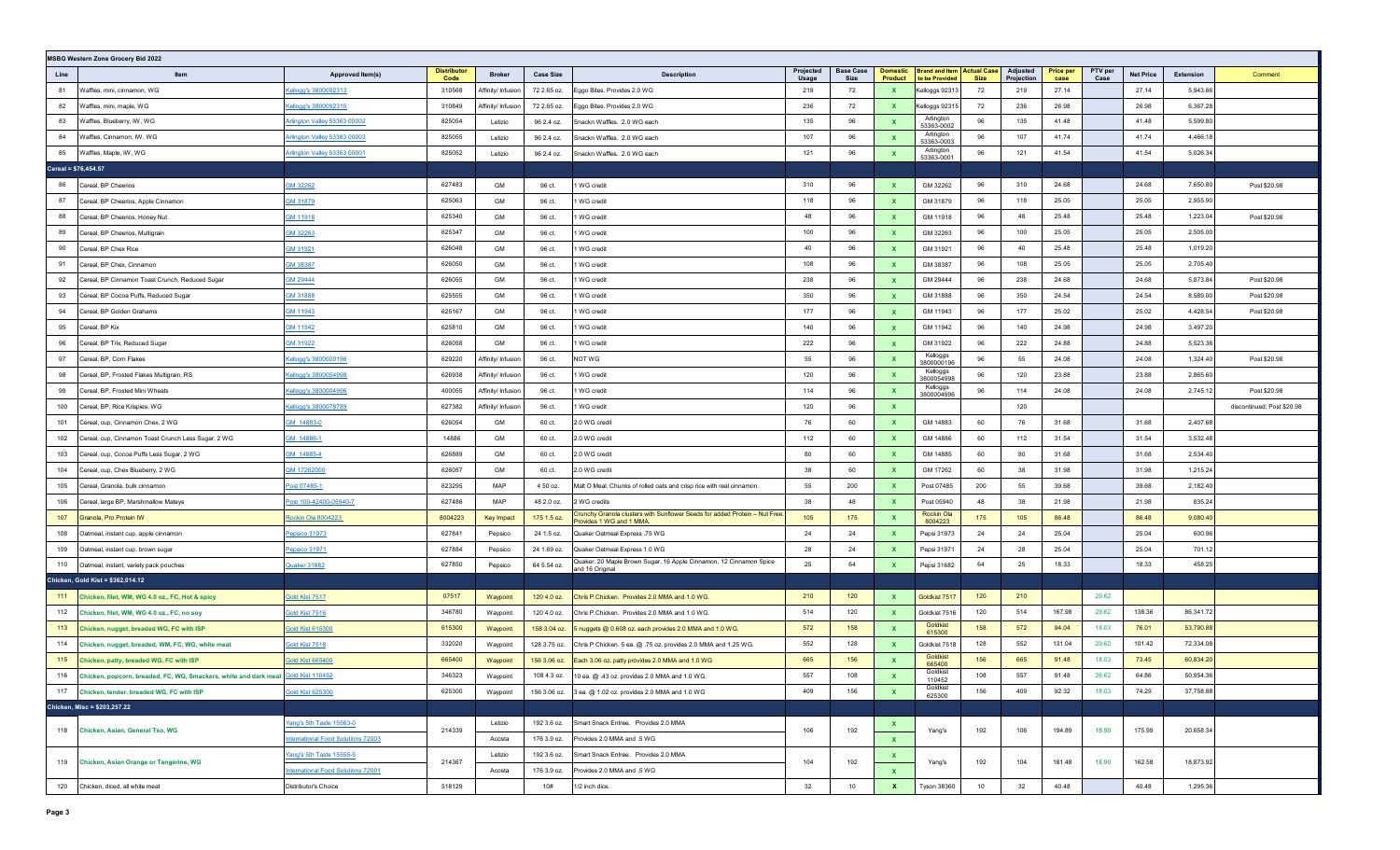| <b>MSBG Western Zone Grocery Bid 2022</b>                           |                              |                            |                        |                  |                                                                                                         |                    |                          |                                   |                                                       |                         |                        |                          |                 |                  |           |              |
|---------------------------------------------------------------------|------------------------------|----------------------------|------------------------|------------------|---------------------------------------------------------------------------------------------------------|--------------------|--------------------------|-----------------------------------|-------------------------------------------------------|-------------------------|------------------------|--------------------------|-----------------|------------------|-----------|--------------|
| Line<br>Item                                                        | Approved Item(s)             | <b>Distributor</b><br>Code | <b>Broker</b>          | <b>Case Size</b> | <b>Description</b>                                                                                      | Projected<br>Usage | <b>Base Case</b><br>Size | <b>Domestic</b><br><b>Product</b> | <b>Brand and Item   Actual Case</b><br>to be Provided | <b>Size</b>             | Adjusted<br>Projection | <b>Price per</b><br>case | PTV per<br>Case | <b>Net Price</b> | Extension | Comment      |
| Chicken, filet, raw, IQF, 4.0 oz.<br>121                            | Distributor's Choice         | 326327                     |                        | 40 4.0 oz.       | Each 4.0 oz. portion provides at least 2.0 MMA.                                                         | 40                 | 40                       | X                                 | <b>Tyson 21331</b>                                    | 10                      | 160                    | 54.98                    |                 | 54.98            | 8,796.80  |              |
| 122<br>Chicken, patty, breaded WG, FC, white and dark meat          | Rich Chicks 54463            | 348777                     | At Your Service        | 107 3.0 oz.      | 3 oz. filet shaped patty W/D. Provides 2.0 MMA and 1.0 WG.                                              | 180                | 107                      |                                   | Rich Chick<br>54463                                   | 107                     | 180                    | 81.84                    | 14.55           | 67.29            | 14,731.20 |              |
| 123<br>Chicken, patty, breaded, WG, FC, WM, Clean label             | Rich Chicks 54486            | 348754                     | At Your Service        | 78 4.13 oz.      | Provides 2.0 MMA and 1.0 WG.                                                                            | 400                | 78                       | $\mathbf{x}$                      | Rich Chick<br>54486                                   | 78                      | 400                    | 91.04                    | 21.22           | 69.82            | 36,416.00 |              |
| 124<br>Chicken, popcorn, breaded, FC, WG white and dark meat        | Rich Chicks 54409            | 348713                     | At Your Service        | 107 3.0 oz.      | 10 ea. @ .30 oz. provides 2.0 MMA and 1.0 WG.                                                           | 348                | 107                      | $\mathbf{x}$                      | Rich Chick<br>54409                                   | 107                     | 348                    | 81.84                    | 14.55           | 67.29            | 28,480.32 |              |
| 125<br>Chicken, poppers, breaded, FC, WG, dark meat                 | Rich Chicks 94403            | 348737                     | <b>At Your Service</b> | 77 4.2 oz.       | FC WG Breaded Dark Meat Chicken Poppers. No Soy, Egg, or Milk. Ten<br>oppers provides 2.0 MMA and 1 WG. | 104                | 77                       | $\mathbf{x}$                      | <b>Rich Chick</b><br>94403                            | 77                      | 104                    | 104.32                   | 33.82           | 70.50            | 10,849.28 |              |
| 126<br>Chicken, sausage patty, FC                                   | Rich Chicks 81401            | 348778                     | At Your Service        | 232 1.37 oz.     | I patties @ 1.37 oz. ea. Provides 1.0 MMA                                                               | 100                | 232                      | $\mathbf{x}$                      | Rich Chick<br>81401                                   | 232                     | 100                    | 121.92                   | 53.14           | 68.78            | 12,192.00 |              |
| 127<br>Chicken, tender, breaded, WG, FC, WM, Clean label, 1.39 oz.  | Rich Chicks 54485            | 348776                     | At Your Service        | 77 4.17 oz.      | 8 ea. (4.17 oz.) provides 2.0 MMA and 1.0 WG.                                                           | 240                | 77                       | <b>X</b>                          | Rich Chick<br>54485                                   | 77                      | 240                    | 91.04                    | 21.22           | 69.82            | 21,849.60 |              |
| 128<br>Chicken, tender, breaded, WG, FC, WM, Clean label, 1.97 oz.  | Rich Chicks 43424            | 348755                     | At Your Service        | 80 3.94 oz.      | ? ea. (3.94 oz.) provides 2.0 MMA and 1.0 WG.                                                           | 280                | 80                       |                                   | Rich Chick<br>43424                                   | 80                      | 280                    | 103.98                   | 21.22           | 82.76            | 29,114.40 |              |
| Chicken, Tyson = \$309,157.44                                       |                              |                            |                        |                  |                                                                                                         |                    |                          |                                   |                                                       |                         |                        |                          |                 |                  |           |              |
| 129<br>Chicken, dippers, teriyaki, .75 oz.                          | Tyson 10000002417            |                            |                        | 400 .75 oz.      | Smart Picks™ Flamebroiled Chicken Breast Dipper with Teriyaki. 4 = 2.0<br>MMA                           | 220                | 400                      | $\mathbf{x}$                      |                                                       |                         | 220                    |                          |                 |                  |           | discontinued |
| 130<br>Chicken, drumstick, breaded, FC, WG                          | Tyson 16660100928            | 328570                     |                        | 92 80g.          | Each 5.15 oz. portion provides 2.0 MMA and .75 WG.                                                      | 107                | 92                       | $\mathbf{x}$                      | Tyson<br>16660100928                                  | 92                      | 107                    | 94.38                    | 23.65           | 70.73            | 10,098.66 |              |
| 131<br>Chicken, drumstick, glazed                                   | Tyson 10264350928            | 328572                     |                        | 105 92 g.        | Each 5.05 oz.portion provides 2.5 MMA                                                                   | 48                 | 105                      | <b>X</b>                          | Tyson<br>1026435                                      | 105                     | 48                     | 90.88                    | 24.72           | 66.16            | 4,362.24  |              |
| 132<br>Chicken, filet, breaded, MWWM, WG                            | Tyson 10703020928            | 326322                     |                        | 132 3.75 oz.     | Each 3.75 oz. portion provides 2.0 MMA and 1.0 WG.                                                      | 383                | 132                      | $\mathbf{x}$                      | <b>Tyson 70302</b>                                    | 132                     | 383                    | 111.08                   | 33.64           | 77.44            | 42,543.64 |              |
| 133<br>Chicken, filet, grilled 3.0 oz., GF, with soy                | Tyson 10383500928            | 339916                     |                        | 54 3.0 oz.       | Each 3.0 oz. portion provides provides 2.5 MMA.                                                         | 223                | 54                       | $\mathbf{x}$                      | <b>Tyson 38350</b>                                    | 54                      | 223                    | 46.04                    | 11.42           | 34.62            | 10,266.92 |              |
| 134<br>Chicken, meatball, dark meat only, .54 oz.                   | Tyson 10110260328            | 328599                     |                        | 49 2.70oz.       | 5 ea. @ .54 oz.(2.70 oz.) provides 2.0 MMA                                                              | 47                 | 49                       | $\mathbf{x}$                      | <b>Tyson 11026</b>                                    | 49                      | 47                     | 32.28                    | 11.10           | 21.18            | 1,517.16  |              |
| 135<br>Chicken, nugget, breaded, MWWM, WG, white meat               | Tyson 10703620928            | 70362                      |                        | 121 3.95 oz.     | $5$ ea. $@.79$ oz. provides 2.0 MMA and 1.0 WG.                                                         | 484                | 121                      | X                                 | <b>Tyson 70362</b>                                    | 121                     | 484                    | 106.48                   | 32.64           | 73.84            | 51,536.32 |              |
| 136<br>Chicken, patty, breaded WG crispy, white and dark meat       | Tyson 10703040928            | 348732                     |                        | 148 3.54 oz.     | Each 3.54 oz. portion provides 2.0 MMA and 1.0 WG.                                                      | 253                | 148                      | <b>X</b>                          | <b>Tyson 70304</b>                                    | 148                     | 253                    | 89.54                    | 18.71           | 70.83            | 22,653.62 |              |
| 137<br>Chicken, patty, breaded, spicy, MWWM, WG, white meat         | Tyson 10703120928            | 328576                     |                        | 132 3.75 oz.     | Each 3.75 oz. portion provides 2.0 MMA and 1.0 WG.                                                      | 596                | 132                      | $\mathbf{x}$                      | <b>Tyson 70312</b>                                    | 132                     | 596                    | 114.01                   | 33.64           | 80.37            | 67,949.96 |              |
| 138<br>Chicken, popcorn, WG, Homestyle breaded, white and dark meat | Tyson 10029400928            | 348726                     |                        | 124 87 g.        | 12 ea. (3.85 oz) provides 2.0 MMA and 1.0 WG                                                            | 278                | 124                      | $\mathbf{x}$                      | Tyson<br>1002940                                      | 124                     | 278                    | 75.98                    | 25.10           | 50.88            | 21,122.44 |              |
| 139<br>Chicken, tender, breaded, crispy, WG, MWWM                   | Tyson 10703320928            | 328578                     |                        | 117 4.23 oz.     | 3 ea. @ 1.41 oz. provides 2.0 MMA and 1.0 WG.                                                           | 420                | 117                      | $\mathbf{x}$                      | Tyson<br>1070332                                      | 117                     | 420                    | 115.48                   | 34.19           | 81.29            | 48,501.60 |              |
| Chicken, Wings of Fire, unbreaded, FC<br>140                        | Tyson 10052100928            | 341770                     |                        | 32 3.4 oz.       | Fully cooked wings glazed in a fiery pepper sauce                                                       | 492                | 32                       |                                   | Tyson 1000                                            | 32                      | 492                    | 58.14                    |                 | 58.14            | 28,604.88 |              |
|                                                                     |                              |                            |                        |                  |                                                                                                         |                    |                          |                                   |                                                       |                         |                        |                          |                 |                  |           |              |
| BBQ Cup, RS<br>141                                                  | <b>Diamond Crystal 70809</b> | 70809                      | Letizio                | 100 1.0 oz.      |                                                                                                         | 886                | 100                      |                                   | Red Gold<br>RED0A1Z                                   | 250                     | 354                    | 29.48                    |                 | 29.48            | 10,435.92 |              |
| 142<br>Guacamole                                                    | Simplot 10071179193425       | 356399                     |                        | 12.1#            |                                                                                                         | 24                 | 12                       | <b>Exception</b>                  | Simplot<br>193425                                     | 12                      | 24                     | 43.48                    |                 | 43.48            | 1,043.52  |              |
| Honey Mustard Cup, RS<br>143                                        | Diamond Crystal 70807        | 70807                      | Letizio                | 100 1.0 oz.      |                                                                                                         | 520                | 100                      | $\mathbf{x}$                      | Diamond<br>Crystal 70807                              | 100                     | 520                    | 15.38                    |                 | 15.38            | 7,997.60  |              |
| 144<br>Honey mustard, dipping cup                                   | Ken's 0572A5                 | KE0572A5                   | Acosta                 | 100 1.5 oz.      |                                                                                                         | 205                | 100                      | $\mathbf{x}$                      | Kens<br>KE0572A5                                      | 100                     | 205                    | 26.58                    |                 | 26.58            | 5,448.90  |              |
| 145<br>Hummus, regular                                              | Distributor's Choice         | 748388                     |                        | 2.5#             |                                                                                                         | 182                | 10                       | $\mathbf{x}$                      | Cedars 1-02                                           | 10 <sup>10</sup>        | 182                    | 28.44                    |                 | 28.44            | 5,176.08  |              |
| 146<br>Jelly, grape                                                 | Distributor's Choice         | 683826                     |                        | 6#10             |                                                                                                         | 116                | 6                        | $\mathbf{x}$                      | Indigo 683826                                         | 6                       | 116                    | 44.22                    |                 | 44.22            | 5,129.52  |              |
| 147<br>Ketchup Cup, RS                                              | Diamond Crystal 70825        | 70825                      | Letizio                | 100 1.0 oz.      |                                                                                                         | 120                | 100                      | $\mathbf{x}$                      | Diamond<br>Crystal 70825                              | 100                     | 120                    | 14.33                    |                 | 14.33            | 1,719.60  |              |
| 148<br>Ketchup, 33% solids, cans                                    | <u>Heinz 512900-78000063</u> | 695594                     | Kraft/Heinz            | 6#10             |                                                                                                         | 390                | 6                        | $\mathbf{x}$                      | Heinz<br>78000063                                     | 6                       | 390                    | 29.98                    | 4.44            | 25.54            | 11,692.20 |              |
| 149<br>Ketchup, dip & squeeze                                       | <u>Heinz 003080-78000012</u> |                            | Kraft/Heinz            | 500 27 g.        |                                                                                                         | 220                | 500                      | $\mathbf{x}$                      |                                                       |                         | 220                    |                          | 3.09            |                  |           | discontinued |
| 150<br>Ketchup, dispenser                                           | deinz 00130005155000         | 694500                     | Kraft/Heinz            | 2 1.5 gallon     |                                                                                                         | 130                | $\overline{\mathbf{3}}$  | <b>X</b>                          | Heinz 5155000                                         | $\mathbf{3}$            | 130                    | 25.98                    | 2.96            | 23.02            | 3,377.40  |              |
| 151<br>Ketchup, PC                                                  | deinz 984800-78000108        | 698250                     | Kraft/Heinz            | 1000 9 g.        |                                                                                                         | 560                | 1000                     | $\mathbf{x}$                      | Heinz<br>78000108                                     | 1000                    | 560                    | 18.84                    | 2.06            | 16.78            | 10,550.40 |              |
| 152<br>Mayonnaise, dispenser                                        | Heinz 10013000516706         | 650260                     | Kraft/Heinz            | 2 1.5 gallon     |                                                                                                         | 114                | $\overline{\mathbf{3}}$  | $\mathbf{x}$                      | Heinz 516706                                          | $\overline{\mathbf{3}}$ | 114                    | 51.08                    |                 | 51.08            | 5,823.12  |              |
| 153<br>Mayonnaise, gallons                                          | Ken's 0898                   | 649806                     | Acosta                 | 4 1 gallon       |                                                                                                         | 204                | $\overline{4}$           | $\mathbf{x}$                      | <b>Kens 0898</b>                                      | $\overline{4}$          | 204                    | 48.32                    |                 | 48.32            | 9,857.28  |              |
| 154<br>Mayonnaise, gallons                                          | Admiration 600441            | 649950                     |                        | 4 1 gallon       |                                                                                                         | 204                | $\overline{4}$           | X                                 | Admiration<br>600441                                  | $\overline{4}$          | 204                    | 39.04                    |                 | 39.04            | 7,964.16  |              |
| 155<br>Mayonnaise, light, gallons                                   | Ken's 0892                   | 648013                     | Acosta                 | 4 1 gallon       |                                                                                                         | 36                 | $\overline{4}$           |                                   | <b>Kens 0892</b>                                      | $\overline{4}$          | 36                     | 36.04                    |                 | 36.04            | 1,297.44  |              |
| 156<br>Mayonnaise, PC                                               | Distributor's Choice         | 651755                     |                        | 500 9 g.         |                                                                                                         | 284                | 500                      | X                                 | Indigo 651755                                         | 200                     | 710                    | 8.88                     |                 | 8.88             | 6,304.80  |              |
| 157<br>Mustard, dispenser                                           | Heinz 10013000652008         | 708910                     | Kraft/Heinz            | 2 1.5 gallon     |                                                                                                         | 20                 | $\overline{\mathbf{3}}$  | $\mathbf{x}$                      | Heinz 652008                                          | $\overline{\mathbf{3}}$ | 20                     | 25.04                    |                 | 25.04            | 500.80    |              |
| 158<br>Mustard, PC                                                  | Distributor's Choice         | 710052                     |                        | 500 4.5 g.       |                                                                                                         | 132                | 500                      | $\mathbf{x}$                      | Indigo 710052                                         | 500                     | 132                    | 7.68                     |                 | 7.68             | 1,013.76  |              |
| 159<br>Peppers, banana, sliced                                      | Distributor's Choice         | 728264                     |                        | 6#10             |                                                                                                         | 25                 | 6                        | $\mathbf{x}$                      | <b>B&amp;G 4973</b>                                   | $\overline{4}$          | 38                     | 32.19                    |                 | 32.19            | 1,223.22  |              |
| 160<br>Peppers, jalapenos, sliced                                   | Distributor's Choice         | 727468                     |                        | 6#10             |                                                                                                         | 33                 | 6                        | <b>Exception</b>                  | Indigo 727468                                         | 6                       | 33                     | 35.98                    |                 | 35.98            | 1,187.34  |              |
| 161<br>Pesto, nut free                                              | Distributor's Choice         | 447250                     |                        | 1 30 oz.         |                                                                                                         | 48                 | 30                       | $\mathbf{x}$                      | ndigo 447250                                          | 64                      | 23                     | 27.44                    |                 | 27.44            | 631.12    |              |
| Pickles, dill chip, gallons<br>162                                  | Distributor's Choice         | 731822                     |                        | 4 1 gallon       |                                                                                                         | 158                | $\overline{4}$           | $\mathbf{x}$                      | <b>Heinz 65820</b>                                    | 6                       | 105                    | 32.88                    |                 | 32.88            | 3,452.40  | 6/#10 pouch  |
| 163<br>Pickles, dill chip, 5 gallon                                 | Distributor's Choice         | 731490                     |                        | 5 gal            |                                                                                                         | 360                | 5                        | $\mathbf{x}$                      | Indigo 731490                                         | 5                       | 360                    | 27.14                    |                 | 27.14            | 9,770.40  |              |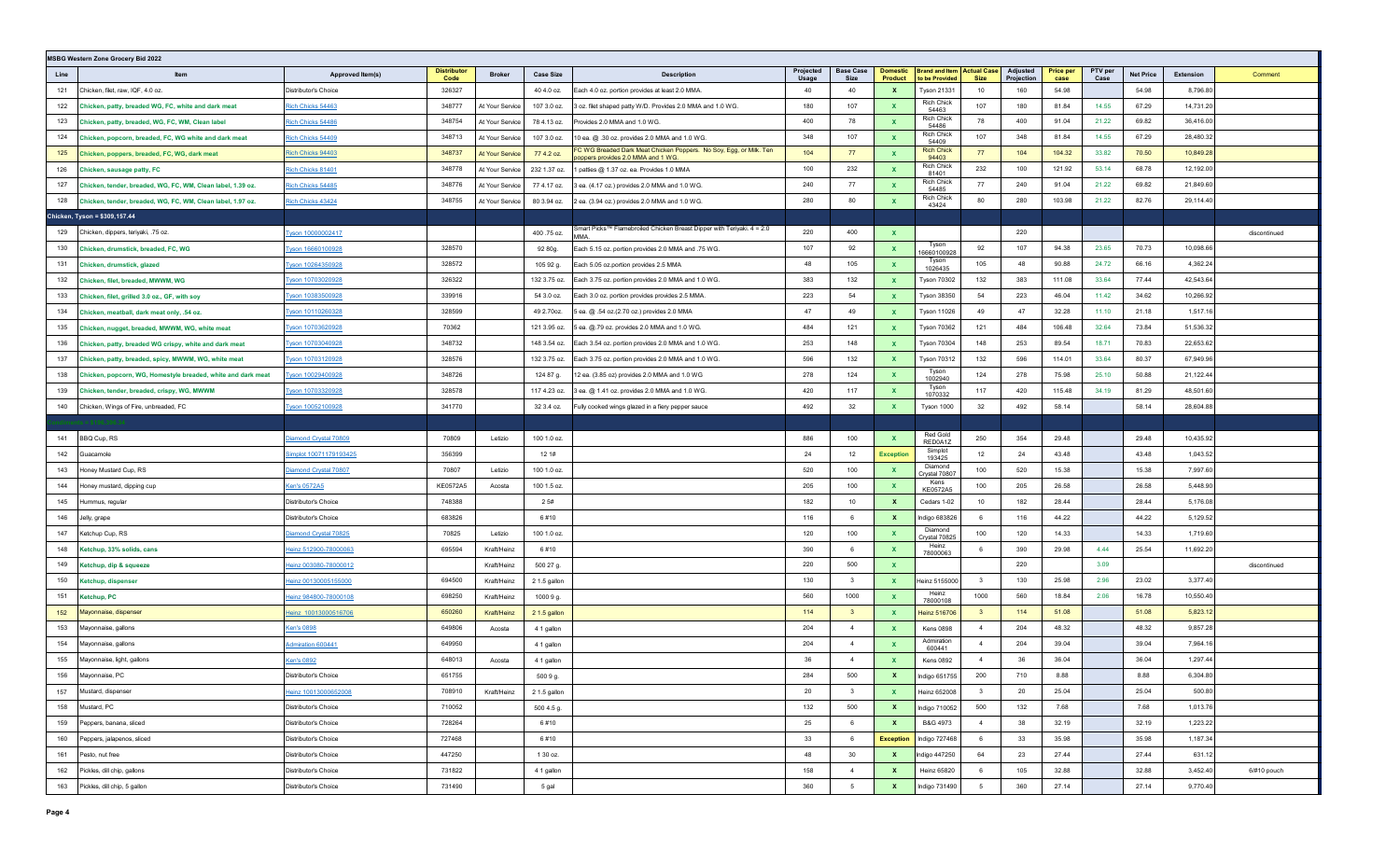|      | <b>MSBG Western Zone Grocery Bid 2022</b>            |                               |                            |               |                  |                                                                   |                    |                          |                            |                                                     |                         |                        |                          |                 |                  |           |                          |
|------|------------------------------------------------------|-------------------------------|----------------------------|---------------|------------------|-------------------------------------------------------------------|--------------------|--------------------------|----------------------------|-----------------------------------------------------|-------------------------|------------------------|--------------------------|-----------------|------------------|-----------|--------------------------|
| Line | Item                                                 | Approved Item(s)              | <b>Distributor</b><br>Code | <b>Broker</b> | <b>Case Size</b> | <b>Description</b>                                                | Projected<br>Usage | <b>Base Case</b><br>Size | <b>Domestic</b><br>Product | <b>Brand and Item Actual Case</b><br>to be Provided | <b>Size</b>             | Adjusted<br>Projection | <b>Price per</b><br>case | PTV per<br>Case | <b>Net Price</b> | Extension | Comment                  |
| 164  | Pickles, dill spears                                 | Distributor's Choice          | 731710                     |               | 5 gal            |                                                                   | 109                | - 5                      | X                          | Indigo 731710                                       | 5                       | 109                    | 29.94                    |                 | 29.94            | 3,263.46  |                          |
| 165  | Ranch Cup, RS                                        | Diamond Crystal 74056         | 70808                      | Letizio       | 100 1.0 oz.      |                                                                   | 424                | 100                      | $\mathbf{x}$               | Diamond                                             | 100                     | 424                    | 15.94                    |                 | 15.94            | 6,758.56  |                          |
|      |                                                      | <b>Diamond Crystal 70808</b>  |                            | Letizio       | 100 1.0 oz.      |                                                                   |                    |                          | $\mathbf{x}$               | Crystal 70808                                       |                         |                        |                          |                 |                  |           |                          |
| 166  | Relish, PC                                           | Distributor's Choice          | 732325                     |               | 200 9 g.         |                                                                   | 102                | 200                      | $\mathbf{x}$               | Salad Fresh<br>R9002<br>vea colo                    | 200                     | 102                    | 6.88                     |                 | 6.88             | 701.76    |                          |
| 167  | Salsa, cup                                           | Red Gold REDSC2ZC168          | 651323                     | Key Impact    | 168 3 oz.        |                                                                   | 288                | 168                      | $\mathbf{x}$               | REDSC2ZC16                                          | 168                     | 288                    | 37.88                    | 2.79            | 35.09            | 10,909.44 |                          |
| 168  | Salsa, low sodium                                    | Red Gold REDSC99              | 651325                     | Key Impact    | 6#10             | Nutritionally Enhanced Low Sodium Salsa. 3 oz. equals 1/2 cup R/O | 149                | 6                        | <b>X</b>                   | Red Gold<br>REDSC99                                 | 6                       | 149                    | 38.44                    | 3.49            | 34.95            | 5,727.56  |                          |
| 169  | Sauce, barbeque                                      | <b>Ken's 1055</b>             | KE1055                     |               | 4 1 gallon       |                                                                   | 80                 | $\overline{4}$           | <b>X</b>                   | Ken's KE1055                                        | $\overline{4}$          | 80                     | 40.24                    |                 | 40.24            | 3,219.20  |                          |
|      |                                                      | KC Masterpiece 74609-05418    |                            |               | 4 1 gallon       |                                                                   |                    |                          | $\mathbf{x}$               |                                                     |                         |                        |                          |                 |                  |           |                          |
| 170  | Sauce, barbeque, dispenser                           | Heinz 10013000500101          | 747170                     | Kraft/Heinz   | 2 1.5 gallon     |                                                                   | 40                 | $\overline{\mathbf{3}}$  | $\mathbf{x}$               | Heinz 500101                                        | $\mathbf{3}$            | 40                     | 36.92                    |                 | 36.92            | 1,476.80  |                          |
| 171  | Sauce, Boom Boom                                     | <b>Ken's KE1936</b>           | 747219                     | Acosta        | 4 1 gallon       |                                                                   | 14                 | $\overline{4}$           | $\mathbf{x}$               | Kens KE1936                                         | $\overline{4}$          | 14                     | 79.44                    |                 | 79.44            | 1,112.16  |                          |
| 172  | Sauce, buffalo, dispenser                            | ranks 82163                   | 747758                     |               | 2 1.5 gallon     | Red Hot                                                           | 100                | $\mathbf{3}$             | $\mathbf{x}$               | McCormick<br>418216304                              | $\overline{\mathbf{3}}$ | 100                    | 55.28                    |                 | 55.28            | 5,528.00  |                          |
| 173  | Sauce, Chick'n Dippin Cup, RS                        | Diamond Crystal 85837         | 85837                      | Letizio       | 100 1.0 oz.      |                                                                   | 256                | 100                      | $\mathbf{x}$               | Diamond<br>Crystal 85837                            | 100                     | 256                    | 19.22                    |                 | 19.22            | 4,920.32  |                          |
| 174  | Sauce, General Tso                                   | <u><b>Jestle 12043341</b></u> | 747607                     | CORE          | 4.5 gal.         | Minor's                                                           | 95                 | $\overline{2}$           | $\mathbf{x}$               | Nestle 313105                                       | $\overline{2}$          | 95                     | 52.04                    |                 | 52.04            | 4,943.80  |                          |
| 175  | Sauce, hot                                           | <b>Frank's 5560</b>           | 747720                     |               | 4 1 gallon       |                                                                   | 10                 | $\overline{4}$           | $\mathbf{x}$               | Franks<br>410556011                                 | $\overline{4}$          | 10                     | 52.92                    |                 | 52.92            | 529.20    |                          |
| 176  | Sauce, marinara cup                                  | Red Gold REDNA2ZC84           | 651322                     | Key Impact    | 84 2.5 oz.       | Meets 1/2 cup red/orange veg.                                     | 218                | 84                       | $\mathbf{x}$               | Red Gold<br>REDNA2ZC84                              | 84                      | 218                    | 28.38                    | 2.17            | 26.21            | 6,186.84  |                          |
| 177  | Sauce, orange                                        | Minors 50000547425            | 248187                     |               | 4.5 gallon       |                                                                   | 150                | $\overline{2}$           | <b>X</b>                   | Minors 54742                                        | $\overline{2}$          | 150                    | 43.44                    |                 | 43.44            | 6,516.00  |                          |
| 178  |                                                      | <b>Ken's 0740</b>             | 650913                     | Acosta        | 4 1 gallon       |                                                                   | 126                | $\overline{2}$           | <b>X</b>                   |                                                     | $\overline{4}$          | 63                     | 43.78                    |                 | 43.78            | 2,758.14  |                          |
|      | Sauce, sweet & sour                                  | Kraft 10021000648709          |                            | Kraft/Heinz   | 2 1 gallon       |                                                                   |                    |                          | $\mathbf{x}$               | Kens 740                                            |                         |                        |                          |                 |                  |           |                          |
| 179  | Sauce, sweet & sour PC                               | <b>Kraft 67212</b>            | 67212                      | Kraft/Heinz   | 100 1.0 oz.      |                                                                   | 228                | 100                      | $\mathbf{x}$               | Kraft 67212                                         | 100                     | 228                    | 16.14                    |                 | 16.14            | 3,679.92  |                          |
| 180  | Sauce, teriyaki                                      | Ken's SJ2349-P                | SJ2349-P                   | Acosta        | 4 64 oz.         |                                                                   | 141                | 256                      | $\mathbf{x}$               | Kens SJ2349-<br>P                                   | 256                     | 141                    | 31.04                    |                 | 31.04            | 4,376.64  |                          |
| 181  | Syrup, pancake PC, cup only                          | Distributor's Choice          | 791125                     |               | 100 1.5 oz.      |                                                                   | 778                | 100                      | $\mathbf{x}$               | Indigo 791125                                       | 100                     | 778                    | 9.22                     |                 | 9.22             | 7,173.16  |                          |
| 182  | Table Syrup Cup, RS                                  | Diamond Crystal 70813         | 70813                      | Letizio       | 100 1.0 oz.      |                                                                   | 360                | 100                      |                            | Diamond<br>Crystal 70813                            | 100                     | 360                    | 13.94                    |                 | 13.94            | 5,018.40  | Indigo available \$11.54 |
|      |                                                      |                               |                            |               |                  |                                                                   |                    |                          |                            |                                                     |                         |                        |                          |                 |                  |           |                          |
| 183  | Cookie dough, 1.0 oz., candy                         | Readi-Bake 04912              | 373527                     | Acosta        | 384 1.0 oz.      | J&J BENEFIT® 51% Whole Grain Cookie Dough                         | 148                | 384                      | $\mathbf{x}$               | Readi Bake<br>4912                                  | 384                     | 148                    | 50.84                    |                 | 50.84            | 7,524.32  |                          |
| 184  | Cookie dough, 1.0 oz., chocolate chip                | Readi-Bake 04911              | 323595                     | Acosta        | 384 1.0 oz.      | J&J BENEFIT® 51% Whole Grain Cookie Dough                         | 194                | 384                      | $\mathbf{x}$               | Readi Bake<br>4911                                  | 384                     | 194                    | 48.48                    |                 | 48.48            | 9,405.12  |                          |
| 185  | Cookie dough, 1.0 oz., double chocolate              | Readi-Bake 04914              | 323276                     | Acosta        | 384 1.0 oz.      | J&J BENEFIT® 51% Whole Grain Cookie Dough                         | 117                | 384                      | $\mathbf{x}$               | Readi Bake<br>4914                                  | 384                     | 117                    | 48.94                    |                 | 48.94            | 5,725.98  |                          |
| 186  | Cookie dough, 1.0 oz., sugar                         | Readi-Bake 04915              | 323526                     | Acosta        | 384 1.0 oz.      | J&J BENEFIT® 51% Whole Grain Cookie Dough                         | 101                | 384                      | $\mathbf{x}$               | Readi Bake<br>4915                                  | 384                     | 101                    | 48.94                    |                 | 48.94            | 4,942.94  |                          |
| 187  | Cookie dough, 1.33 oz., candy                        | Readi-Bake 04932              | 323264                     | Acosta        | 180 1.33 oz.     | J&J BENEFIT® 51% Whole Grain Cookie Dough                         | 393                | 180                      | $\mathbf{x}$               | Readi Bake<br>4932                                  | 180                     | 393                    | 36.24                    |                 | 36.24            | 14,242.32 |                          |
| 188  | Cookie dough, 1.33 oz., chocolate chip               | Readi-Bake 04931              | 323270                     | Acosta        | 180 1.33 oz.     | J&J BENEFIT® 51% Whole Grain Cookie Dough                         | 349                | 180                      | $\mathbf{x}$               | Readi Bake<br>4931                                  | 180                     | 349                    | 34.38                    |                 | 34.38            | 11,998.62 |                          |
| 189  | Cookie dough, 1.33 oz., double chocolate             | Readi-Bake 04934              | 04934                      | Acosta        | 180 1.33 oz.     | J&J BENEFIT® 51% Whole Grain Cookie Dough                         | 170                | 180                      | $\mathbf{x}$               | Readi Bake<br>4934                                  | 180                     | 170                    | 35.98                    |                 | 35.98            | 6,116.60  |                          |
| 190  | Cookie dough, 1.33 oz., sugar                        | leadi-Bake 04935              | 323266                     | Acosta        | 180 1.33 oz.     | J&J BENEFIT® 51% Whole Grain Cookie Dough                         | 295                | 180                      | X                          | Readi Bake<br>4935                                  | 180                     | 295                    | 34.78                    |                 | 34.78            | 10,260.10 |                          |
|      |                                                      |                               |                            |               |                  |                                                                   |                    |                          |                            |                                                     |                         |                        |                          |                 |                  |           |                          |
| 191  | Butter blend                                         | Distributor's Choice          | 216261                     |               | 30 1#            | Trans fat free                                                    | 310                | 30                       | $\mathbf{x}$               | resh Choice<br>216261                               | 30                      | 310                    | 37.68                    |                 | 37.68            | 11,680.80 |                          |
| 192  | Butter spread, PC                                    | Ventura Foods 17339           | 213619                     | Waypoint      | 600.5 oz.        | Smart Balance                                                     | 92                 | 600                      | $\mathbf{x}$               | Venutra 17339                                       | 600                     | 92                     | 27.44                    |                 | 27.44            | 2,524.48  |                          |
| 193  | Cheese American White                                | Distributor's Choice          | 220750                     |               | 4 5#             |                                                                   | 138                | 20                       | $\mathbf{x}$               | Fresh Choice<br>220750                              | 20                      | 138                    | 39.68                    |                 | 39.68            | 5,475.84  |                          |
| 194  | <b>Cheese, shredded cheddar</b>                      | Land O'Lakes 41749            | 261257                     | Waypoint      | 4 5#             |                                                                   | 170                | 20                       | <b>X</b>                   | Land O Lake<br>41749                                | 20                      | 170                    | 56.32                    | 34.75           | 21.57            | 9,574.40  |                          |
| 195  | Cheese, Feta crumbled                                | Distributor's Choice          | 277688                     |               | 4 2.5#           |                                                                   | 92                 | 10                       | $\mathbf{x}$               | Fresh Choice<br>277688                              | 20                      | 46                     | 66.08                    |                 | 66.08            | 3,039.68  |                          |
|      | 196 Cheese, Parmesan, grated                         | Distributor's Choice          | 229772                     |               | 4 5#             |                                                                   | 182                | $20\,$                   | $\mathbf{x}$               | Fresh Choice<br>229772                              | 20                      | 182                    | 61.04                    |                 | 61.04            | 11,109.28 |                          |
| 197  | Cheese, Parmesan, shredded                           | Distributor's Choice          | 229677                     |               | 2 5#             |                                                                   | 101                | 10                       | $\mathbf{x}$               | Fresh Choice<br>229677                              | 20                      | 51                     | 82.88                    |                 | 82.88            | 4,226.88  |                          |
| 198  | Cheese, Provolone                                    | Distributor's Choice          | 230086                     |               | 2 1 2 #          |                                                                   | 100                | 24                       | $\mathbf{x}$               | Fresh Choice<br>230086                              | 36                      | 67                     | 109.44                   |                 | 109.44           | 7,332.48  | can split by the piece   |
| 199  | Cheese, shredded blend                               | Distributor's Choice          | 221621                     |               | 20#              | 80-10-10 Mozz./Prov./Cheddar                                      | 188                | 20                       | $\mathbf{x}$               | Fresh Choice<br>221621                              | 20                      | 188                    | 49.04                    |                 | 49.04            | 9,219.52  |                          |
| 200  | Cheese, shredded, Mozzarella part skim, low moisture | Land O'Lakes 41698            | 220272                     | Waypoint      | 20#              |                                                                   | 300                | 20                       | $\mathbf{x}$               | Land O Lake<br>41698                                | 20                      | 300                    | 56.88                    | 34.74           | 22.14            | 17,064.00 |                          |
| 201  | Cheese, sticks, mild cheddar                         | Land O'Lakes 44881            |                            | Waypoint      | 168 1.0 oz.      |                                                                   | 426                | 168                      | $\mathbf{x}$               |                                                     |                         | 426                    |                          | 18.24           |                  |           | discontinued             |
| 202  | Cheese, string, mozzarella                           | Land O'Lakes 59701            | 227200                     | Waypoint      | 168 1.0 oz.      |                                                                   | 548                | 168                      | $\mathbf{x}$               | Land O Lake<br>59701                                | 168                     | 548                    | 38.32                    | 18.24           | 20.08            | 20,999.36 |                          |
| 203  | Cream Cheese, light, 1 oz. cup                       | Distributor's Choice          | 222160                     |               | 100 1.0 oz.      |                                                                   | 552                | 100                      | $\mathbf{x}$               | Fresh Choice                                        | 100                     | 552                    | 19.04                    |                 | 19.04            | 10,510.08 |                          |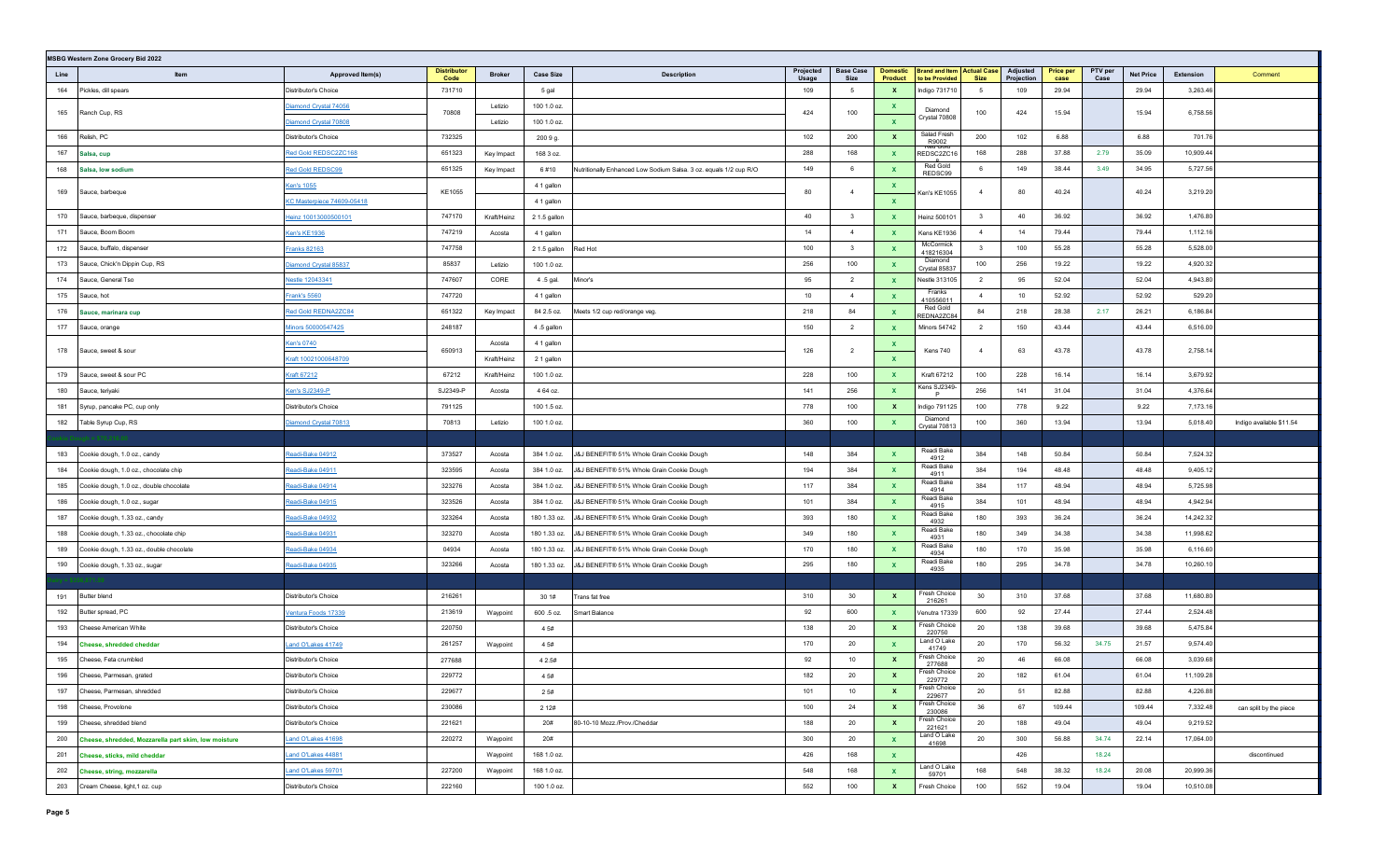|      | <b>MSBG Western Zone Grocery Bid 2022</b>          |                               |                            |                    |                  |                                                                                                                                  |                    |                          |                            |                                                     |                |                        |                          |                 |                  |           |         |
|------|----------------------------------------------------|-------------------------------|----------------------------|--------------------|------------------|----------------------------------------------------------------------------------------------------------------------------------|--------------------|--------------------------|----------------------------|-----------------------------------------------------|----------------|------------------------|--------------------------|-----------------|------------------|-----------|---------|
| Line | Item                                               | Approved Item(s)              | <b>Distributor</b><br>Code | <b>Broker</b>      | <b>Case Size</b> | <b>Description</b>                                                                                                               | Projected<br>Usage | <b>Base Case</b><br>Size | <b>Domestic</b><br>Product | <b>Brand and Item Actual Case</b><br>to be Provided | <b>Size</b>    | Adjusted<br>Projection | <b>Price per</b><br>case | PTV per<br>Case | <b>Net Price</b> | Extension | Comment |
| 204  | Cream Cheese, whipped                              | Craft 61407                   | 222690                     | Kraft/Heinz        | 6 3#             |                                                                                                                                  | 107                | 18                       |                            | Kraft 61407                                         | 18             | 107                    | 79.44                    |                 | 79.44            | 8,500.08  |         |
| 205  | Creamer, shelf stable                              | Distributor's Choice          | 237260                     |                    | 360 1.0 oz.      |                                                                                                                                  | 110                | 360                      | $\mathbf{x}$               | Gourmet Table<br>91299                              | 1000           | 40                     | 23.88                    |                 | 23.88            | 955.20    |         |
| 206  | gg Patty, round, 3.5 inch, CAGE FREE               | Michaels Foods 14616-70202-00 | 70202                      | CORE               | 120 1.50 oz.     | Each 1.50 oz egg patty provides 1.25 oz. equivalent meat alternate.                                                              | 228                | 120                      | X                          | Michael Foods<br>70202                              | 120            | 228                    | 31.88                    | 4.66            | 27.22            | 7,268.64  |         |
| 207  | Egg Patty, grilled, CAGE FREE                      | Cargill 41710                 | 41710                      | Key Impact         | 369 1.25 oz.     | Sunny Fresh. Each 1.25 oz. grilled egg pattie provides 1.00 oz. equivalent<br>meat alternate                                     | 101                | 369                      | <b>X</b>                   | <b>Cargil 41710</b>                                 | 369            | 101                    | 75.68                    | 13.19           | 62.49            | 7,643.68  |         |
| 208  | Eggs, hard cooked, dry pack, CAGE FREE             | Michaels Foods 14616-60676-00 | 60676                      | CORE               | 144 1.59 oz.     | Each 1.59 oz egg provides 1.50 oz. equivalent meat alternate.                                                                    | 320                | 144                      | $\mathbf{x}$               | Michael Foods<br>60676                              | 144            | 320                    | 46.98                    | 9.20            | 37.78            | 15,033.60 |         |
| 209  | Eggs, scrambled, precooked, medium curd, CAGE FREE | Cargill 41927                 | 41927                      | Key Impact         |                  | Sunny Fresh. Each 1.00 oz. serving (by weight) of scrambled eggs provides<br>320 svgs. (4-5#) 300 oz. equivalent meat alternate. | 126                | 320                      | <b>X</b>                   | Cargil 41927                                        | 233            | 173                    | 60.08                    | 11.28           | 48.80            | 10,393.84 |         |
| 210  | Margarine, Trans fat free                          | Distributor's Choice          | 216862                     |                    | 30 1#            |                                                                                                                                  | 120                | 30                       | $\mathbf{x}$               | Fresh Choice<br>216862                              | 30             | 120                    | 34.22                    |                 | 34.22            | 4,106.40  |         |
| 211  | Milk, 1% lowfat white, shelf stable, carton        | Hershey's 754686000259        | 600689                     |                    | 27 8.0 oz.       |                                                                                                                                  | 558                | 27                       | X                          | Dairy Pure<br>11900080679                           | 27             | 558                    | 15.68                    |                 | 15.68            | 8,749.44  |         |
| 212  | Milk, FF chocolate, shelf stable, carton           | Hershey's 754686001003        | 237164                     |                    | 27 8.0 oz.       |                                                                                                                                  | 398                | 27                       | <b>X</b>                   | Tru Moo<br>11900080044                              | 27             | 398                    | 16.18                    |                 | 16.18            | 6,439.64  |         |
| 213  | Mozzarella stick, breaded, WG                      | Rich's 65220                  | 212050                     | Affinity/ Infusion | 8 3#             | 84 servimgs @ 6 ea. Provides 2.0 MMA and 2.25 WG.                                                                                | 438                | 24                       | $\mathbf{x}$               | <b>Rich's 65220</b>                                 | 24             | 438                    | 64.88                    | 21.82           | 43.06            | 28,417.44 |         |
| 214  | Mozzarella stick, breaded, WG, OR                  | <u>Tasty Brands 41009</u>     | 212060                     | American Patriot   | 6 5#             | 113 servings @ 5 ea. Provides 2.0 MMA and 2.0 WG.                                                                                | 345                | 30                       |                            | <b>Tasty Brand</b><br>41009                         | 31.25          | 331                    | 93.48                    | 24.55           | 68.93            | 30,941.88 |         |
| 215  | Sauce, cheese cup                                  | and O'Lakes 39911             | 220500                     | Waypoint           | 140 3.0 oz.      | Ultimate Cheddar Cheese dip. 1 MMA per cup.                                                                                      | 160                | 140                      |                            | Land O Lake<br>39911                                | 140            | 160                    | 74.98                    | 15.50           | 59.48            | 11,996.80 |         |
| 216  | iauce, cheese, Ultimate yellow                     | and O'Lakes 39945             | 747432                     | Waypoint           | 288 3.0 oz.      | Each 3.0 oz. serving provides 1.0 MMA                                                                                            | 115                | 288                      |                            | Land O Lake<br>39945                                | 288            | 115                    | 74.04                    | 23.46           | 50.58            | 8,514.60  |         |
| 217  | Smoothie, individual bottles, peach                | Barfresh TGPCY48              | TGPCY48                    |                    | 48 7.6 oz.       | Each 7.6 oz. bottle provides 1.0 MMA and 1/2 cup fruit.                                                                          | 315                | 48                       | <b>X</b>                   | <b>Bar Fresh</b>                                    | 48             | 315                    | 49.27                    |                 | 49.27            | 15,520.05 |         |
| 218  | Smoothie, individual bottles, stwarberry banana    | Barfresh TGSBY48              | TGSBY48                    |                    | 48 7.6 oz.       | Each 7.6 oz. bottle provides 1.0 MMA and 1/2 cup fruit.                                                                          | 298                | 48                       | X                          | <b>Bar Fresh</b>                                    | 48             | 298                    | 49.98                    |                 | 49.98            | 14,894.04 |         |
| 219  | Sour Cream, PC cups                                | Distributor's Choice          | 238158                     |                    | 100 1.0 oz       |                                                                                                                                  | 274                | 100                      | $\mathbf{x}$               | Land O Lake<br>64421                                | 100            | 274                    | 17.22                    |                 | 17.22            | 4,718.28  |         |
| 220  | Sour Cream, bulk                                   | Distributor's Choice          | 238080                     |                    | 1 5#             | Single 5# tub.                                                                                                                   | 108                | 5                        | $\mathbf{x}$               | Fresh Choice<br>238080                              | 10             | 54                     | 18.44                    |                 | 18.44            | 995.76    |         |
| 221  | Topping, RTU bags                                  | Rich's 02559                  | 409560                     | Affinity/ Infusion | 12 16 oz.        | On Top Regular flavor                                                                                                            | 105                | 12                       | x                          | Rich's 02559                                        | 12             | 105                    | 46.44                    |                 | 46.44            | 4,876.20  |         |
| 222  | Гоfu, extra firm                                   | Distributor's Choice          | 121410                     |                    | 6 1#             |                                                                                                                                  | 96                 | 6                        | $\boldsymbol{\mathsf{x}}$  | Fresh Choice<br>121410                              | 6              | 96                     | 15.55                    |                 | 15.55            | 1,492.80  |         |
|      |                                                    | Jpstate Farms 9866            |                            | MAP                | 4 5#             | Multi-serve, Non fat vanilla only                                                                                                |                    |                          |                            |                                                     |                |                        |                          |                 |                  |           |         |
| 223  | ogurt, bulk, lowfat or nonfat vanilla              | Dannon Pro 1931               | 240557                     | Acosta             | 4 6#             | Non fat vanilla bags                                                                                                             | 1,120              | 20                       | $\mathbf{x}$               | Dannon 96397                                        | 24             | 933                    | 25.98                    |                 | 25.98            | 24,239.34 |         |
| 224  | Yogurt, Greek, vanilla, nonfat                     | Dannon 2717                   | 240543                     | Acosta             | 12 5.3 oz.       | Oikos nonfat Greek                                                                                                               | 46                 | 12                       | X                          | Yo Crunch<br>122583                                 | 12             | 46                     | 11.04                    |                 | 11.04            | 507.84    |         |
| 225  | /ogurt, lowfat, vanilla  organic                   | Stonyfield 00520              | 240510                     | Affinity/ Infusior | 6 32 oz.         |                                                                                                                                  | 220                | 6                        | x                          | Stonyfield 520                                      | 6              | 220                    | 18.94                    |                 | 18.94            | 4,166.80  |         |
| 226  | Yogurt, lowfat, blueberry                          | Distributor's Choice          | 03020                      |                    | 126 oz.          |                                                                                                                                  | 46                 | 12                       | $\mathbf{x}$               | Yoplait 3020                                        | 12             | 46                     | 7.44                     |                 | 7.44             | 342.24    |         |
| 227  | Yogurt, lowfat raspberry                           | Distributor's Choice          | 03013                      |                    | 126 oz.          |                                                                                                                                  | 160                | 12                       | $\mathbf{x}$               | Yoplait 3013                                        | 12             | 160                    | 7.33                     |                 | 7.33             | 1,172.80  |         |
| 228  | Yogurt, lowfat, strawberry                         | Distributor's Choice          | 03006                      |                    | 126 oz.          |                                                                                                                                  | 170                | 12                       | X                          | Yoplait 3006                                        | 12             | 170                    | 7.44                     |                 | 7.44             | 1,264.80  |         |
| 229  | Yogurt, Parfait Pro, strawberry, lowfat            | SM 16631000                   | 240687                     | GM                 | 6 64 oz.         | Parfait Pro                                                                                                                      | 128                | 6                        | $\mathbf{x}$               | Yoplait 16631                                       | 6              | 128                    | 26.58                    |                 | 26.58            | 3,402.24  |         |
| 230  | Yogurt, Parfait Pro, vanilla, lowfat               | GM 16632000                   | 240696                     | GM                 | 6 64 oz.         | Parfait Pro                                                                                                                      | 90                 | 6                        |                            | Yoplait 16632                                       | 6              | 90                     | 26.58                    |                 | 26.58            | 2,392.20  |         |
| 231  | /ogurt, strawberry, lowfat, 4oz.                   | Dannon 2731                   | 240605                     | Acosta             | 48 4.0 oz.       | TFF                                                                                                                              | 438                | 48                       | <b>X</b>                   | Dannon 2731                                         | 48             | 438                    | 12.04                    |                 | 12.04            | 5,273.52  |         |
| 232  | Yogurt, strawberry-banana, nonfat, 4oz.            | Dannon 2732                   | 240619                     | Acosta             | 48 4.0 oz.       | TFF                                                                                                                              | 100                | 48                       | $\mathbf{x}$               | Dannon 2732                                         | 48             | 100                    | 12.04                    |                 | 12.04            | 1,204.00  |         |
| 233  | Yogurt, vanilla, nonfat, 4oz.                      | Dannon 2733                   | 240612                     | Acosta             | 48 4.0 oz.       | TFF                                                                                                                              | 386                | 48                       |                            | Dannon 2733                                         | 48             | 386                    | 12.04                    |                 | 12.04            | 4,647.44  |         |
| 234  | Yogurt, Yo-Kids organic assortment Pack, 4 oz.     | <b>Stoneyfield 09062</b>      | 243240                     | Affinity/ Infusion | 48 4.0 oz.       | Yo-Kids Assorted                                                                                                                 | 140                | 48                       |                            | Stonyfield<br>909004                                | 24             | 280                    | 14.44                    |                 | 14.44            | 4,043.20  |         |
|      |                                                    |                               |                            |                    |                  |                                                                                                                                  |                    |                          |                            |                                                     |                |                        |                          |                 |                  |           |         |
| 235  | Dressing, balsamic vinaigrette, PC                 | Cen's 1057B3                  | 650710                     | Acosta             | 60 1.5 oz.       | Pouch                                                                                                                            | 70                 | 60                       | X                          | Kens<br>KE1057B3                                    | 60             | 70                     | 16.18                    |                 | 16.18            | 1,132.60  |         |
| 236  | Dressing, blue cheese, gallons                     | Cen's 0855                    | 650572                     | Acosta             | 4 gal.           |                                                                                                                                  | 28                 | $\overline{4}$           | $\mathbf{x}$               | <b>Kens 0855</b>                                    | $\overline{4}$ | 28                     | 65.92                    |                 | 65.92            | 1,845.76  |         |
| 237  | Dressing, Caesar lite, gallons                     | <u>Ken's 0808</u>             | 00808                      | Acosta             | 4 gal.           |                                                                                                                                  | 82                 | $\overline{4}$           |                            | <b>Kens 0808</b>                                    | 4              | 82                     | 59.88                    |                 | 59.88            | 4,910.16  |         |
| 238  | Dressing, Caesar, PC                               | Ken's 827B3                   | 652277                     | Acosta             | 60 1.5 oz.       | Pouch                                                                                                                            | 224                | 60                       |                            | <b>Kens 827B3</b>                                   | 60             | 224                    | 18.11                    |                 | 18.11            | 4,056.64  |         |
| 239  | Dressing, golden Italian, gallons                  | <u>Ken's 0858</u>             | 648031                     | Acosta             | 4 gal.           |                                                                                                                                  | 48                 | $\overline{4}$           |                            | Kens 0858                                           | $\overline{4}$ | 48                     | 47.04                    |                 | 47.04            | 2,257.92  |         |
| 240  | Dressing, Greek, PC                                | Ken's 788B3                   | 650782                     | Acosta             | 60 1.5 oz.       | Pouch                                                                                                                            | 64                 | 60                       | $\mathbf{x}$               | Kens 788B3                                          | 60             | 64                     | 16.89                    |                 | 16.89            | 1,080.96  |         |
| 241  | Dressing, honey mustard, PC                        | Ken's 572B3                   | 650947                     | Acosta             | 60 1.5 oz.       | Pouch                                                                                                                            | 132                | 60                       | $\mathbf{x}$               | Kens 572B3                                          | 60             | 132                    | 17.59                    |                 | 17.59            | 2,321.88  |         |
| 242  | Dressing, Italian lite, 12 gram PC                 | Distributor's Choice          | 651311                     |                    | 246 12 g.        | Pouch                                                                                                                            | 122                | 246                      | $\mathbf{x}$               | Salad Fresh<br>ID12LC                               | 200            | 150                    | 5.88                     |                 | 5.88             | 882.00    |         |
| 243  | Dressing, Italian lite, PC                         | Ken's 801B3                   | 651490                     | Acosta             | 60 1.5 oz.       | Pouch                                                                                                                            | 100                | 60                       | $\mathbf{x}$               | Kens 801B3                                          | 60             | 100                    | 13.92                    |                 | 13.92            | 1,392.00  |         |
| 244  | Dressing, parmesan and peppercorn, PC              | Ken's 031B3                   | 652482                     | Acosta             | 60 1.5 oz.       | Pouch                                                                                                                            | 44                 | 60                       | $\mathbf{x}$               | Kens 031B3                                          | 60             | 44                     | 19.11                    |                 | 19.11            | 840.84    |         |
| 245  | Dressing, ranch lite, 12 gram PC                   | Distributor's Choice          | 651318                     |                    | 246 12 g.        | Pouch                                                                                                                            | 318                | 246                      | $\mathbf{x}$               | Salad Fresh<br>RD12LC                               | 200            | 391                    | 5.88                     |                 | 5.88             | 2,299.08  |         |
| 246  | Dressing, ranch lite, cup                          | Ken's 0708A5                  | 651331                     | Acosta             | 100 1.5 oz.      |                                                                                                                                  | 642                | 100                      | $\mathbf{x}$               | Kens 0708A5                                         | 100            | 642                    | 21.18                    |                 | 21.18            | 13,597.56 |         |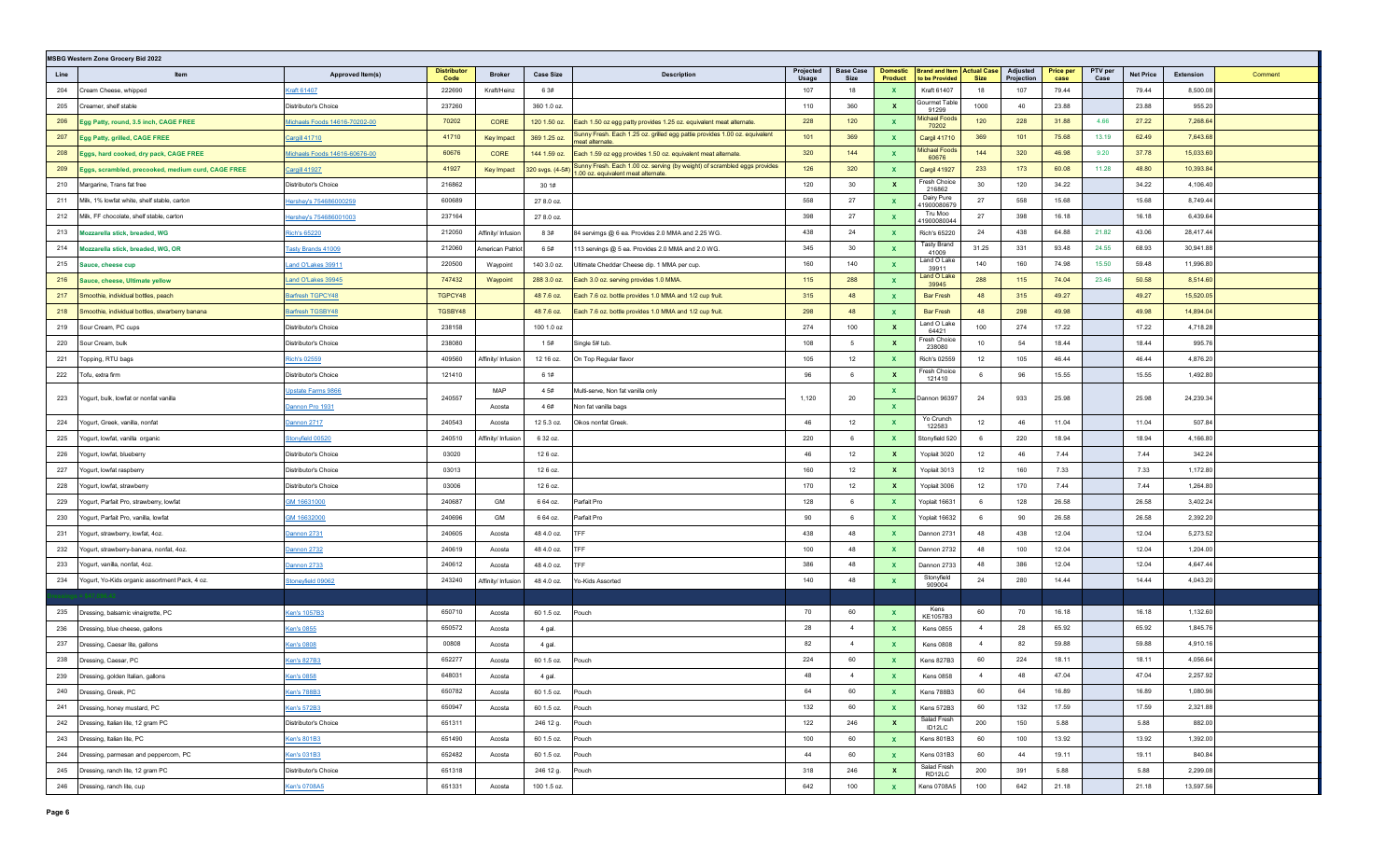| MSBG Western Zone Grocery Bid 2022                                    |                                  |                            |                        |                  |                                                                                         |                    |                          |                            |                                                         |                |                        |                          |                 |                  |                                                                          |
|-----------------------------------------------------------------------|----------------------------------|----------------------------|------------------------|------------------|-----------------------------------------------------------------------------------------|--------------------|--------------------------|----------------------------|---------------------------------------------------------|----------------|------------------------|--------------------------|-----------------|------------------|--------------------------------------------------------------------------|
| Line<br>Item                                                          | <b>Approved Item(s)</b>          | <b>Distributor</b><br>Code | <b>Broker</b>          | <b>Case Size</b> | <b>Description</b>                                                                      | Projected<br>Usage | <b>Base Case</b><br>Size | <b>Domestic</b><br>Product | <b>Brand and Item   Actual Case  </b><br>to be Provided | <b>Size</b>    | Adiusted<br>Projection | <b>Price per</b><br>case | PTV per<br>Case | <b>Net Price</b> | <b>Extension</b><br>Comment                                              |
| 247<br>Dressing, ranch lite, dispenser                                | Heinz 78004350                   | 652224                     | Kraft/Heinz            | 2 1.5 gallon     |                                                                                         | 88                 | $\mathbf{3}$             |                            | Heinz 980460                                            | $\mathbf{3}$   | 88                     | 44.98                    |                 | 44.98            | product is going to be discontinued<br>3,958.24<br>once product runs out |
| 248<br>Dressing, ranch lite, gallons                                  | <u>Ken's 0608</u>                | 648454                     | Acosta                 | 4 gal.           |                                                                                         | 94                 | $\overline{4}$           | <b>X</b>                   | Kens 0608                                               | $\overline{4}$ | 94                     | 46.97                    |                 | 46.97            | 4,415.18                                                                 |
| 249<br>Dressing, ranch, PC                                            | <u>Cen's 789B3</u>               | 652270                     | Acosta                 | 60 1.5 oz.       | Pouch                                                                                   | 110                | 60                       |                            | Kens 789B3                                              | 60             | 110                    | 15.88                    |                 | 15.88            | 1,746.80                                                                 |
| 250<br>Dressing, raspberry vinaigrette, FF, PC                        | Cen's 630B3                      | 652561                     | Acosta                 | 60 1.5 oz.       | Pouch                                                                                   | 20                 | 60                       |                            | Kens 630B3                                              | 60             | 20                     | 17.94                    |                 | 17.94            | 358.80                                                                   |
|                                                                       |                                  |                            |                        |                  |                                                                                         |                    |                          |                            |                                                         |                |                        |                          |                 |                  |                                                                          |
| 251<br>Apples, sliced, water packed, canned                           | Distributor's Choice             | 680598                     |                        | 6#10             | JSDA grade A                                                                            | 48                 | 6                        | $\mathbf{x}$               | Del Monte<br>4976                                       | 6              | 48                     | 41.04                    |                 | 41.04            | 1,969.92<br>import available for \$30.04                                 |
| 252<br>Applesauce, unsweetened, canned                                | Distributor's Choice             | 680596                     |                        | 6#10             | JSDA grade B                                                                            | 312                | 6                        | X                          | Del Monte<br>680596                                     | 6              | 312                    | 30.98                    |                 | 30.98            | 9,665.76                                                                 |
| 253<br>Applesauce, unsweetened, cups, shelf stable                    | <b>National Food Group A3500</b> | A3500                      |                        | 72 4.50 oz.      | ZeeZee's. Each 4.5 oz. cup provides 1/2 cup fruit                                       | 344                | 72                       | <b>X</b>                   | Zee Zee A3500                                           | 96             | 258                    | 36.48                    | 3.88            | 32.60            | 9,411.84                                                                 |
| 254<br>Applesauce, unsweetened, cups, shelf stable, cinnamon          | <u>National Food Group A1410</u> | A1410                      |                        | 72 4.50 oz       | ZeeZee's. Each 4.5 oz. cup provides 1/2 cup fruit                                       | 231                | 72                       |                            | Zee Zee A1410                                           | 96             | 173                    | 36.48                    | 3.88            | 32.60            | 6,311.04                                                                 |
| 255<br>Applesauce, unsweetened, cups, shelf stable, strawberry        | <u>National Food Group A1490</u> | A1490                      |                        | 72 4.50 oz.      | ZeeZee's. Each 4.5 oz. cup provides 1/2 cup fruit                                       | 267                | 72                       |                            | Zee Zee A1490                                           | 96             | 200                    | 36.48                    | 3.88            | 32.60            | 7,296.00                                                                 |
| 256<br>Applesauce, unsweetened, cups, shelf stable, strawberry banana | <b>National Food Group A3700</b> | A3700                      |                        | 72 4.50 oz       | ZeeZee's. Each 4.5 oz. cup provides 1/2 cup fruit                                       | 161                | 72                       | X                          | Zee Zee A3700                                           | 96             | 121                    | 36.48                    | 3.88            | 32.60            | 4,414.08                                                                 |
| 257<br>Beans, green cuts, frozen                                      | Distributor's Choice             | 453743                     |                        | 20#              | USDA grade B                                                                            | 288                | 20                       | X                          | Sunsource<br>453743                                     | 20             | 288                    | 18.68                    |                 | 18.68            | 5,379.84                                                                 |
| 258<br>Beans, pinto, Texas Ranchero                                   | <u>Bush's Best 1071</u>          | 823497                     | Waypoint               | 6 108 oz.        | 1/2 cup serving = 2 oz. M/MA and 1/2 cup vegetables.                                    | 52                 |                          |                            | <b>Bush 1071</b>                                        |                | 52                     | 38.44                    |                 | 38.44            | 1,998.88                                                                 |
| 259<br>Beans, refried                                                 | Basic American 10302             | 735686                     | Affinity/ Infusior     | 6 26.25 oz.      |                                                                                         | 124                | 6                        |                            | Basic American<br>10202                                 |                | 124                    | 35.98                    |                 | 35.98            | 4,461.52                                                                 |
| 260<br>Beans, vegetarian, RS                                          | <u> Bush's Best 1638</u>         | 823501                     | Waypoint               | 6 115 oz.        |                                                                                         | 208                | 6                        |                            | <b>Bush 1638</b>                                        | 6              | 208                    | 44.04                    |                 | 44.04            | 9,160.32                                                                 |
| Blueberries, IQF<br>261                                               | Distributor's Choice             | 99007                      |                        | 30#              | JSDA grade B                                                                            | 66                 | 30                       | $\mathbf{x}$               | Simplot 99007                                           | 20             | 99                     | 49.88                    |                 | 49.88            | 4,938.12                                                                 |
| 262<br>Broccoli, floret, frozen                                       | Distributor's Choice             | 452048                     |                        | 20#              | JSDA grade B                                                                            | 384                | 20                       | <b>Exception</b>           | Ace 452048                                              | 24             | 320                    | 29.88                    |                 | 29.88            | 9,561.60                                                                 |
| 263<br>Carrots, crinkle cut, frozen                                   | Distributor's Choice             | 93075                      |                        | 20#              | JSDA grade B                                                                            | 280                | 20                       | X                          | Sunsource<br>93075                                      | 20             | 280                    | 16.88                    |                 | 16.88            | 4,726.40                                                                 |
| 264<br>Corn, whole kernel, frozen                                     | Distributor's Choice             | 48002                      |                        | 20#              | JSDA grade B                                                                            | 646                | 20                       | X                          | Sunsource<br>48002                                      | 30             | 431                    | 26.44                    |                 | 26.44            | 11,395.64                                                                |
| 265<br>Edamame, Shelled, frozen                                       | Simplot 10071179522768           | 453340                     |                        | 6 2.5#           | No substitute                                                                           | 106                | 15                       | <b>Exception</b>           | Simplot<br>522768                                       | 15             | 106                    | 36.88                    |                 | 36.88            | 3,909.28                                                                 |
| 266<br>Fruit, dried, Mixzees                                          | National Food Group 615789       | 615789                     |                        | 144 1.33 oz.     | ZeeZee's. Each 1.33 oz. box provides 1/2 cup fruit                                      | 211                | 144                      | $\mathbf{x}$               | Zee Zee<br>615789                                       | 144            | 211                    | 58.78                    |                 | 58.78            | 12,402.58                                                                |
| 267<br>Fruit. mixed                                                   | Distributor's Choice             | 681254                     |                        | 6#10             | Product of USA. Natural Juice or light syrup. Pears, Peaches and Pineapple.             | 194                | - 6                      | X                          | Sunsource<br>681254                                     | 6              | 194                    | 47.88                    |                 | 47.88            | 9,288.72                                                                 |
| 268<br>Olives, black, pitted, sliced, canned, imported                | Distributor's Choice             | 729124                     |                        | 6#10             | nported acceptable                                                                      | 105                |                          | <b>Exception</b>           | Ace 729124                                              |                | 105                    | 35.44                    |                 | 35.44            | 3,721.20                                                                 |
| 269<br>Olives, Kalamata, pitted large                                 | Distributor's Choice             | 724363                     |                        | 6 2 KG           | nported acceptable                                                                      | 51                 | 12                       | <b>Exception</b>           | Ace 724363                                              | 12             | 51                     | 82.68                    |                 | 82.68            | 4,216.68                                                                 |
| Onion Rings, breaded, WG<br>270                                       | Tasty Brand 33504                | 399497                     | merican Patriot        | 6 5#             | I WG bread and 1/4 cup other per 5 pc serving. 178 Svgs per case.                       | 292                | 30                       | X                          | Tasty 33504                                             | 31             | 283                    | 73.44                    |                 | 73.44            | 20,783.52                                                                |
| 271<br>Oranges, mandarin, whole segments only, light syrup, canned    | Distributor's Choice             | 681312                     |                        | 6#10             |                                                                                         | 692                | 6                        | <b>Exception</b>           | Ace 681312                                              | 6              | 692                    | 38.88                    |                 | 38.88            | 26,904.96                                                                |
| 272<br>Peaches, diced, cling, light syrup, canned                     | Del Monte Foods 2001707          | 681452                     | Key Impact             | 6#10             | No substitute                                                                           | 198                | 6                        |                            | Del Monte                                               | -6             | 198                    | 50.98                    |                 | 50.98            | 10,094.04                                                                |
| 273<br>Pears, sliced, juice pack, canned                              | <u> Del Monte Foods 2002203</u>  | 681456                     | Key Impact             | 6#10             | No substitute                                                                           | 186                | 6                        | X                          | Del Monte<br>4976                                       | 6              | 186                    | 41.48                    |                 | 41.48            | 7,715.28                                                                 |
| 274<br>Peas, frozer                                                   | Distributor's Choice             | 453738                     |                        | 20#              | JSDA grade B                                                                            | 116                | 20                       | X                          | Sunsource<br>453738                                     | 20             | 116                    | 23.08                    |                 | 23.08            | 2,677.28                                                                 |
| 275<br>Pineapple, chunks, unsweetened, canned                         | Distributor's Choice             | 826897                     |                        | 6#10             | JSDA grade B                                                                            | 102                | 6                        | <b>Exception</b>           | Ace 826897                                              | 6              | 102                    | 45.68                    |                 | 45.68            | 4,659.36                                                                 |
| 276<br>Pineapple, tidbits, unsweetened, canned                        | Distributor's Choice             | 681783                     |                        | 6#10             | JSDA grade B                                                                            | 194                | - 6                      | <b>Exception</b>           | Ace 681783                                              | 6              | 194                    | 46.14                    |                 | 46.14            | 8,951.16                                                                 |
| 277<br>Strawberries, IQF                                              | Distributor's Choice             | 99298                      |                        | 30#              | JSDA grade B                                                                            | 124                | 30                       | X                          | Simplot 99298                                           | 30             | 124                    | 66.74                    |                 | 66.74            | 8,275.76                                                                 |
| 278<br>Tomatoes, diced                                                | Distributor's Choice             | 982919                     |                        | 6#10             | JSDA grade B                                                                            | 52                 |                          | X                          | Ace 982919                                              |                | 52                     | 26.95                    |                 | 26.95            | 1,401.40                                                                 |
| 278<br>Vegetable medley, broccoli, cauliflower, carrot, frozen        | Distributor's Choice             | 34391                      |                        | 20#              | USDA grade B                                                                            | 104                | 20                       | $\mathbf{x}$               | Sunsource<br>24768                                      | 30             | 69                     | 30.09                    |                 | 30.09            | 2,076.21                                                                 |
|                                                                       |                                  |                            |                        |                  |                                                                                         |                    |                          |                            |                                                         |                |                        |                          |                 |                  |                                                                          |
| 280<br>Bread, slice, IW, GF                                           | Mr. Sips 300156                  | 305351                     | <b>American Patrio</b> | 24 1.5 oz.       | rovides .5 WG.                                                                          | 61                 | 24                       |                            | Mr Sips<br>300156                                       | 24             | 61                     | 13.34                    |                 | 13.34            | 813.74                                                                   |
| Bread, sandwich, WG, GF<br>281                                        | Jdis 80902                       | 210776                     | Waypoint               | 6 30 oz.         |                                                                                         | 90                 | 180                      | <b>Exception</b>           | Udi 80902                                               | 180            | 90                     | 45.14                    |                 | 45.14            | 4,062.60                                                                 |
| 282 Bun, hamburger, IW, GF                                            | Mr. Sips 300155                  | 300155                     | American Patriot       | 24 79 g.         | Provides .5 WG.                                                                         | 232                | 24                       | <b>X</b>                   | Mr Sips<br>300155                                       | 24             | 232                    | 27.68                    |                 | 27.68            | 6,421.76                                                                 |
| 283<br>Bun, hot dog, IW, GF                                           | Mr. Sips 300154                  | 217578                     | American Patriot       | 24 75 g.         | Provides .5 WG.                                                                         | 179                | 24                       | $\mathbf{x}$               | Mr Sips<br>300154                                       | 24             | 179                    | 27.88                    |                 | 27.88            | 4,990.52                                                                 |
| 284<br>Chicken chunks, IW, tray, GF                                   | Mr. Sips 300152                  | 666160                     | American Patriot       | 12 5.5 oz.       | Provides 2.5 MMA per serving. BREAD?                                                    | 141                | 12                       | <b>X</b>                   | Mr Sips<br>300152                                       | 12             | 141                    | 35.44                    |                 | 35.44            | 4,997.04                                                                 |
| 285<br>Chicken, tender, GF, FC                                        | Brakebush 5810                   | 300433                     | Affinity/ Infusion     | 145 1.1 oz.      | Smart Shapes Gluten free FC chicken breast strips. 4 ea. @ 1.1 oz. provides<br>2.0 MMA. | 118                | 145                      | $\mathbf{x}$               | Mr Sips<br>300433                                       | 236            | 73                     | 55.68                    |                 | 55.68            | 4,064.64                                                                 |
| 286<br>Pizza, cheese, 6" GF                                           | Mr. Sips 300151                  | 361014                     | American Patriot       | 24 153 g.        | Provides 1.5 MMA and .75 WG per serving                                                 | 237                | 24                       |                            | Mr Sips<br>300151                                       | 24             | 237                    | 48.22                    |                 | 48.22            | 11,428.14                                                                |
|                                                                       |                                  |                            |                        |                  |                                                                                         |                    |                          |                            |                                                         |                |                        |                          |                 |                  |                                                                          |
| 287<br>Juice, apple cup, 6 oz.                                        | Distributor's Choice             | 40301                      |                        | 48 6.0 oz.       | 100% juice. Foil lid.                                                                   | 401                | 48                       | <b>Exception</b>           | Suncup 40301                                            | 48             | 401                    | 9.82                     |                 | 9.82             | 3,937.82                                                                 |
| 288<br>Juice, apple, 4 oz.                                            | Distributor's Choice             | 371652                     |                        | 96 4.0 oz.       | 100% juice. Foil lid.                                                                   | 1,154              | 96                       | <b>Exception</b>           | Suncup 90301                                            | 72             | 1,539                  | 10.14                    |                 | 10.14            | 15,605.46                                                                |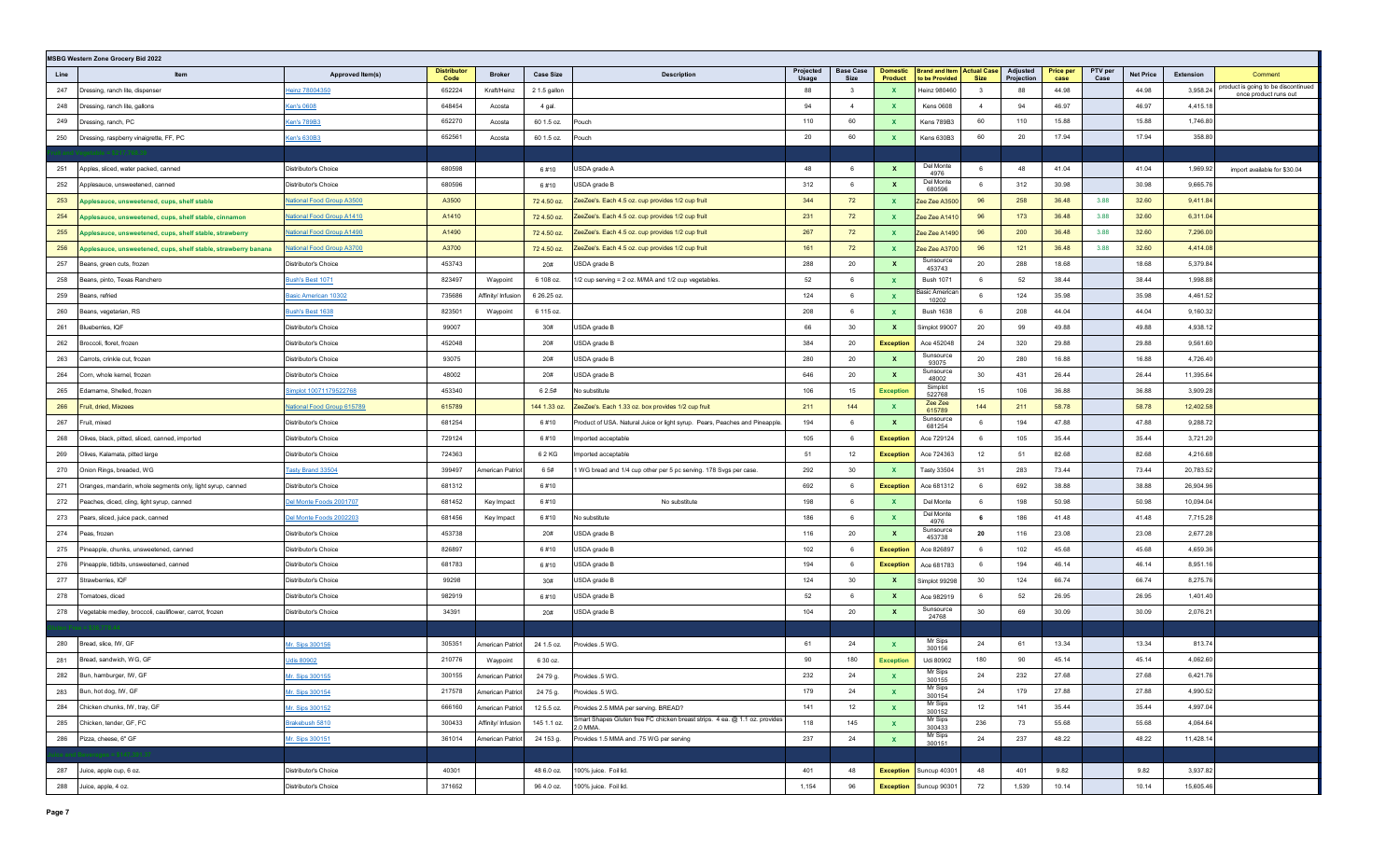|      | <b>MSBG Western Zone Grocery Bid 2022</b>      |                               |                            |                    |                  |                                                                  |                    |                          |                            |                                         |                                   |                        |                          |                 |                  |                                             |
|------|------------------------------------------------|-------------------------------|----------------------------|--------------------|------------------|------------------------------------------------------------------|--------------------|--------------------------|----------------------------|-----------------------------------------|-----------------------------------|------------------------|--------------------------|-----------------|------------------|---------------------------------------------|
| Line | Item                                           | Approved Item(s)              | <b>Distributor</b><br>Code | <b>Broker</b>      | <b>Case Size</b> | <b>Description</b>                                               | Projected<br>Usage | <b>Base Case</b><br>Size | <b>Domestic</b><br>Product | <b>Brand and Item</b><br>to be Provided | <b>Actual Case</b><br><b>Size</b> | Adjusted<br>Projection | <b>Price per</b><br>case | PTV per<br>Case | <b>Net Price</b> | <b>Extension</b><br>Comment                 |
| 289  | luice, box, apple, shelf stable                | Apple & Eve 86000             | 86000                      | Letizio            | 40 4.23 oz.      | Straw attached. No substitute. 100% juice.                       | 656                | 40                       | <b>Exception</b>           | Apple Eve<br>86000                      | 40                                | 656                    | 7.32                     |                 | 7.32             | 4,801.92                                    |
| 290  | Juice, box, orange and tangerine, shelf stable | Apple & Eve 86003             | 86003                      | Letizio            | 40 4.23 oz.      | Straw attached. No substitute. 100% juice.                       | 622                | 40                       | <b>Exception</b>           | Apple Eve<br>86003                      | 40                                | 622                    | 7.32                     |                 | 7.32             | 4,553.04                                    |
| 291  | Juice, frozen cup, 4.4 oz. Cherrymoji          | indy's Homemade, LLC CHI0458  | CHI0458                    | Letizio            | 90 4.4 oz.       | Each 4.4 oz. cup provides 1/2 cup fruit.                         | 220                | 90                       | X                          | Liddy CHI0458                           | 90                                | 220                    | 30.82                    |                 | 30.82            | 6,780.40                                    |
| 292  | Juice, frozen cup, 4.4 oz. Fruit punch         | Lindy's Homemade, LLC FRP0175 | <b>FRP0175</b>             | Letizio            | 90 4.4 oz.       | Each 4.4 oz. cup provides 1/2 cup fruit.                         | 198                | 90                       | <b>X</b>                   | Liddy FRP0175                           | 90                                | 198                    | 30.82                    |                 | 30.82            | 6,102.36                                    |
| 293  | Juice, frozen cup, 4.4 oz. Strawberry          | Lindy's Homemade, LLC STR0298 | <b>STR0298</b>             | Letizio            | 90 4.4 oz.       | Each 4.4 oz. cup provides 1/2 cup fruit.                         | 201                | 90                       | $\mathbf{x}$               | iddy STR0298                            | 90                                | 201                    | 30.82                    |                 | 30.82            | 6,194.82                                    |
| 294  | luice, fruit punch, 4 oz.                      | Distributor's Choice          | 371722                     |                    | 96 4.0 oz.       | 100% juice. Foil lid.                                            | 384                | 96                       | <b>Exception</b>           | Suncup 90800                            | 72                                | 512                    | 10.38                    |                 | 10.38            | 5,314.56                                    |
| 295  | luice, Fruitable Plus, Tropical Twist          | Apple & Eve 24023             | 24023                      | Letizio            | 40 4.23 oz.      | Straw attached. 100% fruit and vegetable juice                   | 470                | 40                       | <b>Exception</b>           | Apple Eve<br>24023                      | 40                                | 470                    | 9.11                     |                 | 9.11             | 4,281.70                                    |
| 296  | Juice, grape cup, 6 oz.                        | Distributor's Choice          | 40501                      |                    | 48 6.0 oz.       | 00% juice. Foil lid.                                             | 200                | 48                       | <b>Exception</b>           | Suncup 40501                            | 48                                | 200                    | 11.54                    |                 | 11.54            | 2,308.00                                    |
| 297  | Juice, grape, 4 oz.                            | Distributor's Choice          | 371772                     |                    | 96 4.0 oz.       | 00% juice. Foil lid.                                             | 252                | 96                       | <b>Exception</b>           | Suncup 90501                            | 72                                | 336                    | 12.44                    |                 | 12.44            | 4,179.84                                    |
| 298  | Juice, orange cup, 6 oz.                       | Distributor's Choice          | 40100                      |                    | 48 6.0 oz.       | 00% juice. Foil lid.                                             | 200                | 48                       | <b>Exception</b>           | Suncup 40100                            | 48                                | 200                    | 10.43                    |                 | 10.43            | 2,086.00                                    |
| 299  | Juice, orange, 4 oz.                           | Distributor's Choice          | 371742                     |                    | 96 4.0 oz.       | 00% juice. Foil lid.                                             | 774                | 96                       | <b>Exception</b>           | Suncup 90100                            | 72                                | 1,032                  | 11.22                    |                 | 11.22            | 11,579.04                                   |
| 300  | Juice, sparkling, can, acai berry              | Envy 2039                     | 02039                      | MAP                | 24 8.0 oz.       | 00% juice                                                        | 240                | 24                       | <b>Exception</b>           | Envy 2039                               | 24                                | 240                    | 13.03                    |                 | 13.03            | 3,127.20                                    |
| 301  | Juice, sparkling, can, apple                   | Envy 2008                     | 02008                      | MAP                | 24 8.0 oz.       | 100% juice                                                       | 240                | 24                       | <b>Exception</b>           | <b>Envy 2008</b>                        | 24                                | 240                    | 13.03                    |                 | 13.03            | 3,127.20                                    |
| 302  | Juice, sparkling, can, fruit punch             | Envy 2015                     | 02015                      | MAP                | 24 8.0 oz.       | 100% juice                                                       | 210                | 24                       | <b>Exception</b>           | Envy 2015                               | 24                                | 210                    | 13.03                    |                 | 13.03            | 2,736.30                                    |
| 303  | Juice, sparkling, can, orange                  | Envy 2077                     | 02077                      | MAP                | 24 8.0 oz.       | 00% juice                                                        | 220                | 24                       | <b>Exception</b>           | <b>Ency 2077</b>                        | 24                                | 220                    | 13.03                    |                 | 13.03            | 2,866.60                                    |
| 304  | Juice, sparkling, can, strawberry kiwi         | <b>Envy 2022</b>              | 02022                      | MAP                | 24 8.0 oz.       | 00% juice                                                        | 180                | 24                       | <b>Exception</b>           | <b>Ency 2022</b>                        | 24                                | 180                    | 13.03                    |                 | 13.03            | 2,345.40                                    |
| 305  | Juice, V-blend, Cherry Star                    | Country Pure 45712            | 45712                      | American Patrio    | 70 4.0 oz.       | 00& fruit and vegetable juice. Provides 1/2 cup other vegetable  | 106                | 70                       | <b>Exception</b>           | Country Pure<br>45712                   | 70                                | 106                    | 12.98                    |                 | 12.98            | 1,375.88                                    |
| 306  | Juice, V-blend, Dragon Punch                   | Country Pure 45710            | 45710                      | American Patric    | 70 4.0 oz.       | 100& fruit and vegetable juice. Provides 1/2 cup other vegetable | 130                | 70                       | <b>Exception</b>           | Country Pure<br>45710                   | 70                                | 130                    | 12.98                    |                 | 12.98            | 1,687.40                                    |
| 307  | Juice, V-blend, Wango Mango                    | Country Pure 45711            | 45711                      | American Patriot   | 70 4.0 oz.       | 100& fruit and vegetable juice. Provides 1/2 cup other vegetable | 142                | 70                       | <b>Exception</b>           | Country Pure<br>45711                   | 70                                | 142                    | 12.98                    |                 | 12.98            | 1,843.16                                    |
| 308  | Juice. Switch, Fruit Punch                     | Switch 00315                  | 00315                      | Letizio            | 24 8.0 oz.       | Sparkling. 100% juice provides 1 cup fruit per can.              | 340                | 24                       | <b>Exception</b>           | Switch 315                              | 24                                | 340                    | 12.89                    |                 | 12.89            | 4,381.92                                    |
| 309  | Juice. Switch, Kiwi Berry                      | witch 00317                   | 00317                      | Letizio            | 24 8.0 oz.       | Sparkling. 100% juice provides 1 cup fruit per can.              | 380                | 24                       | <b>Exception</b>           | Switch 317                              | 24                                | 380                    | 12.88                    |                 | 12.88            | 4,894.40                                    |
| 310  | Juice. Switch, Orange Tangerine                | Switch 00314                  | 00314                      | Letizio            | 24 8.0 oz.       | Sparkling. 100% juice provides 1 cup fruit per can.              | 370                | 24                       | <b>Exception</b>           | Switch 314                              | 24                                | 370                    | 12.88                    |                 | 12.88            | 4,765.60                                    |
| 311  | Juice. Switch, Watermelon Strawberry           | Switch 003167                 | 00316                      | Letizio            | 24 8.0 oz.       | Sparkling. 100% juice provides 1 cup fruit per can.              | 390                | 24                       | <b>Exception</b>           | Switch 316                              | 24                                | 390                    | 12.88                    |                 | 12.88            | 5,023.20                                    |
| 312  | Геа, bags                                      | Distributor's Choice          | 796623                     |                    | 100 ct.          |                                                                  | 14                 | 100                      | $\mathbf{x}$               | Bromley                                 | 100                               | 14                     | 2.88                     |                 | 2.88             | 40.32                                       |
| 313  | Water, bottled, 16.9 oz.                       | Poland Spring 90452           | 96892                      |                    | 40 16.9 oz.      |                                                                  | 380                | 40                       | $\mathbf{x}$               | <b>Poland 96892</b>                     | 24                                | 633                    | 5.42                     |                 | 5.42             | 3,430.86<br>Niagara 40/16.9 oz \$7.88       |
| 314  | Water, bottled, 8 oz.                          | Nestle 68274-32228            | 03228                      |                    | 48 8 oz.         |                                                                  | 1,944              | 48                       | <b>X</b>                   | Nestle 32228                            | 48                                | 1,944                  | 6.44                     |                 | 6.44             | 12,519.36<br>Niagara 80/8 oz Spirng \$12.22 |
| 315  | Water, bottled, gallons                        | Distributor's Choice          | 237824                     |                    | 4 1 gal.         |                                                                  | 101                | $\overline{4}$           | $\mathbf{x}$               | Ace 237824                              | $\overline{4}$                    | 101                    | 4.22                     |                 | 4.22             | 426.22                                      |
| 316  | Water, cups, 4.0 oz                            | <u> Slacier Valley 41351</u>  | 371342                     | American Patriot   | 96 4.0 oz.       |                                                                  | 596                | 96                       |                            | Country Pure<br>41351                   | 96                                | 596                    | 8.61                     |                 | 8.61             | 5,131.56                                    |
| 317  | Water, drinking, 16.9 oz.                      | Distributor's Choice          | L24PDR                     |                    | 40 16.9 oz.      | Economically priced option.                                      | 1,700              | 40                       | $\mathbf{x}$               | Niagara<br>L24PDR                       | 24                                | 2,833                  | 3.51                     |                 | 3.51             | 9,943.83                                    |
|      |                                                |                               |                            |                    |                  |                                                                  |                    |                          |                            |                                         |                                   |                        |                          |                 |                  |                                             |
| 318  | Bacon, FC, layout                              | Distributor's Choice          | 542857                     |                    | 2 1.73#          | Fully cooked sliced bacon.                                       | 233                | 3.46                     | $\mathbf{x}$               | Ace 542857                              | 3.5                               | 231                    | 53.68                    |                 | 53.68            | 12,400.08                                   |
| 319  | Bacon, round, FC                               | Cudahy 12033                  | 513324                     | Affinity/ Infusion | 192. ct.         |                                                                  | 252                | 192                      | <b>X</b>                   | Farmland                                | 192                               | 252                    | 60.08                    |                 | 60.08            | 15,140.16                                   |
|      |                                                | mithfield 15984               |                            | Affinity/ Infusion | 360 ct.          |                                                                  |                    |                          | $\mathbf{x}$               | 120335                                  |                                   |                        |                          |                 |                  |                                             |
| 320  | Bacon, turkey                                  | lennie-O 2711-06              | 271108                     | Affinity/ Infusion | 12 50 ct.        | ully cooked. 5.6 slices provides 1.0 MMA                         | 94                 | 600                      | $\mathbf{x}$               | Jennie-O<br>271108                      | 600                               | 94                     | 94.04                    | 9.04            | 85.00            | 8,839.76                                    |
| 321  | Bologna                                        | <b>Meisterchef 2551</b>       | 02551                      | American Patriot   | 2 7# avg.        |                                                                  | 51                 | 14                       | $\mathbf{x}$               | Meisterchef<br>2551                     | 14                                | 51                     | 26.74                    |                 | 26.74            | 1,363.74                                    |
| 322  | Chicken, Buffalo style                         | Old Neighborhood 701          | 00701                      | Letizio            | 2 7# avg.        |                                                                  | 215                | 14                       | <b>X</b>                   | Neighborhooc                            | 14                                | 215                    | 78.04                    |                 | 78.04            | 16,778.60                                   |
| 323  | Corn dog, chicken, WG                          | Foster Farms 95150            | 95150                      | Key Impact         | 72 4.0 oz.       | Each corn dog provides 2.0 MMA and 2.0 WG                        | 142                | 72                       |                            | Foster Farm<br>95150                    | 72                                | 142                    | 35.98                    |                 | 35.98            | 5,109.16                                    |
| 324  | Fish, pollack bites, WG, FC                    | Highliner Foods 26264         | 26264                      | CORE               | 10#              | 8 ea. @ .50 oz. provides 2.0 MMA and 1.50 WG                     | 161                | 10                       |                            | nianiine<br>26264                       | 10                                | 161                    | 28.78                    | 11.18           | 17.60            | 4,633.58                                    |
| 325  | Fish, pollack rectangle, WG, OR breaded        | Highliner Foods 1089271       | 1089271                    | CORE               | 10#              | 46 3.6 oz. Each portion provides 2.0 MMA and 1.0 WG.             | 90                 | 10                       | $\mathbf{x}$               | Highliner<br>1079271                    | 10                                | 90                     | 28.48                    | 12.84           | 15.64            | 2,563.20                                    |
| 326  | Fish, pollock stick, potato coating, FC        | lighliner Foods 06591         | 06591                      | CORE               | 10#              | 4 ea. @ 1.0 oz. provides 2.0 MMA and .75 WG                      | 93                 | 10                       | $\mathbf{x}$               | Highliner<br>06591                      | 10                                | 93                     | 27.04                    |                 | 27.04            | 2,514.72                                    |
| 327  | Frankfurter, low sodium, 8:1                   | Kayem 1018                    | 01018                      | American Patriot   | 4 3#             | Made with beef and pork. 360 MG sodium per serving.              | 1,296              | 12                       | X                          | Kayem 1018                              | 12                                | 1,296                  | 47.98                    |                 | 47.98            | 62,182.08                                   |
| 328  | Frankfurter, low sodium, beef, 8:1             | Amour 27815-48169             | 533230                     | Affinity/ Infusion | 10#              | CN labeled. Provides 2 MMA ea.                                   | 879                | 10                       | X                          | Armour 48169                            | 10                                | 879                    | 32.38                    |                 | 32.38            | 28,462.02                                   |
| 329  | Frankfurter, turkey, RS, uncured               | lennie-O 6126-20              | 513823                     | Affinity/ Infusion | 20#              | CN labeled. Provides 2 MMA ea.                                   | 68                 | 20                       |                            | Jennie-O<br>612620                      | 20                                | 68                     | 74.08                    | 28.55           | 45.53            | 5,037.44                                    |
| 330  | Ham, 4x6 boneless.                             | Hormel 23941                  | 528498                     | Self               | 1 1 3#           | Ham and water. Lower sodium. 2.0 oz. equals 1.50 MMA             | 148                | 26                       | X.                         | Hormel 13507                            | 26                                | 148                    | 78.44                    |                 | 78.44            | 11,609.12                                   |
|      |                                                | <b>Hormel 13507</b>           |                            | Self               | 2 1 3 #          | Ham and water. 95% fat free.                                     |                    |                          | $\mathbf{x}$               |                                         |                                   |                        |                          |                 |                  |                                             |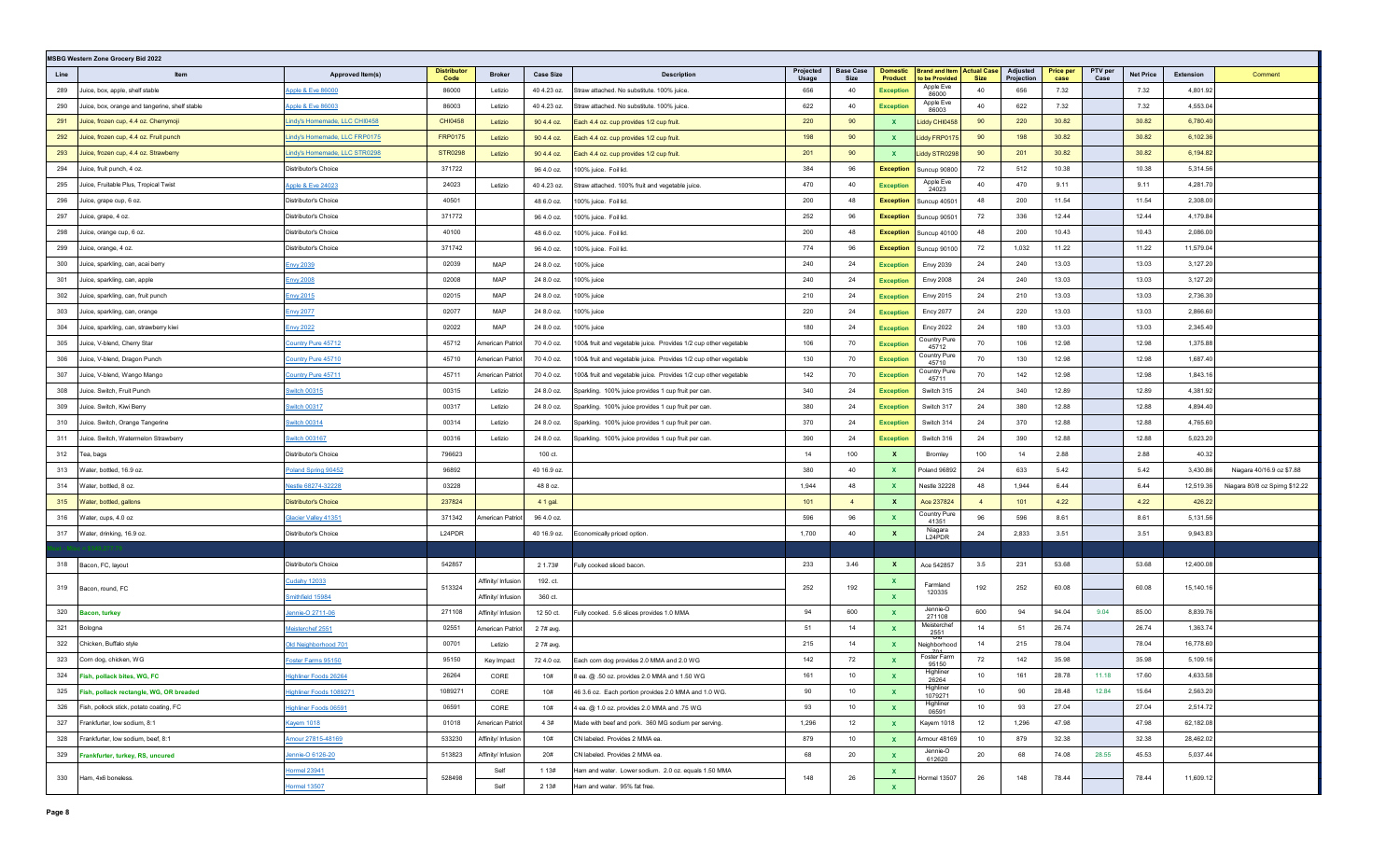| <b>MSBG Western Zone Grocery Bid 2022</b>         |                               |                            |                         |                       |                                                                                                                                                        |                    |                          |                            |                                                     |                  |                        |                          |                 |                  |                      |
|---------------------------------------------------|-------------------------------|----------------------------|-------------------------|-----------------------|--------------------------------------------------------------------------------------------------------------------------------------------------------|--------------------|--------------------------|----------------------------|-----------------------------------------------------|------------------|------------------------|--------------------------|-----------------|------------------|----------------------|
| Line<br>Iten                                      | Approved Item(s)              | <b>Distributor</b><br>Code | <b>Broker</b>           | <b>Case Size</b>      | <b>Description</b>                                                                                                                                     | Projected<br>Usage | <b>Base Case</b><br>Size | <b>Domestic</b><br>Product | <b>Brand and Item Actual Case</b><br>to be Provided | <b>Size</b>      | Adjusted<br>Projection | <b>Price per</b><br>case | PTV per<br>Case | <b>Net Price</b> | Extension<br>Comment |
| 331<br>Ham, baked, Thin 'n Trim                   | Old Neighborhood 602          | 00602                      | Letizio                 | 2 6# avg.             | 97% fat free                                                                                                                                           | 305                | 12                       |                            | Neighborhood                                        | 12               | 305                    | 55.48                    |                 | 55.48            | 16,921.40            |
| 332                                               | Margarita 5220106             | 513358                     |                         | 1 12.5#               |                                                                                                                                                        | 210                | 12.5                     | X                          | Tyson 103112                                        | 25               | 210                    | 87.88                    |                 | 87.88            | 18,454.80            |
| Pepperoni, sliced                                 | <b>Tyson 103112</b>           |                            |                         | 2 12.5#               | Pizzano® Pepperoni, Irregular Sliced                                                                                                                   |                    |                          | $\mathbf{x}$               |                                                     |                  |                        |                          |                 |                  |                      |
| 333<br>Pepperoni, turkey                          | Jennie-O 2130-08              | 213008                     | Affinity/ Infusion      | 8 2.5#                | 15 slices per oz. 1.32 oz. provides 1.0 MMA                                                                                                            | 101                | 20                       | <b>X</b>                   | Jennie-O<br>213008                                  | 20               | 101                    | 112.97                   | 28.14           | 84.83            | 11,409.97            |
| 334<br>Roast Beef, rare, Thin 'n Trim             | Old Neighborhood 579          | 00579                      | Letizio                 | 1 15# avg.            | Made from 100% fresh domestic USDA Select or higher top rounds;<br>completely denuded; cap removed                                                     | 85                 | 15                       | $\mathbf{x}$               | Neighborhood                                        | 15               | 85                     | 110.98                   |                 | 110.98           | 9,433.30             |
| 335<br>Salami, genoa                              | <b>Hormel 40634</b>           | 973121                     | Self                    | 25#                   | Magnifico                                                                                                                                              | 109                | 10                       | <b>X</b>                   | Hormel 40634                                        | 10               | 109                    | 41.54                    |                 | 41.54            | 4,527.86             |
| Sausage, link, lower sodium<br>336                | Jones Dairy Farm 28510        | 28510                      | MAP                     | 10#                   | 2 - .74 oz. links = 1 MMA                                                                                                                              | 634                | 10                       | <b>X</b>                   | Jones 28510                                         | 10 <sup>10</sup> | 634                    |                          |                 |                  |                      |
| 337<br>Sausage, link, sweet Italian               | Kayem 212                     | 00212                      | merican Patrio          | 2 5#                  |                                                                                                                                                        | 70                 | 10                       |                            | Kayem 212                                           | 10               | 70                     | 27.02                    |                 | 27.02            | 1,891.40             |
| 338<br>Sausage, links, chicken                    | <b>Jones 18657</b>            | 18657                      | MAP                     | 10#                   | 2 - .72 oz. links = 1 MMA                                                                                                                              | 354                | 10                       | <b>X</b>                   | <b>Jones 18657</b>                                  | 10               | 354                    | 43.32                    |                 | 43.32            | 15,335.28            |
| 339<br>Sausage, patty, chicken                    | Jones 18859                   | 18859                      | MAP                     | 10#                   | $-1.52$ oz. patty = 1 MMA                                                                                                                              | 155                | 10                       | $\mathbf{x}$               | <b>Jones 18859</b>                                  | 10               | 155                    | 44.22                    |                 | 44.22            | 6,854.10             |
| 340<br>Sausage, patty, precooked                  | <b>lormel 18362</b>           | 543660                     | Self                    | 10#                   | Fast 'n Easy. 160 1.0 oz.                                                                                                                              | 441                | 10                       | <b>X</b>                   | Hormel 18362                                        | 10               | 441                    | 36.98                    |                 | 36.98            | 16,308.18            |
| 341<br>Sausage, patty, turkey, FC                 | Jennie-O 6138-10              | 613810                     | Affinity/ Infusion      | 10#                   | 137 1.17 oz. patties. One 1.17 patty provides 1.0 MMA                                                                                                  | 352                | 10                       | <b>X</b>                   | Jennie-O<br>613810                                  | 10               | 352                    | 45.88                    | 15.21           | 30.67            | 16,149.76            |
| 342<br>Tuna, chunk light low sodium, water packed | <b>Starkist 514540</b>        | 664358                     | Waypoint                | 643 oz.               |                                                                                                                                                        | 169                | 258                      | X                          | <b>Starkist</b><br>514540                           | 258              | 169                    | 55.84                    |                 | 55.84            | 9,436.96             |
| 343<br><b>Turkey, breast, browned</b>             | Jennie-O 8469-02              | 846902                     | Affinity/ Infusion      | 1 15.6#               | All natural, whole muscle turkey. 97 2.7 oz. servings per unit.                                                                                        | 288                | 15.6                     | X                          | Jennie-O<br>846902                                  | 15.6             | 288                    | 73.63                    | 23.03           | 50.60            | 21,205.44            |
| 344<br>Turkey, breast, Thin 'n Trim               | Old Neighborhood 720          | 00720                      | Letizio                 | 2 7# avg,             | 99% fat free; 2-piece breast                                                                                                                           | 302                | 14                       | $\mathbf{x}$               | তাং<br>Neighborhood                                 | 14               | 302                    | 81.84                    |                 | 81.84            | 24,715.68            |
|                                                   |                               |                            |                         |                       |                                                                                                                                                        |                    |                          |                            |                                                     |                  |                        |                          |                 |                  |                      |
| 345<br>Bacon bits, real                           | <b>Cudahy 12254</b>           | 766109                     | Affinity/ Infusion      | 10#                   | $1/4$ inch                                                                                                                                             | 69                 | 10                       | <b>X</b>                   | Farmland<br>17287                                   | 10               | 69                     | 75.98                    |                 | 75.98            | 5,242.62             |
| 346<br>Bread crumbs, seasoned                     | Distributor's Choice          | 674880                     |                         | 4 5#                  |                                                                                                                                                        | 61                 | 20                       | <b>X</b>                   | Indigo 674880                                       | 30               | 41                     | 33.68                    |                 | 33.68            | 1,380.88             |
| 347<br>Burger, black bean                         | Morningstar Farms 28989-49938 | 513982                     | Affinity/ Infusion      | 48 2.9 oz.            | Provides 2.0 MMA                                                                                                                                       | 132                | 48                       | <b>X</b>                   | Morningstar<br>49938                                | 48               | 132                    | 39.04                    |                 | 39.04            | 5,153.28             |
| 348<br>Cranberry sauce                            | Distributor's Choice          | 681040                     |                         | 6#10                  |                                                                                                                                                        | 127                | - 6                      | $\mathbf{x}$               | Ocean Spray<br>1401                                 | 6                | 127                    | 37.44                    |                 | 37.44            | 4,754.88             |
| 349<br>Croutons, bulk, WG                         | Distributor's Choice          | 85360                      |                         | 10#                   | Whole Grain only.                                                                                                                                      | 258                | 10                       | X                          | Indigo 85360                                        | 10               | 258                    | 33.44                    |                 | 33.44            | 8,627.52             |
| 350<br>Croutons, PC, WG                           | Distributor's Choice          | 639176                     |                         | 250 .25 oz.           | Whole Grain only                                                                                                                                       | 535                | 250                      | $\mathbf{x}$               | Indigo 639176                                       | 250              | 535                    | 27.68                    |                 | 27.68            | 14,808.80            |
| 351<br>Dumpling, Chicken and vegetable, WG        | Schwan's 60585                | 365877                     |                         | 64 4.76 oz (6<br>ea.) | Chef One. Whole wheat flour dumpling wrapper filled with a traditional filling of<br>chicken, cabbage, and green onion. 6 ea. Provides 2 MMA and 2 WG. | 251                | 64                       |                            | Schwans<br>60586                                    | 64               | 251                    | 67.24                    |                 | 67.24            | 16,877.24            |
| 352<br>Food release spray                         | Par way Tryson 17021          | 17021                      | Key Impact              | 6 16.5 oz.            | Vegaline, trans fat free                                                                                                                               | 273                | 99                       | <b>X</b>                   | Vegalene<br>70215                                   | 99               | 273                    | 28.04                    |                 | 28.04            | 7,654.92             |
| 353<br>Food release spray, saute and grill        | ConAgra Foods 6414463111      | 718730                     | Waypoint                | 6 17 oz.              | am Saute and Grill                                                                                                                                     | 228                | 102                      | Does not<br>qualify        | Pam 463111                                          | 102              | 228                    | 17.04                    |                 | 17.04            | 3,885.12             |
| 354<br>Food release spray, butter                 | Butter Mist 56217             | 56217                      |                         | 6 17.0 oz.            | <b>Trans</b> fat free                                                                                                                                  | 192                | 102                      | X                          | <b>Butter Mist</b><br>56217                         | 102              | 192                    | 24.98                    |                 | 24.98            | 4,796.16             |
| 355                                               | Major 81501                   | 81501                      | merican Patriot         | 8 16 oz.              |                                                                                                                                                        | 123                | 128                      | x                          |                                                     |                  | 123                    | 27.72                    |                 | 27.72            | 3,409.56             |
| Gravy mix, brown, RS                              | Conestoga 99486               |                            | Key Impact              | 12 7.5 oz.            |                                                                                                                                                        |                    |                          | $\mathbf{x}$               | Majors 81501                                        | 128              |                        |                          |                 |                  |                      |
| 356                                               | Major 81901                   | 81901                      | American Patriot        | 8 16 oz.              |                                                                                                                                                        | 365                | 128                      |                            |                                                     | 128              | 365                    | 33.78                    |                 | 33.78            | 12,329.70            |
| Gravy mix, poultry, RS                            | Conestoga 99488               |                            | Key Impact              | 12 6.5 oz.            |                                                                                                                                                        |                    |                          | $\mathbf{x}$               | Majors 81901                                        |                  |                        |                          |                 |                  |                      |
| 357                                               | Major 83241                   | 83241                      | <b>American Patriot</b> | 8 16 oz.              |                                                                                                                                                        | 130                | 128                      | <b>X</b>                   |                                                     | 128              | 130                    | 36.58                    |                 | 36.58            | 4,755.40             |
| Gravy mix, turkey, RS                             | Conestoga 212644              |                            | Key Impact              | 8 11.3 oz.            |                                                                                                                                                        |                    |                          | $\mathbf{x}$               | Majors 83241                                        |                  |                        |                          |                 |                  |                      |
| 358<br>Juice, lemon                               | Distributor's Choice          | 689260                     |                         | 148 oz.               |                                                                                                                                                        | 64                 | 48                       | X                          | Ace 689250                                          | 32               | 96                     | 2.50                     |                 | 2.50             | 240.00               |
| 359<br>Juice, lime                                | Distributor's Choice          | 510282                     |                         | 1 gallon              |                                                                                                                                                        | 31                 | $\overline{1}$           | $\mathbf{x}$               | Ace 610282                                          | $\overline{1}$   | 31                     | 5.58                     |                 | 5.58             | 172.98               |
| 360<br>Marshmallow fluff                          | <b>Durkee Mower</b>           | 17210                      |                         | 4.5#                  |                                                                                                                                                        | 22                 | 4.5                      | $\mathbf{x}$               | Mower 17210                                         | 4.5              | 22                     | 16.04                    |                 | 16.04            | 352.88               |
| 361<br>Noodles, chow mein                         | Distributor's Choice          | 802440                     |                         | 6#10                  |                                                                                                                                                        | 144                | 6                        | X                          | Conagra<br>12620                                    | 6                | 144                    | 33.74                    |                 | 33.74            | 4,858.56             |
| 362<br>Oats, quick                                | Distributor's Choice          | 628152                     |                         | 12 42 oz.             |                                                                                                                                                        | 52                 | 12                       | $\mathbf{x}$               | Indigo 628152                                       | 12               | 52                     | 23.44                    |                 | 23.44            | 1,218.88             |
| Oil, canola<br>363                                | Distributor's Choice          | 563519                     |                         | 6 1 gal.              |                                                                                                                                                        | 165                | 6                        | <b>Exception</b>           | Indigo 563519                                       | 6                | 165                    | 84.04                    |                 | 84.04            | 13,866.60            |
| Oil, olive<br>364                                 | Distributor's Choice          | 563298                     |                         | 6 1 ltr.              |                                                                                                                                                        | 109                | 6                        | <b>Exception</b>           | La Fede<br>563298                                   | 6                | 109                    | 46.98                    |                 | 46.98            | 5,120.82             |
| 365<br>Oil, vegetable                             | Distributor's Choice          | 715680                     |                         | 6 1 gal.              |                                                                                                                                                        | 56                 | 6                        | $\mathbf{x}$               | Indigo 715680                                       | 6                | 56                     | 68.48                    |                 | 68.48            | 3,834.88             |
| 366<br>Peanut butter, smooth                      | Distributor's Choice          | 686360                     |                         | 64-5#                 |                                                                                                                                                        | 34                 | 27                       | $\mathbf{x}$               | Indigo 686360                                       | 30               | 30                     | 44.68                    |                 | 44.68            | 1,340.40             |
| Pudding, RTS, chocolate, TFF<br>367               | Distributor's Choice          | 730790                     |                         | 6#10                  | RTS. Trans fat free                                                                                                                                    | 189                | 6                        | $\mathbf{x}$               | Advance<br>730790                                   | 6                | 189                    | 36.48                    |                 | 36.48            | 6,894.72             |
| Pudding, RTS, vanilla, TFF<br>368                 | Distributor's Choice          | 742176                     |                         | 6#10                  | RTS. Trans fat free                                                                                                                                    | 144                | 6                        | $\mathbf{x}$               | Advance<br>742176                                   | 6                | 144                    | 36.48                    |                 | 36.48            | 5,253.12             |
| 369<br>Sandwich, turkey and cheese, WG, IW        | Bakecrafter 6648              | 215599                     | At Your Service         | 80.4.50 oz.           | Each 4.50 oz. sandwich provides 2.0 MMA and 2.0 WG.                                                                                                    | 228                | 80                       | $\mathbf{x}$               | <b>Bake Crafter</b><br>6648                         | 80               | 228                    | 111.98                   | 6.29            | 105.69           | 25,531.44            |
| 370 Sandwich, turkey ham and cheese, WG, IW       | Bakecrafter 6654              | 06654                      | At Your Service         | 80.5.0 oz.            | Each 5.0 oz. sandwich provides 2.0 MMA and 2.0 WG.                                                                                                     | 326                | 80                       | $\mathbf{x}$               | <b>Bake Crafter</b><br>6654                         | 80               | 326                    | 97.88                    | 6.29            | 91.59            | 31,908.88            |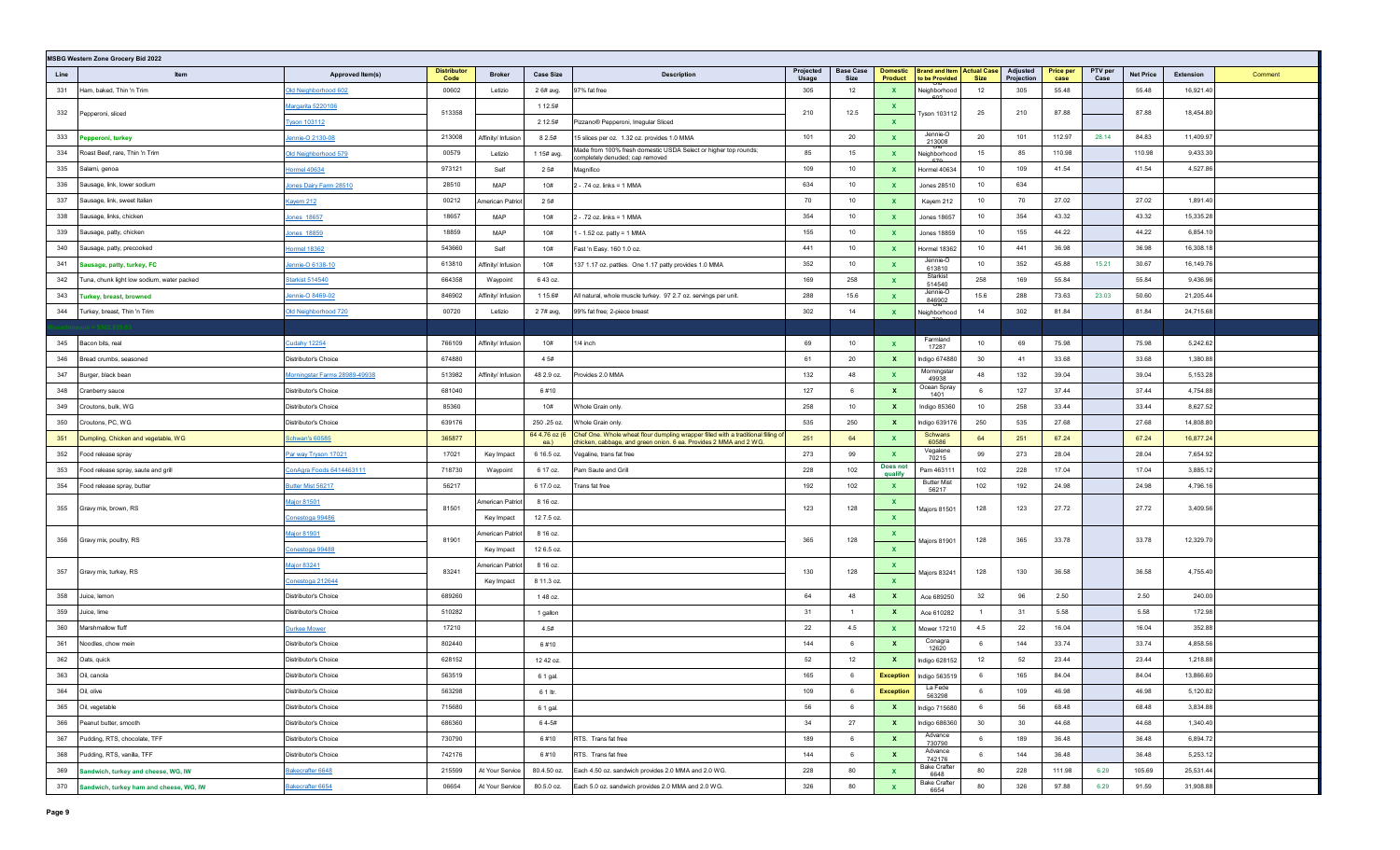|      | <b>MSBG Western Zone Grocery Bid 2022</b>          |                            |                            |                        |                  |                                                                       |                    |                          |                                   |                                                       |                 |                               |                          |                 |                  |           |         |
|------|----------------------------------------------------|----------------------------|----------------------------|------------------------|------------------|-----------------------------------------------------------------------|--------------------|--------------------------|-----------------------------------|-------------------------------------------------------|-----------------|-------------------------------|--------------------------|-----------------|------------------|-----------|---------|
| Line | Item                                               | Approved Item(s)           | <b>Distributor</b><br>Code | <b>Broker</b>          | <b>Case Size</b> | <b>Description</b>                                                    | Projected<br>Usage | <b>Base Case</b><br>Size | <b>Domestic</b><br><b>Product</b> | <b>Brand and Item   Actual Case</b><br>to be Provided | <b>Size</b>     | <b>Adjusted</b><br>Projection | <b>Price per</b><br>case | PTV per<br>Case | <b>Net Price</b> | Extension | Comment |
| 371  | Sandwich, Grilled cheese, WG, IW                   | BakeCrafter 6659           | 134000                     | At Your Service        | 108.4.15 oz.     | Each 4.15 oz. sandwich provides 2.0 MMA and 2.0 WG.                   | 733                | 72                       | X                                 | Integrated                                            | 72              | 733                           | 61.04                    | 15.64           | 45.40            | 44,742.32 |         |
|      |                                                    | tegrated 134000            |                            | Acosta                 | 72 4.19 oz.      | Each 4.19 oz. sandwich provides 2.0 MMA and 2.0 WG.                   |                    |                          | $\mathbf{x}$                      |                                                       |                 |                               |                          |                 |                  |           |         |
| 372  | Sandwich, PBJ strawberry, crustless, IW            | Smucker's 5150006961       | 06961                      | CORE                   | 72 2.6 oz.       | Peanut Butter and strawberry sandwich on wheat bread. 1 MMA and 1 WG. | 293                | 72                       | $\mathbf{x}$                      | Smuckers<br>6961                                      | 72              | 293                           | 44.98                    | 2.30            | 42.68            | 13,179.14 |         |
| 373  | Sandwich, PBJ, grape, crustless, IW                | mucker's 5150006960        | 403723                     | CORE                   | 72 2.6 oz.       | Peanut butter and grape sandwich on wheat bread. 1 MMA and 1 WG.      | 1,084              | 72                       | $\mathbf{x}$                      | Smuckers<br>6960                                      | 72              | 1,084                         | 43.18                    | 2.30            | 40.88            | 46,807.12 |         |
| 374  | Sandwich, PBJ, grape, crustless, IW, large         | Smucker's 5150021027       | 403724                     | CORE                   | 72 5.3 oz.       | Peanut butter and grape sandwich on wheat bread. 2 MMA and 2 WG.      | 293                | 72                       | $\mathbf{x}$                      | Smuckers<br>21028                                     | 72              | 293                           | 76.48                    | 4.60            | 71.88            | 22,408.64 |         |
| 375  | Sauce, marinara                                    | Furmano's Conte 10335      | 10335                      | American Patric        | 6#10             |                                                                       | 136                | 6                        | $\mathbf{x}$                      | Furmano<br>10335                                      | 6               | 136                           | 23.37                    |                 | 23.37            | 3,178.32  |         |
| 376  | Sauce, marinara                                    | <b>Red Gold RPKNA99</b>    | 650916                     | Key Impact             | 6#10             | Red Pack. 3.0 oz = 1/2 cup serving of Red/Orange Vegetable.           | 251                | 6                        | $\mathbf{x}$                      | <b>Red Gold</b><br>RPKNA99                            | $6\overline{6}$ | 251                           | 36.89                    | 4.45            | 32.44            | 9,259.39  |         |
| 377  | Sauce, pizza                                       | Don Pepino 1005            | 798606                     |                        | 6#10             | All Natural, prepared from vine ripened tomatoes                      | 142                | 6                        | $\mathbf{x}$                      | Don Pepino<br>1005                                    | 6               | 142                           | 37.04                    |                 | 37.04            | 5,259.68  |         |
| 378  | Sauce, pizza                                       | <b>Red Gold RPKIL9R</b>    | <b>RPKIL9R</b>             | Key Impact             | 6#10             | Red Pack. 3.0 oz = 1/2 cup serving of Red/Orange Vegetable.           | 356                | $6\phantom{1}6$          | $\mathbf{x}$                      | <b>Red Gold</b><br><b>RPKIL9R</b>                     | $6\overline{6}$ | 356                           | 36.24                    | 7.31            | 28.93            | 12,901.44 |         |
| 379  | Sauce, Siracha hot chili                           | Huy Fong Foods 60010       | 748067                     |                        | 12 28 oz.        |                                                                       | 55                 | 12                       | $\mathbf{x}$                      | Huy Fong<br>60010                                     | 12              | 55                            | 47.44                    |                 | 47.44            | 2,609.20  |         |
| 380  | Sauce, soy                                         | Distributor's Choice       | 748084                     |                        | 1 gal.           |                                                                       | 61                 | $\overline{1}$           | $\mathbf{x}$                      | Indigo 748084                                         | $\mathbf{1}$    | 61                            | 4.22                     |                 | 4.22             | 257.42    |         |
| 381  | Sauce, spaghetti, al Dente                         | Stanislaus 00071933123241  | 799580                     | MAP                    | 6#10             |                                                                       | 383                | 6                        | $\mathbf{x}$                      | Stanislaus<br>12324                                   | 6               | 383                           | 39.98                    |                 | 39.98            | 15,312.34 |         |
| 382  | Sauce, spaghetti, Trarottia a la Rustica           | Stanislaus 00071933101741  | 799634                     | MAP                    | 6#10             |                                                                       | 680                | 6                        | $\mathbf{x}$                      | Stanislaus<br>10174                                   | 6               | 680                           | 38.44                    |                 | 38.44            | 26,139.20 |         |
| 383  | Sauce, tomato                                      | urmano 10463-0             | 800268                     | merican Patrio         | 6#10             |                                                                       | 78                 | 6                        | $\mathbf{x}$                      | Furmano<br>10463                                      | 6               | 78                            | 25.55                    |                 | 25.55            | 1,992.90  |         |
| 384  | Sauce, Worcestershire                              | Distributor's Choice       | 752292                     |                        | 1 gal.           |                                                                       | 19                 | $\overline{1}$           | $\mathbf{x}$                      | Indigo 752292                                         | $\mathbf{1}$    | 19                            | 5.32                     |                 | 5.32             | 101.08    |         |
| 385  | Seasoning, taco, RS                                | Foothill V413-05190        | 800268                     | Acosta                 | 5#               |                                                                       | 300                | 5                        | $\mathbf{x}$                      | oot Hill Farms<br>V413-05190                          | $5\overline{5}$ | 300                           | 17.04                    |                 | 17.04            | 5,112.00  |         |
| 386  | Soup base, beef LS                                 | <b>Major 90416</b>         | 90416                      |                        | 6 1#             | ow sodium, no MSG                                                     | 69                 | 6                        | X                                 |                                                       | 6               | 69                            | 33.02                    |                 | 33.02            | 2,278.38  |         |
|      |                                                    | Major 90410                |                            | <b>Imerican Patric</b> | 2 2.5#           | ow sodium, no MSG                                                     |                    |                          | $\mathbf{x}$                      | Major 90416                                           |                 |                               |                          |                 |                  |           |         |
| 387  | Soup base, chicken, LS                             | <b>Major 90366</b>         | 90366                      | American Patrio        | 6 1#             | ow sodium, no MSG                                                     | 62                 | 6                        | $\mathbf{x}$                      | <b>Major 90366</b>                                    | 6               | 62                            | 27.04                    |                 | 27.04            | 1,676.48  |         |
|      |                                                    | Major 90360                |                            |                        | 2 2.5#           | Low sodium, no MSG                                                    |                    |                          | $\mathbf{x}$                      |                                                       |                 |                               |                          |                 |                  |           |         |
| 388  | Soup base, vegetable, LS                           | Major 90546                | 90546                      | American Patrio        | 6 1#             | Low sodium, no MSG                                                    | 31                 | - 6                      | $\mathbf{x}$                      | <b>Major 90546</b>                                    | 6               | 31                            | 35.42                    |                 | 35.42            | 1,098.02  |         |
| 389  | Soup, chicken noodle, Healthy Request              | Campbell's 04142           | 04142                      | CORE                   | 12 50 oz.        |                                                                       | 111                | 12                       | $\mathbf{x}$                      | Campbells<br>4142                                     | 12              | 111                           | 38.22                    |                 | 38.22            | 4,242.42  |         |
| 390  | Soup, tomato, Healthy Request                      | Campbell's 04145           | 04145                      | CORE                   | 12 50 oz.        | cup provides 5/8 cup R/O veg.                                         | 399                | 12                       | $\mathbf{x}$                      | Campbells<br>4145                                     | 12              | 399                           | 32.54                    |                 | 32.54            | 12,983.46 |         |
| 391  | Soybean butter                                     | Wowbutter 70770            | 70770                      | Letizio                | 22#              | 1.12 oz provides 1.0 MMA                                              | 13                 | 22                       | <b>Exception</b>                  | Wow Butter<br>70770                                   | 22              | 13                            | 53.44                    |                 | 53.44            | 694.72    |         |
| 392  | Splenda, pc                                        | Splenda 19098-20004        | 787900                     |                        | 2000 ct.         |                                                                       | 15                 | 2000                     | $\mathbf{x}$                      | Splenda<br>SP60242                                    | 2000            | 15                            | 31.04                    |                 | 31.04            | 465.60    |         |
| 393  | Spread, creamy chickpea, chocolate, 1.25 oz. cups. | The Amazing Chickpea F9030 | F9030                      |                        | 72 1.25 oz.      | Each 1.25 oz. cup provides 1.0 MMA.                                   | 249                | 72                       | $\mathbf{x}$                      | <b>Amazing Chic</b><br>Pea F9030                      | 72              | 249                           | 30.84                    |                 | 30.84            | 7,679.16  |         |
| 394  | Stevia, pc                                         | Purevia 91031              | 525642                     |                        | 1000 ct.         |                                                                       | 21                 | 1000                     | <b>Exception</b>                  | Pure Via 91031                                        | 1000            | 21                            | 18.98                    |                 | 18.98            | 398.58    |         |
| 395  | Stuffing mix, chicken flavor                       | <b>Kraft 80705</b>         | 80705                      | Kraft/Heinz            | 648 oz.          | Stove Top. No substitute                                              | 139                | 288                      | $\mathbf{x}$                      | Stove Top<br>80705                                    | 288             | 139                           | 59.04                    |                 | 59.04            | 8,206.56  |         |
| 396  | Sugar, brown                                       | Distributor's Choice       | 787360                     |                        | 12 2#            |                                                                       | 118                | 24                       | $\mathbf{x}$                      | Indigo 787360                                         | 24              | 118                           | 31.98                    |                 | 31.98            | 3,773.64  |         |
| 397  | Sugar, white PC                                    | Distributor's Choice       | 786702                     |                        | 2000 ct.         |                                                                       | 78                 | 2000                     | $\mathbf{x}$                      | Ace 786702                                            | 2000            | 78                            | 10.92                    |                 | 10.92            | 851.76    |         |
| 398  | Sugar, white granulated bulk                       | Distributor's Choice       | 786843                     |                        | 8 5#             |                                                                       | 85                 | 40                       | $\mathbf{x}$                      | Ace 786843                                            | 40              | 85                            | 36.44                    |                 | 36.44            | 3,097.40  |         |
| 399  | Sunflower butter                                   | Sunbutter 19212            | 686332                     |                        | 2 5#             | 2 Tbsp. provides 1.0 MMA                                              | 67                 | 10                       | $\mathbf{x}$                      | Sun Butter<br>19212                                   | 10              | 67                            | 37.98                    |                 | 37.98            | 2,544.66  |         |
| 400  | Taco shell, 5 inch                                 | Distributor's Choice       | 643427                     |                        | 200 ct.          |                                                                       | 374                | 200                      | $\mathbf{x}$                      | Tyson 500621                                          | 200             | 374                           | 15.44                    |                 | 15.44            | 5,774.56  |         |
| 401  | Taquito, Chicken and cheese, WG                    | Ruiz 40818                 | 86747                      | Key Impact             | 140 2.75 oz.     | Monterey. Provides 1.0 MMA and 1.0 WG                                 | 411                | 140                      | $\mathbf{x}$                      | <b>El Monterey</b><br>86747                           | 144             | 399                           | 97.38                    |                 | 97.38            | 38,854.62 |         |
| 402  | Tomato paste                                       | Distributor's Choice       | 800096                     |                        | 6#10             |                                                                       | 88                 | 6                        | $\mathbf{x}$                      | ndigo 800096                                          | 6               | 88                            | 25.98                    |                 | 25.98            | 2,286.24  |         |
| 403  | Vinegar, balsamic                                  | Distributor's Choice       | 654800                     |                        | 5 liters         |                                                                       | 53                 | 5                        | $\boldsymbol{\mathsf{x}}$         | La Fede<br>654800                                     | $5\overline{5}$ | 53                            | 27.98                    |                 | 27.98            | 1,482.94  |         |
| 404  | Vinegar, red wine                                  | Distributor's Choice       | 563030                     |                        | 4 1 gal.         |                                                                       | 36                 | $\overline{4}$           | $\mathbf{x}$                      | Sassone<br>563030                                     | $\overline{4}$  | 36                            | 9.22                     |                 | 9.22             | 331.92    |         |
|      | 405 Vinegar, white                                 | Distributor's Choice       | 656041                     |                        | 4 1 gal.         |                                                                       | 74                 | $\overline{4}$           | $\boldsymbol{\mathsf{x}}$         | Indigo 656401                                         | $\overline{4}$  | 74                            | 8.22                     |                 | 8.22             | 608.28    |         |
|      |                                                    |                            |                            |                        |                  |                                                                       |                    |                          |                                   |                                                       |                 |                               |                          |                 |                  |           |         |
| 406  | Lasagna roll up, cheese, WG                        | Tasty Brands 00801WG       | 212061                     | American Patriot       | 110 4.3 oz.      | 1 ea. provides 2.0 MMA and 1.0 WG                                     | 406                | 110                      |                                   | Tasty 801WG                                           | 110             | 406                           | 89.94                    | 19.61           | 70.33            | 36,515.64 |         |
| 407  | Macaroni, elbow, white WG                          | Dakota Growers 92109       | 711510                     | Waypoint               | 20#              | Whole Lot Better™                                                     | 286                | 20                       | $\mathbf{x}$                      | Dakota 92109                                          | 20              | 286                           | 18.94                    |                 | 18.94            | 5,416.84  |         |
| 408  | Macaroni, elbow, white                             | Distributor's Choice       | 711550                     |                        | 20#              |                                                                       | 280                | 20                       | $\mathbf{x}$                      | Indigo 711520                                         | 20              | 280                           | 15.04                    |                 | 15.04            | 4,211.20  |         |
| 409  | Macaroni, whole grain                              | Barilla 1000-013342        | 802256                     | Acosta                 | 20#              |                                                                       | 95                 | 20                       | $\mathbf{x}$                      | Barilla 13342                                         | 20              | 95                            | 19.88                    |                 | 19.88            | 1,888.60  |         |
| 410  | <b>Macaroni and cheese bowls</b>                   | <b>JTM 5782</b>            | 230234                     | <b>Imerican Patrio</b> | 30 6.0 oz.       | Each 6.0 oz. bowl provides 2.0 MMA and 1.0 WG.                        | 155                | 30                       | $\mathbf{x}$                      | JTM 5782                                              | 30              | 155                           | 38.84                    | 3.34            | 35.50            | 6,020.20  |         |
| 411  | Noodles, chow mein, WG                             | Yang's 5th Taste 00301-6   | 301-6                      | Letizio                | 10#              | 1 cup noodles provides 2.0 WG. 80 servings per case.                  | 162                | 10                       | $\mathbf{x}$                      | Yang's 301-6                                          | 10              | 162                           | 42.14                    |                 | 42.14            | 6,826.68  |         |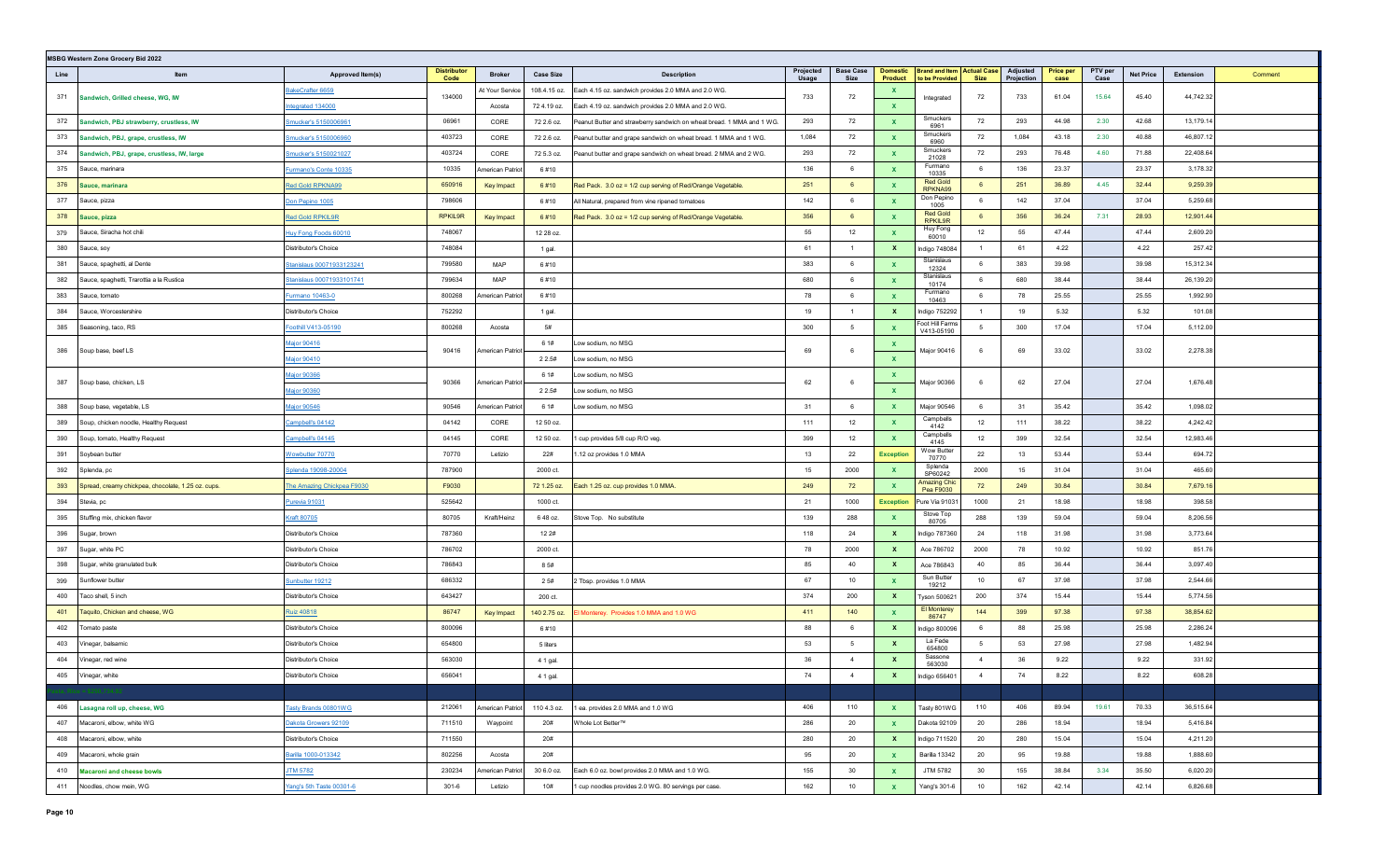|      | MSBG Western Zone Grocery Bid 2022                              |                                      |                            |                         |                  |                                                                                                                                                |                    |                                 |                     |                                                       |                 |                        |                          |                 |                  |                      |  |
|------|-----------------------------------------------------------------|--------------------------------------|----------------------------|-------------------------|------------------|------------------------------------------------------------------------------------------------------------------------------------------------|--------------------|---------------------------------|---------------------|-------------------------------------------------------|-----------------|------------------------|--------------------------|-----------------|------------------|----------------------|--|
| Line | Item                                                            | Approved Item(s)                     | <b>Distributor</b><br>Code | <b>Broker</b>           | <b>Case Size</b> | <b>Description</b>                                                                                                                             | Projected<br>Usage | <b>Base Case</b><br><b>Size</b> | Domestic<br>Product | <b>Brand and Item   Actual Case</b><br>to be Provided | <b>Size</b>     | Adiusted<br>Projection | <b>Price per</b><br>case | PTV per<br>Case | <b>Net Price</b> | Extension<br>Comment |  |
| 412  | Pasta Roll, Double Stuffed, WG                                  | <u> Fasty Brands 00825WG</u>         | 825WG                      | Waypoint                | 130 4.30 oz.     | Each serving (one 4 30 oz unit) of Whole Grain Double Stuffed Pasta Rolls<br>provides 2.00 oz equivalent meat alternate and 1 25 oz eq grains. | 273                | 130                             |                     | Tasty 825WG                                           | 130             | 273                    | 87.88                    | 17.83           | 70.05            | 23,991.24            |  |
| 413  | Penne rigate, white WG                                          | <u> Dakota Growers 92010</u>         | 712512                     | Waypoint                | 20#              | <i>N</i> hole Lot Better™                                                                                                                      | 238                | 20                              | X                   | Dakota 92110                                          | 20              | 238                    | 19.08                    |                 | 19.08            | 4,541.04             |  |
| 414  | Penne rigate, white                                             | Distributor's Choice                 | 711533                     |                         | 20#              |                                                                                                                                                | 351                | 20                              | <b>Exception</b>    | Indigo 711533                                         | 20              | 351                    | 15.04                    |                 | 15.04            | 5,279.04             |  |
| 415  | Penne rigate, whole grain                                       | <u>3arilla 1000-013339</u>           | 816048                     | Acosta                  | 20#              |                                                                                                                                                | 223                | 20                              |                     | Barilla 13339                                         | 20              | 223                    | 19.48                    |                 | 19.48            | 4,344.04             |  |
| 416  | Quinoa, white                                                   | Schreiber 34415                      | 621772                     |                         | 2 5#             | mbrosia                                                                                                                                        | 44                 | 10                              | <b>Exception</b>    | Ambrosia                                              | 10              | 44                     | 29.48                    |                 | 29.48            | 1,297.12             |  |
| 417  | Ravioli, cheese, mini WG                                        | <b>Tasty Brands 00837WG</b>          | 212069                     | American Patriot        | 221 2.17 oz.     | Each 2.17 oz serving (5 pieces) of Whole Grain Mini Cheese Ravioli provides<br>1.00 oz equivalent meat alternate and 0.50 oz eq grains.        | 618                | 221                             |                     | Tasty 837WG                                           | 221             | 618                    | 86.58                    | 9.07            | 77.51            | 53,506.44            |  |
| 418  | Ravioli, breaded, mini WG                                       | <u> Fasty Brands 41837</u>           | 358994                     | American Patrio         | 151 3.17 oz.     | Each 3.17 oz. serving (5 pieces) of Breaded Mini Cheese Ravioli provides<br>1.00 oz equivalent meat alternate and 1.50 oz-eq grains.           | 351                | 151                             |                     | <b>Tasty 41837</b>                                    | 151             | 351                    | 102.38                   | 6.55            | 95.83            | 35,935.38            |  |
| 419  | Rice, Spanish style                                             | Ben's Original 10054800424198        | 745580                     | Waypoint                | 6 36 oz.         | NOT Whole Grain                                                                                                                                | 166                | 216                             |                     | Bens Original<br>424857                               | 216             | 166                    | 44.04                    |                 | 44.04            | 7,310.64             |  |
| 420  | Rice, white, parboiled                                          | Distributor's Choice                 | 744442                     |                         | 50#              |                                                                                                                                                | 130                | 50                              | <b>Exception</b>    | Ace 744442                                            | 50              | 130                    | 25.04                    |                 | 25.04            | 3,255.20             |  |
| 421  | Rice, WG, brown                                                 | <u> Ben's Original 054800423682</u>  | 745160                     | Waypoint                | 1 2 5 #          | 1/2 cup cooked provides 1.0 WG                                                                                                                 | 400                | 25                              |                     | <b>Bens Original</b><br>23682                         | 25              | 400                    | 26.58                    |                 | 26.58            | 10,632.00            |  |
| 422  | Rice, WG, brown                                                 | <u>roducer's</u>                     | 745154                     |                         | 1 2 5 #          | Economy Brand                                                                                                                                  | 75                 | 25                              |                     | Ace 745154                                            | 25              | 75                     | 15.22                    |                 | 15.22            | 1,141.50             |  |
| 423  | Rice, WG, chicken flavor                                        | <u>Ben's Original 10054800424211</u> | 424861                     | Waypoint                | 6 24.4 oz.       | 1/2 cup cooked provides .75 WG                                                                                                                 | 177                | 146.4                           |                     | <b>Bens Original</b><br>424861                        | 146.4           | 177                    | 35.44                    |                 | 35.44            | 6,272.88             |  |
| 424  | Rotini, white WG                                                | <u>)akota Growers 92021</u>          | 755515                     | Waypoint                | 20#              | Vhole Lot Better™                                                                                                                              | 238                | 20                              |                     | Dakota 92021                                          | 20              | 238                    | 19.08                    |                 | 19.08            | 4,541.04             |  |
| 425  | Rotini, white                                                   | Distributor's Choice                 | 711531                     |                         | 20#              |                                                                                                                                                | 134                | 20                              | <b>Exception</b>    | Indigo 711531                                         | 20              | 134                    | 15.04                    |                 | 15.04            | 2,015.36             |  |
| 426  | Rotini, whole grain                                             | <u>Barilla 1000-013341</u>           | 802141                     | Acosta                  | 20#              |                                                                                                                                                | 68                 | 20                              |                     | Barilla 13341                                         | 20              | 68                     | 19.48                    |                 | 19.48            | 1,324.64             |  |
| 427  | Spaghetti, white WG                                             | <u>)akota Growers 91322</u>          | 712513                     | Waypoint                | 20#              | <i>N</i> hole Lot Better™                                                                                                                      | 127                | 20                              |                     | Dakota 91322                                          | 20              | 127                    | 19.34                    |                 | 19.34            | 2,456.18             |  |
| 428  | Spaghetti, white                                                | Distributor's Choice                 | 711520                     |                         | 20#              |                                                                                                                                                | 122                | 20                              | <b>Exception</b>    | Indigo 711520                                         | 20              | 122                    | 15.04                    |                 | 15.04            | 1,834.88             |  |
| 429  | Spaghetti, whole grain                                          | Barilla 1000-013340                  | 817058                     | Acosta                  | 20#              |                                                                                                                                                | 94                 | 20                              |                     | Barilla 13340                                         | 20              | 94                     | 19.48                    |                 | 19.48            | 1,831.12             |  |
| 430  | Tortellini, WG, 4 cheese                                        | Tasty Brands 00830WG                 | 358995                     | American Patrio         | 30#              | 14 pieces provides 1.0 MMA and 1.0 WG. 211 svgs per case                                                                                       | 209                | 30                              |                     | Tasty 830WG                                           | 30              | 209                    | 87.78                    | 5.51            | 82.27            | 18,346.02            |  |
|      |                                                                 |                                      |                            |                         |                  |                                                                                                                                                |                    |                                 |                     |                                                       |                 |                        |                          |                 |                  |                      |  |
| 431  | Breadstick, cheese filled, MaxStix, WG                          | <u> Con Agra 77387-12685</u>         | 212041                     | Waypoint                | 192 1.93 oz.     | One stick provides 1.0 MMA and .75 WG.                                                                                                         | 320                | 192                             |                     | Max 12685                                             | 192             | 320                    | 50.78                    | 11.13           | 39.65            | 16,249.60            |  |
| 432  | Breadstick, mozzarella filled, twisted, topped                  | <u> Fasty Brands 62001</u>           | 360449                     | American Patriot        | 144 2.0 oz.      | Provides 1.0 MMA and 1.0 WG                                                                                                                    | 208                | 144                             |                     | Tasty 62001                                           | 144             | 208                    | 72.04                    | 12.51           | 59.53            | 14,984.32            |  |
| 433  | <b>Cheese bites, WG</b>                                         | <u>SA Piazza 11003</u>               | 11003                      | American Patriot        | 240 1.0 oz.      | Wild Mike's. Provides .50 MMA and .50 WG.                                                                                                      | 170                | 240                             |                     | Wild Mike<br>11003                                    | 240             | 170                    | 66.04                    | 13.78           | 52.26            | 11,226.80            |  |
| 434  | Cheese bites, jalapeno, WG                                      | <u>SA Piazza 11008</u>               | 11008                      | American Patrio         | 240 1.0 oz.      | .50 Wild Mike's. Provides .50 MMA and .50 WG.                                                                                                  | 355                | 240                             |                     | <b>Wild Mike</b><br>11008                             | 240             | 355                    | 67.94                    | 13.78           | 54.16            | 24,118.70            |  |
| 435  | Dough, pizza, 16 oven rising, WG                                | Rich's 17015                         | 17015                      | Affinity/ Infusior      | 20 ct.           | 1/8 shell provides 2.0 WG.                                                                                                                     | 912                | 20                              | X                   | <b>Rich's 17015</b>                                   | 20              | 912                    | 49.89                    |                 | 49.89            | 45,499.68            |  |
| 436  | Pizza Boli, WG, IW                                              | <b>Tasty Brands 53206</b>            | 352712                     | American Patrio         | 96 5.0 oz.       | Each 5.0 oz. serving provides 2.0 MMA and 2.0 WG                                                                                               | 144                | 96                              |                     | <b>Tasty 53206</b><br>Schwans                         | 96              | 144                    | 92.04                    | 20.85           | 71.19            | 13,253.76            |  |
| 437  | Pizza, 4 cheese, Big Daddy Primo, rising crust, WG              | <u>Schwan's 78637</u>                | 403886                     |                         | 9 16"            | Provides 2.0 MMA, 2.0 WG and 1/8 cup RO per slice                                                                                              | 175                | 9                               |                     | 78637                                                 |                 | 175                    | 78.44                    | 16.53           | 61.91            | 13,727.00            |  |
| 438  | Pizza, Cheese Crunchers, WG                                     | <u>Rich's 65335</u>                  | 220273                     | Affinity/ Infusion      | 73 5.48 oz.      | 4 ea. (5.48 oz.) provides 2.25 MMA and 2.0 WG                                                                                                  | 288                | 73                              |                     | <b>Rich's 65225</b><br>Schwans                        | 73              | 288                    | 71.48                    |                 | 71.48            | 20,586.24            |  |
| 439  | Pizza, cheese, Big Daddy Bold, rolled edge, WG                  | <u>Schwan's 78985</u>                | 403884                     |                         | 9 16"            | rovides 2.0 MMA, 3.0 WG and 1/8 cup RO per slice                                                                                               | 620                | 9                               |                     | 78985<br><b>Wild Mike</b>                             | 9               | 620                    | 70.96                    | 16.53           | 54.43            | 43,995.20            |  |
| 440  | Pizza, cheese, Deep Dish, 5" round WG bulk                      | <u>SA Piazza 80550</u>               | 80550                      | American Patriot        | 80 5.49 oz.      | Provides 2.0 MMA, 2.0 WG and 1/8 cup RO per slice.                                                                                             | 119                | 80                              |                     | 80550<br>ConAgra                                      | 80              | 119                    | 79.58                    | 18.52           | 61.06            | 9,470.02             |  |
| 441  | Pizza, cheese, The Max Stuffed Crust, WG                        | <u>Con Agra 77387-12671</u>          | 403897                     | Waypoint                | 72 4.84 oz.      | rovides 2.0 MMA, 2.0 WG and 1/8 cup RO per slice.                                                                                              | 912                | 72                              |                     | 12671<br>Schwans                                      | 72              | 912                    | 47.44                    | 8.36            | 39.08            | 43,265.28            |  |
| 442  | Pizza, cheese, Tony's 5" Round, Deep Dish, 100% Mozz., WG       | <u>Schwan's 78368</u>                | 403889                     |                         | 60 4.98 oz.      | rovides 2.0 MMA, 2.0 WG and 1/8 cup RO per slice.                                                                                              | 860                | 60                              |                     | 78368<br>Schwans                                      | 60              | 860                    | 61.74                    | 10.87           | 50.87            | 53,096.40            |  |
| 443  | lizza, cheeselcheese sub, French Bread, 6", WG                  | Schwan's 78356                       | 403958                     |                         | 60 4.94 oz.      | ovides 2.0 MMA, 2.0 WG and 1/8 cup RO per slice.                                                                                               | 444                | 60                              |                     | 78356<br>Schwans                                      | 60              | 444                    | 54.38                    | 5.69            | 48.69            | 24,144.72            |  |
| 444  | Pizza, MultiCheese garlic, cheese\cheese sub FB, 6", WG         | Schwan's 78359                       | 78359                      |                         | 60 4.29 oz.      | rovides 2.0 MMA and 2.0 WG per slice                                                                                                           | 90                 | 60                              |                     | 78359<br>Schwans                                      | 60              | 90                     | 56.34                    | 7.11            | 49.23            | 5,070.60             |  |
| 445  | Pizza, Tony's, cheese\cheese sub 50/50 blend, 4x6, WG           | Schwan's 78673                       | 361024                     |                         | 96 4.60 oz.      | ovides 2.0 MMA, 2.0 WG and 1/8 cup RO per slice                                                                                                | 240<br>118         | 96<br>90                        |                     | 78673                                                 | 96              | 240                    | 57.98                    | 8.27            | 49.71            | 13,915.20            |  |
| 446  | Pizza, Wild Mike's, cheesy bottom, 10 cut, precut, 4 cheese, WG | SA Piazza 20211                      | 20211                      | American Patrio         | 90 5.49 oz.      | rovides 2.0 MMA, 2.0 WG and 1/8 cup RO per slice.                                                                                              |                    |                                 | x                   | Wild Mike 2021                                        | 90              | 118                    | 81.78                    | 21.01           | 60.77            | 9,650.04             |  |
| 447  | Pizza, Wild Mike's, cheesy bottom, 8 cut, precut, 4 cheese, WG  | <u>SA Piazza 20311</u>               | 203111                     | <b>American Patriot</b> | 72 5.49 oz.      | Provides 2.0 MMA, 2.0 WG and 1/8 cup RO per slice.                                                                                             | 325                | 72                              |                     | Wild Mike 2031                                        | 72              | 325                    | 70.48                    | 16.81           | 53.67            | 22,906.00            |  |
| 448  | French fries, 3/8", KK, bakeable                                | McCain MCF03761                      | 390079                     | Key Impact              | 6 5#             | One 2.06 oz. serving provides .5 cup starchy vegetable.                                                                                        | 3,008              | 30                              | $\mathbf{x}$        | Mccain SNO63                                          | 30              | 3,008                  | 35.72                    | 5.96            | 29.76            | 107,445.76           |  |
| 449  | French fries, deep groove, bakeable                             | McCain 1000007470                    | 387654                     | Key Impact              | 6 5#             | One 2.10 oz. serving provides .5 cup starchy vegetable.                                                                                        | 249                | 30                              | $\mathbf{x}$        | Mccain 7470                                           | 30              | 249                    | 44.34                    | 5.96            | 38.38            | 11,040.66            |  |
| 450  | French fries, RS, straight cut, bakeableble                     | McCain MCF03762                      | 387656                     | Key Impact              | 6 5#             | One 2.37 oz. serving provides .5 cup starchy vegetable.                                                                                        | 320                | 30                              | $\mathbf{x}$        | Mccain 3762                                           | 30 <sup>°</sup> | 320                    | 39.48                    | 5.96            | 33.52            | 12,633.60            |  |
| 451  | French fries, seasoned spiral, RS, bakeable                     | McCain 1000004108                    | 390079                     | Key Impact              | 24#              | One 2.06 oz. serving provides .5 cup starchy vegetable.                                                                                        | 898                | 24                              | <b>X</b>            | Mccain 4108                                           | 24              | 898                    | 32.44                    | 4.77            | 27.67            | 29,131.12            |  |
| 452  | French fries, seasoned, bakeable                                | McCain MCX04717                      | 387654                     | Key Impact              | 6 5#             | One 2.40 oz. serving provides .5 cup starchy vegetable.                                                                                        | 811                | 30                              | X                   | Mccain                                                | 30              | 811                    | 43.62                    | 5.96            | 37.66            | 35,375.82            |  |
| 453  | French fries, Sidewinder                                        | Simplot 10071179032168               | 609669                     |                         | 64#              | One 3.17 oz. serving provides .5 cup starchy vegetable.                                                                                        | 142                | 24                              | X                   | MCX04717<br>Simplot 32168                             | 24              | 142                    | 36.04                    |                 | 36.04            | 5,117.68             |  |
| 454  | French fries, Sidewinder, Smokey BBQ                            | Simplot 10071179032182               | 34391                      |                         | 64#              | One 3.32 oz. serving provides .5 cup starchy vegetable.                                                                                        | 70                 | 24                              | $\mathbf{x}$        | Simplot 34391                                         | 24              | 70                     | 36.58                    |                 | 36.58            | 2,560.60             |  |
|      |                                                                 |                                      |                            |                         |                  |                                                                                                                                                |                    |                                 |                     |                                                       |                 |                        |                          |                 |                  |                      |  |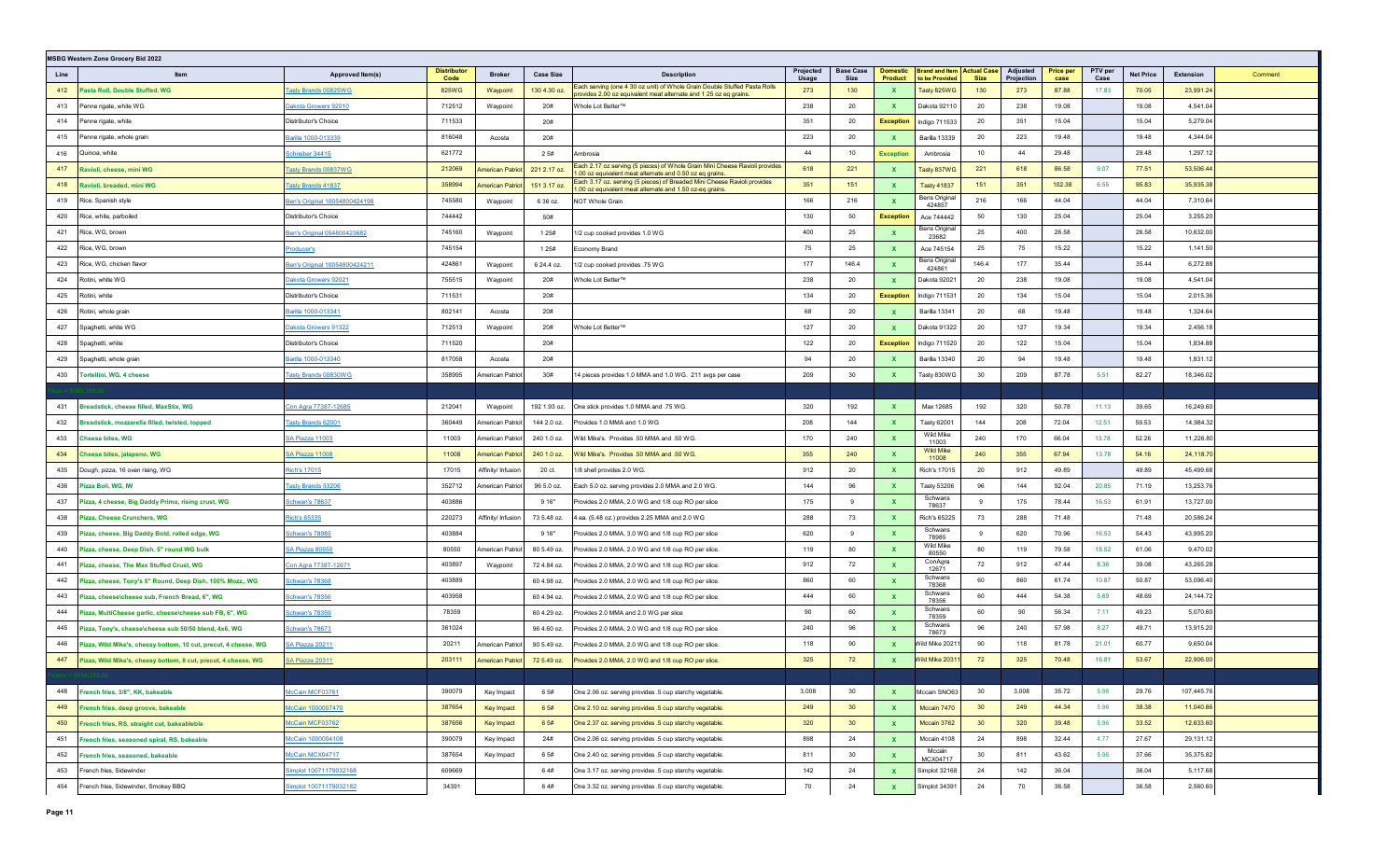|      | <b>MSBG Western Zone Grocery Bid 2022</b>         |                        |                            |                   |                    |                                                          |                    |                          |                            |                                         |                                   |                        |                          |                 |                  |           |         |
|------|---------------------------------------------------|------------------------|----------------------------|-------------------|--------------------|----------------------------------------------------------|--------------------|--------------------------|----------------------------|-----------------------------------------|-----------------------------------|------------------------|--------------------------|-----------------|------------------|-----------|---------|
| Line | Item                                              | Approved Item(s)       | <b>Distributor</b><br>Code | <b>Broker</b>     | <b>Case Size</b>   | <b>Description</b>                                       | Projected<br>Usage | <b>Base Case</b><br>Size | <b>Domestic</b><br>Product | <b>Brand and Item</b><br>to be Provided | <b>Actual Case</b><br><b>Size</b> | Adjusted<br>Projection | <b>Price per</b><br>case | PTV per<br>Case | <b>Net Price</b> | Extension | Comment |
| 455  | rench fries, sweet potato, 5/16, straight cut     | McCain 1000004309      | 381687                     | Key Impact        | 6 2.5#             | One 3.09 oz. serving provides .5 cup starchy vegetable.  | 609                | 15                       | <b>X</b>                   | Mccain 4309                             | 15                                | 609                    | 33.42                    | 6.04            | 27.38            | 20,352.78 |         |
| 456  | French fries, sweet potato, Cross Trax            | McCain MCF05074        | 393568                     | Key Impact        | 6 2.5#             | One 3.02 oz. serving provides .5 cup RO vegetable.       | 301                | 15                       | $\mathbf{x}$               | Mccain<br>MCF05074                      | 15                                | 301                    | 34.04                    | 6.04            | 28.00            | 10,246.04 |         |
| 457  | rench fries, sweet potato, thin ridge, 10 cut     | McCain MCF04712        | 396071                     | <b>Key Impact</b> | 6 2.5#             | One 3.78 oz. serving provides .5 cup RO vegetable.       | 124                | 30                       |                            | Mccain<br>MCF04712                      | 15                                | 248                    | 33.16                    | 6.04            | 27.12            | 8,223.68  |         |
| 458  | <b>Potato SMILES, RS</b>                          | McCain OIF03456        | 390610                     | Key Impact        | 64#                | One 2.41 oz. serving provides .5 cup RO vegetable.       | 699                | 24                       | $\mathbf{x}$               | Mccain<br>OIF03456                      | 24                                | 699                    | 37.48                    | 4.77            | 32.71            | 26,198.52 |         |
| 459  | Potato, chopped, seasoned skin on                 | McCain MCF03927        | 384564                     | <b>Key Impact</b> | 6 5#               | One 3.05 oz. serving provides .5 cup starchy egetable.   | 247                | 30                       | $\mathbf{x}$               | Mccain 3927                             | 30 <sup>°</sup>                   | 247                    | 42.64                    | 5.96            | 36.68            | 10,532.08 |         |
| 460  | Potato, instant                                   | Idahoan 29700 00313    | 548680                     | Key Impact        | 12 26 oz.          | One .681 oz. serving provides .5 cup starchy egetable.   | 584                | 312                      | $\mathbf{x}$               | Idahoan 313                             | 312                               | 584                    | 45.68                    |                 | 45.68            | 26,677.12 |         |
| 461  | Potatoes, hash brown patty                        | Simplot 10071179280224 | 380480                     |                   | 240 2 oz.          | One 4.50 oz. serving provides 1/2 cup starchy vegetable. | 417                | 240                      | $\mathbf{x}$               | Simplot 43001                           | 240                               | 417                    | 33.44                    |                 | 33.44            | 13,944.48 |         |
| 462  | otatoes, hash brown rounds                        | McCain 1000006188      | 393567                     | Key Impact        | 6 5#               | One 2.54 oz. serving provides 1/2 cup starchy vegetable. | 380                | 30                       |                            | Mccain 6188                             | 30                                | 380                    | 47.48                    | 5.96            | 41.52            | 18,042.40 |         |
| 463  | Potatoes, Spudsters, mashed potato bites          | Simplot 10071179299028 | 381120                     |                   | 4 5#               | One 3.78 oz. serving provides .5 cup starchy vegetable.  | 63                 | 20                       | $\mathbf{x}$               | Simplot<br>299028                       | 20                                | 63                     | 27.84                    |                 | 27.84            | 1,753.92  |         |
| 464  | Potatoes, sweet puffs, bakeable                   | Simplot 10071179024361 | 380362                     |                   | 6 2.5#             | One 2.52 oz. serving provides .5 cup RO vegetable.       | 219                | 15                       | $\mathbf{x}$               | Simplot 2436                            | 15                                | 219                    | 26.44                    |                 | 26.44            | 5,790.36  |         |
| 465  | Potatoes, tater tots, bakeable                    | McCain OIF00215A       | 380558                     | Key Impact        | 6 5#               | One 2.52 oz. serving provides .5 cup starchy vegetable.  | 1,852              | 30                       | $\mathbf{x}$               | Mccain 215A                             | 30                                | 1,852                  | 39.01                    | 5.96            | 33.05            | 72,246.52 |         |
| 466  | Potatoes, wedge, bakeable, 8 cut                  | McCain OIF00024A       | 393570                     | Key Impact        | 6 5#               | One 2.69 oz. serving provides .5 cup starchy vegetable.  | 325                | 30                       | <b>X</b>                   | Mccain 24A                              | 30                                | 325                    | 37.84                    | 5.96            | 31.88            | 12,298.00 |         |
| 467  | Potatoes, wedge, seasoned, bakeable 8 cut         | McCain 1000000496      | 396051                     | Key Impact        | 6 5#               | One 2.89 oz. serving provides .5 cup starchy vegetable.  | 533                | 30                       |                            | McCain 496                              | 30                                | 533                    | 46.44                    | 5.96            | 40.48            | 24,752.52 |         |
|      | Snacks, Frito Lay = \$273,714.37                  |                        |                            |                   |                    |                                                          |                    |                          |                            |                                         |                                   |                        |                          |                 |                  |           |         |
| 468  | Cheetos, Baked Hot and Spicy                      | Frito Lay 62984        | 641309                     | Pepsico           | 104 .875 oz.       | BakedCheetos® WGR - Flamin' Hot                          | 129                | 104                      |                            | Frito Lay 43578                         | 104                               | 129                    | 30.84                    |                 | 30.84            | 3,978.36  |         |
|      |                                                   | Frito Lay 43578        |                            |                   | 104 1.0 oz.        | Cheetos® Fantastix® Flamin' Hot Snacks                   |                    |                          | $\mathbf{x}$               |                                         |                                   |                        |                          |                 |                  |           |         |
| 469  | Cheetos, Fantastix, Chili Cheese                  | Frito Lay 36098        | 36098                      | Pepsico           | 104 1.0 oz.        | Provides 1.5 WG                                          | 95                 | 104                      | X                          | Frito Lay 36098                         | 104                               | 95                     | 31.42                    |                 | 31.42            | 2,984.90  |         |
| 470  | Cheetos, Baked, Flamin' Hot                       | Frito Lay 62984        | 62984                      | Pepsico           | 104 .875 oz.       | Provides 1.25 WG.                                        | 238                | 104                      |                            | Frito Lay 62984                         | 104                               | 238                    | 30.54                    |                 | 30.54            | 7,268.52  |         |
| 471  | Cheetos, Baked, Crunchy Cheese                    | Frito Lay 62933        | 641817                     | Pepsico           | 104 .875 oz.       | Provides 1.25 WG.                                        | 416                | 104                      | $\mathbf{x}$               | Frito Lay 62933                         | 104                               | 416                    | 30.34                    |                 | 30.34            | 12,621.44 |         |
| 472  | Cheetos, Puffs, RF                                | Frito Lay 21910        | 21910                      | Pepsico           | 72.7 oz.           | Provides 1.0 WG                                          | 369                | 72                       | $\mathbf{x}$               | Frito Lay 21910                         | 72                                | 369                    | 21.32                    |                 | 21.32            | 7,867.08  |         |
| 473  | Chips, RF, kettle cooked, applewood BBQ, LSS      | Frito Lay 09598        | 641838                     | Pepsico           | 64 1.375 oz.       |                                                          | 65                 | 64                       | <b>X</b>                   | Frito Lay 09598                         | 64                                | 65                     | 31.68                    |                 | 31.68            | 2,059.20  |         |
| 474  | Chips, RF, kettle cooked, jalapeno cheddar, LSS   | Frito Lay 25111        | 641864                     | Pepsico           | 64 1.375 oz.       |                                                          | 79                 | 64                       | $\mathbf{x}$               | rito Lay 2511 <sup>-</sup>              | 64                                | 79                     | 30.88                    |                 | 30.88            | 2,439.52  |         |
| 475  | Chips, RF, kettle cooked, original, LSS           | Frito Lay 25115        | 641842                     | Pepsico           | 64 1.375 oz.       |                                                          | 385                | 64                       | $\mathbf{x}$               | Frito Lay 25115                         | 64                                | 385                    | 29.54                    |                 | 29.54            | 11,372.90 |         |
| 476  | Chips, RF, kettle cooked, sea salt & vinegar, LSS | Frito Lay 25113        | 641822                     | Pepsico           | 64 1.375 oz.       |                                                          | 72                 | 64                       | $\mathbf{x}$               | Frito Lay 25113                         | 64                                | 72                     | 31.42                    |                 | 31.42            | 2,262.24  |         |
| 477  | Chips, SS, Baked Lays, BBQ                        | Frito Lay 32078        | 641925                     | Pepsico           | 60 0.875 oz.       |                                                          | 602                | 60                       | $\mathbf{x}$               | Frito Lay 32078                         | 60                                | 602                    | 18.24                    |                 | 18.24            | 10,980.48 |         |
| 478  | Chips, SS, Baked Lays, original                   | Frito Lay 33625        | 641818                     | Pepsico           | 60 0.875 oz.       |                                                          | 1,656              | 60                       | <b>X</b>                   | Frito Lay 33625                         | 60                                | 1,656                  | 17.92                    |                 | 17.92            | 29,675.52 |         |
| 479  | Chips, SS, Baked Lays, SCO                        | Frito Lay 33627        | 643092                     | Pepsico           | 60 0.875 oz.       |                                                          | 367                | 60                       | $\mathbf{x}$               | Frito Lay 33627                         | 60                                | 367                    | 18.68                    |                 | 18.68            | 6,855.56  |         |
| 480  | Chips, SS, baked, Ruffles, cheddar & sour cream   | Frito Lay 56882        | 641825                     | Pepsico           | 60.875 oz.         |                                                          | 271                | 60                       |                            | Frito Lay 56882                         | 60                                | 271                    | 18.84                    |                 | 18.84            | 5,105.64  |         |
| 481  | Chips, Sunchips, garden salsa, WG                 | Frito Lay 30821        | 641823                     | Pepsico           | 104 .875 oz.       | rovides 1.25 WG.                                         | 251                | 104                      | $\mathbf{x}$               | Frito Lay 36445                         | 104                               | 251                    | 30.68                    |                 | 30.68            | 7,700.68  |         |
| 482  | Chips, Sunchips, harvest cheddar, WG              | Frito Lay 30820        | 641821                     | Pepsico           | 104 .875 oz.       | Provides 1.25 WG.                                        | 558                | 104                      | $\mathbf{x}$               | Frito Lay 11152                         | 104                               | 558                    | 30.22                    |                 | 30.22            | 16,862.76 |         |
| 483  | Chips, tortilla, round, whole grain, bulk         | Frito Lay 62339        | 643719                     | Pepsico           | 8 16 oz.           | Whole grain rich Crispy Rounds. 10 chips = 1 WG          | 1,071              | 128                      | <b>X</b>                   | Frito Lay 62399                         | 128                               | 1,071                  | 15.08                    |                 | 15.08            | 16,150.68 |         |
| 484  | Cookies Grandmas, chocolate chip mini, WG         | Frito Lay 66154        | 324229                     | Pepsico           | 80 1.22 oz         | Provides 1.0 WG.                                         | 326                | 80                       | X                          | Frito Lay 66154                         | 80                                | 326                    | 24.08                    |                 | 24.08            | 7,850.08  |         |
| 485  | Cookies, Grandmas, blueberry vanilla bites, WG    | Frito Lay 22642        | 22642                      | Pepsico           | 80 1.0 oz.         | Provides 1.0 WG                                          | 100                | 80                       |                            | Frito Lay 22642                         | 80                                | 100                    | 25.02                    |                 | 25.02            | 2,502.00  |         |
| 486  | Doritos, Cool Ranch, RF                           | Frito Lay 36096        | 641323                     | Pepsico           | 72 1.0 oz.         | Provides 1.5 WG                                          | 980                | 72                       | $\mathbf{x}$               | Frito Lay 36096                         | 72                                | 980                    | 21.28                    |                 | 21.28            | 20,854.40 |         |
| 487  | Doritos, Flamas, RF                               | Frito Lay 62829        | 641325                     | Pepsico           | 72 1.0 oz.         | Provides 1.5 WG                                          | 152                | 72                       | $\mathbf{x}$               | Frito Lay 62829                         | 72                                | 152                    | 22.08                    |                 | 22.08            | 3,356.16  |         |
| 488  | Doritos, Nacho, RF                                | Frito Lay 31748        | 641322                     | Pepsico           | 72 1.0 oz.         | Provides 1.5 WG                                          | 1,250              | 72                       | <b>X</b>                   | Frito Lay 31748                         | 72                                | 1,250                  | 21.04                    |                 | 21.04            | 26,300.00 |         |
| 489  | Doritos, Sweet & Spicy Chili, RF                  | Frito Lay 49093        | 641324                     | Pepsico           | 72 1.0 oz.         | rovides 1.5 WG                                           | 439                | 72                       | $\mathbf{x}$               | Frito Lay 49093                         | 72                                | 439                    | 21.42                    |                 | 21.42            | 9,403.38  |         |
| 490  | Doritos, Wild White, RF                           | Frito Lay 67609        | 67609                      | Pepsico           |                    | 72 1.0 oz. Provides 1.5 WG                               | 124                | 72                       |                            | Frito Lay 67609                         | 72                                | 124                    | 22.44                    |                 | 22.44            | 2,782.56  |         |
| 491  | Funyuns, baked not fried                          | Frito Lay 66689        | 641419                     | Pepsico           |                    | 104 .75 oz. Smart Snack compliant                        | 179                | 104                      | $\mathbf{x}$               | Frito Lay 66689                         | 104                               | 179                    | 31.55                    |                 | 31.55            | 5,647.45  |         |
|      | 492 Munchies, Flamin' Hot sweet snack mix         | Frito Lay 30921        | 30921                      | Pepsico           |                    |                                                          | 57                 | 104                      | $\mathbf{x}$               | Frito Lay 30921                         | 104                               | 57                     | 32.44                    |                 | 32.44            | 1,849.08  |         |
| 493  | Popcorn, Smartfood White Cheddar RF               | Frito Lay 30900-4      | 641752                     | Pepsico           | 72 0.5 oz.         |                                                          | 346                | 72                       | $\mathbf{x}$               | Frito Lay 30900-                        | 72                                | 346                    | 21.78                    |                 | 21.78            | 7,535.88  |         |
| 494  | Pretzels, Heartzels, WG                           | Frito Lay 15940        | 642612                     | Pepsico           |                    | 104 0.7 oz. Provides 1.0 WG                              | 262                | 104                      | $\mathbf{x}$               | Frito Lay 15940                         | 104                               | 262                    | 30.71                    |                 | 30.71            | 8,046.02  |         |
| 495  | Pretzels, Tiny Twist, NOT WG, Peanut free         | Frito Lay 19132        | 642602                     | Pepsico           | 120 0.5 oz. NOT WG |                                                          | 224                | 120                      | $\mathbf{x}$               | Frito Lay 19132                         | 120                               | 224                    | 18.98                    |                 | 18.98            | 4,251.52  |         |
| 496  | Snack mix, Kids mix (Munchies), WG                | Frito Lay 36308        | 641311                     | Pepsico           |                    | 104 875 oz. Quaker. Provides 1.0 WG                      | 126                | 104                      | $\mathbf{x}$               | Frito Lay 36308                         | 104                               | 126                    | 32.18                    |                 | 32.18            | 4,054.68  |         |
| 497  | Tortilla chips, Tostitos scoops, individual, WG   | Frito Lay 42537        | 643718                     | Pepsico           |                    | 72 0.875 oz. Provides 1.25 WG.                           | 1,104              | 72                       | $\mathbf{x}$               | Frito Lay 42537                         | 72                                | 1,104                  | 20.92                    |                 | 20.92            | 23,095.68 |         |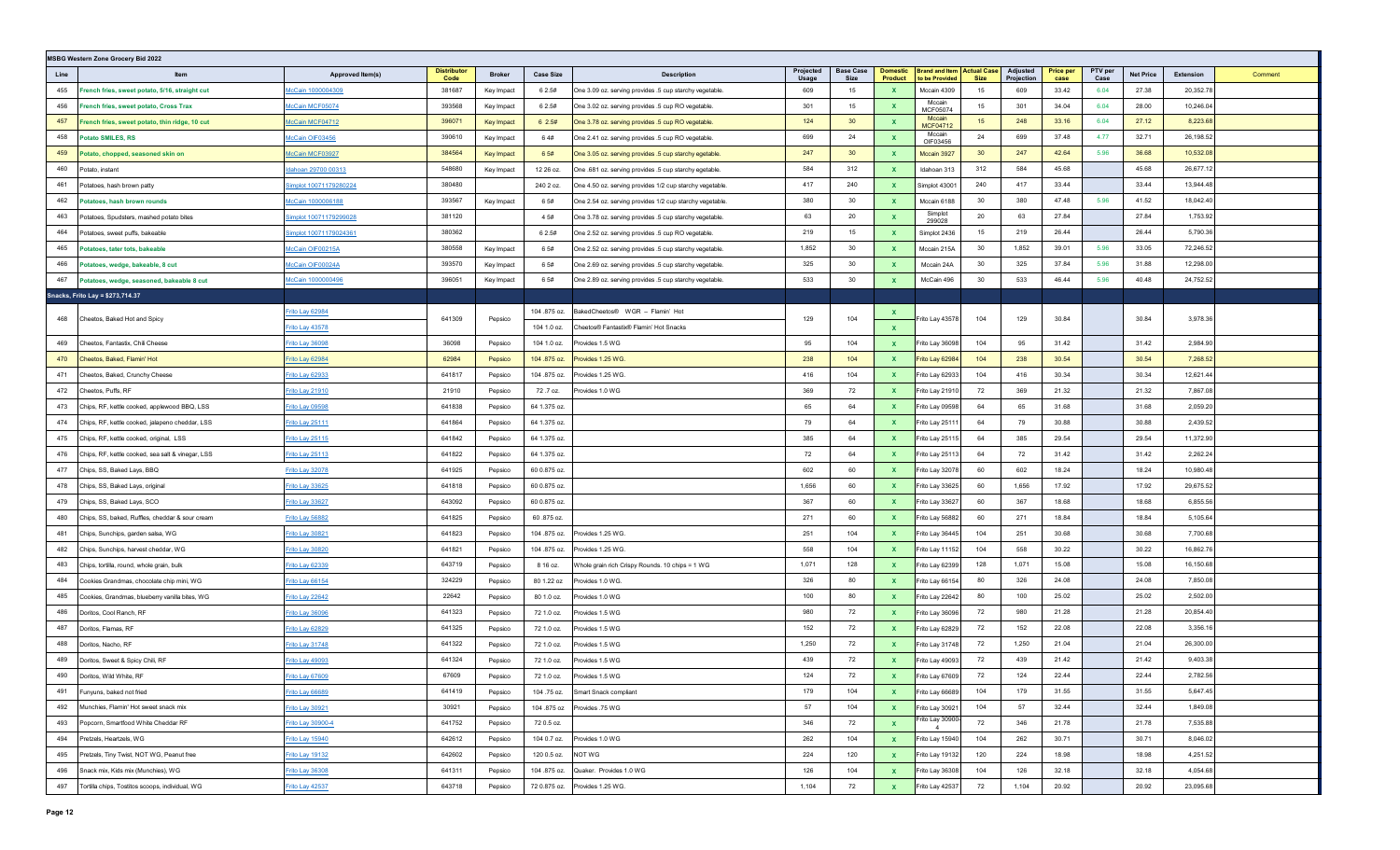|      | <b>MSBG Western Zone Grocery Bid 2022</b>               |                                                                                                          |         |                         |                    |                                             |                 |                                                                    |              |                        |                          |                 |                  |                      |       |              |  |
|------|---------------------------------------------------------|----------------------------------------------------------------------------------------------------------|---------|-------------------------|--------------------|---------------------------------------------|-----------------|--------------------------------------------------------------------|--------------|------------------------|--------------------------|-----------------|------------------|----------------------|-------|--------------|--|
| Line | Item                                                    | <b>Distributo</b><br>Approved Item(s)<br><b>Broker</b><br><b>Case Size</b><br><b>Description</b><br>Code |         |                         | Projected<br>Usage | <b>Base Case</b><br>Size                    | <b>Domestic</b> | <b>Brand and Item Actual Case</b><br><b>Product</b> to be Provided | Size         | Adjusted<br>Projection | <b>Price per</b><br>case | PTV per<br>Case | <b>Net Price</b> | Extension<br>Comment |       |              |  |
|      | Snacks, Misc = \$425,608.05                             |                                                                                                          |         |                         |                    |                                             |                 |                                                                    |              |                        |                          |                 |                  |                      |       |              |  |
| 498  | Beef Jerky, original                                    | Jack Links 10000007721                                                                                   | 764564  | CORE                    | 48.85 oz.          |                                             | 87              | 48                                                                 | $\mathbf{x}$ | Jack Link 7721         | 48                       | 87              | 59.88            |                      | 59.88 | 5,209.56     |  |
| 499  | Beef Jerky, teriyaki                                    | ack Links 10000007717                                                                                    | 764565  | CORE                    | 48.85 oz.          |                                             | 134             | 48                                                                 | $\mathbf{x}$ | Jack Link 7717         | 48                       | 134             | 59.64            |                      | 59.64 | 7,991.76     |  |
| 500  | Cereal Bar, Cinnamon Toast Crunch                       | GM 455760000                                                                                             | 625486  | GM                      | 96 1.42 oz.        | rovides 1 WG                                | 345             | 96                                                                 | $\mathbf{x}$ | GM 455761              | 96                       | 345             | 27.28            |                      | 27.28 | 9,411.60     |  |
| 501  | Cereal Bars, Golden Graham                              | GM 31913000                                                                                              | 625169  | GM                      | 96 1.42 oz.        | rovides 1 WG                                | 226             | 96                                                                 | $\mathbf{x}$ | GM 319131              | 96                       | 226             | 28.68            |                      | 28.68 | 6,481.68     |  |
| 502  | Cereal Bars, Trix                                       | GM 31915000                                                                                              | 319155  | GM                      | 96 1.42 oz.        | rovides 1 WG                                | 339             | 96                                                                 | $\mathbf{x}$ | GM 319155              | 96                       | 339             | 27.34            |                      | 27.34 | 9,268.26     |  |
| 503  | Cheez It, Baked, WG, Original                           | Sunshine 24100-79263                                                                                     | 641450  | Affinity/ Infusion      | 175.75 oz.         | rovides 1.0 WG                              | 521             | 175                                                                | $\mathbf{x}$ | Kelloggs 79263         | 175                      | 521             | 32.04            |                      | 32.04 | 16,692.84    |  |
| 504  | Cheez-its, Cheddar, WG bulk                             | Kellogg's 24100 10971                                                                                    | 641604  | Affinity/ Infusion      | 4 3# bags          | 29 crackers = 1.5 WG.                       | 95              | 12                                                                 | $\mathbf{x}$ | Kelloggs 1221;         | 5                        | 227             |                  |                      |       |              |  |
| 505  | Chex, Simply Chex, cheddar, WG                          | GM 31932000                                                                                              | 643941  | GM                      | 60 0.92 oz.        | rovides 1.0 WG                              | 90              | 60                                                                 | $\mathbf{x}$ | GM 319322              | 60                       | 90              | 20.98            |                      | 20.98 | 1,888.20     |  |
| 506  | Chex, Simply Chex, chocolate & caramel, WG              | 3M 31933000                                                                                              | 319339  | GM                      | 60 1.03 oz.        | rovides 1.0 WG                              | 95              | 60                                                                 | $\mathbf{x}$ | GM 319339              | 60                       | 95              | 21.14            |                      | 21.14 | 2,008.30     |  |
| 507  | Chips, Cape Cod, plain, RF                              | Cape Cod 11765                                                                                           | 641672  |                         | 104 0.5 oz.        |                                             | 1,556           | 104                                                                | $\mathbf{x}$ | Cape Cod<br>11765      | 13.01                    | 12,442          |                  |                      |       |              |  |
| 508  | Chortles, Mini-Mini Graham Crackers, WG, chocolate chip | Quaker Hill Farm 9535-00003-5                                                                            | 00003-5 | <b>Imerican Patriot</b> | 100 .92 oz.        | rovides 1.0 WG                              | 312             | 100                                                                | $\mathbf{x}$ | Chortles               | 100                      | 312             | 30.01            |                      | 30.01 | 9,363.12     |  |
| 509  | Cookies, Fortune                                        | Distributor's Choice                                                                                     | 636443  |                         | 300 ct.            |                                             | 165             | 300                                                                |              | Ace 636443             | 300                      | 165             | 20.98            |                      | 20.98 | 3,461.70     |  |
| 510  | Cookies, Mini Chocolate Chippers                        | inden 76809-30090                                                                                        | 30090   |                         | 63 1.1 oz.         |                                             | 367             | 63                                                                 | $\mathbf{x}$ | Linden 30090           | 63                       | 367             | 26.48            |                      | 26.48 | 9,718.16     |  |
| 511  | Crackers, animal, WG, IW                                | Keebler 3010020150                                                                                       | 98375   | Affinity/ Infusion      | 150 1.0 oz.        | TFF                                         | 316             | 150                                                                | $\mathbf{x}$ | Keebler 98375          | 100                      | 474             | 19.88            |                      | 19.88 | 9,423.12     |  |
| 512  | Crackers, cinnamon, Bug Bites                           | Kellogg's 55644                                                                                          | 636832  | Affinity/ Infusion      | 210 1.0 oz.        | rovides 1.0 WG.                             | 277             | 210                                                                | $\mathbf{x}$ | Kelloggs 55644         | 210                      | 277             | 46.88            |                      | 46.88 | 12,985.76    |  |
| 513  | Crackers, graham PC, WG, 2 pk.                          | Kellogg's 3010030074                                                                                     | 638850  | Affinity/ Infusion      | 200 .50 oz.        | Geebler Original Grahams                    | 416             | 200                                                                | X            | بة:elloggs 3007        | 200                      | 416             | 14.92            |                      | 14.92 | 6,206.72     |  |
|      |                                                         | Kellogg's 3010038406                                                                                     |         |                         |                    | Keebler Honey Grahams                       |                 |                                                                    | $\mathbf{x}$ |                        |                          |                 |                  |                      |       |              |  |
| 514  | Crackers, Ritz, WG, bulk                                | Mondelez 00142                                                                                           | 638900  |                         | 20 3.8 ounce       |                                             | 133             | 20                                                                 | $\mathbf{x}$ | <b>Ritz 16585</b>      | 20                       | 133             | 17.88            |                      | 17.88 | 2,378.04     |  |
| 515  | Craisins, cherry                                        | Ocean Spray 23444                                                                                        | 590917  | CORE                    | 200 1.16 oz.       | pouch provides 1/2 cup fruit.               | 84              | 200                                                                | $\mathbf{x}$ | Ocean Spray<br>23444   | 200                      | 84              | 47.22            |                      | 47.22 | 3,966.48     |  |
| 516  | Craisins, strawberry                                    | Ocean Spray 23445                                                                                        | 590974  | CORE                    | 200 1.16 oz.       | pouch provides 1/2 cup fruit.               | 350             | 200                                                                | $\mathbf{x}$ | Ocean Spray<br>23445   | 200                      | 350             | 46.88            |                      | 46.88 | 16,408.00    |  |
| 517  | Cranberries, dried, bulk                                | Ocean Spray 21992                                                                                        | 590909  | CORE                    | 248 oz.            |                                             | 48              | 96                                                                 | $\mathbf{x}$ | Ocean Spray<br>21992   | 96                       | 48              | 18.08            |                      | 18.08 | 867.84       |  |
| 518  | Fruit Rollup, Blastin' Berry, Hot Colors, RS            | Betty Crocker, GM 11566000                                                                               | 11566   | GM                      | 96 .50 oz.         | Smart Snack compliant                       | 168             | 96                                                                 | $\mathbf{x}$ | GM 11566               | 96                       | 168             | 23.14            |                      | 23.14 | 3,887.52     |  |
| 519  | Fruit Rollup, strawberry, RS                            | Betty Crocker, GM 29162000                                                                               | 29162   | GM                      | 96 .50 oz.         | Smart Snack compliant                       | 166             | 96                                                                 | $\mathbf{x}$ | GM 291628              | 96                       | 166             | 23.14            |                      | 23.14 | 3,841.24     |  |
| 520  | Fruit snacks                                            | <b>Welch's 14498</b>                                                                                     | 591417  | Acosta                  | 144 1.55 oz.       | Mixed Fruit. Smart Snack Compliant          | 229             | 144                                                                | $\mathbf{x}$ | <b>Nelchs 14498</b>    | 144                      | 229             | 50.32            |                      | 50.32 | 11,523.28    |  |
| 521  | Goldfish, bulk, cheddar, WG                             | Pepperidge Farm - Campbell's 20648                                                                       | 638720  | CORE                    | 6 31 oz.           | 30 g provides 1.5 WG.                       | 97              | 186                                                                | $\mathbf{x}$ | GF 638720              | 186                      | 97              | 40.68            |                      | 40.68 | 3,945.96     |  |
| 522  | Graham sticks, Scooby-Doo                               | Kellogg's 50689                                                                                          | 636836  | Affinity/ Infusion      | 210 1.0 oz.        | rovides 1.0 WG                              | 338             | 210                                                                | $\mathbf{x}$ | Kelloggs 50689         | 210                      | 338             | 46.44            |                      | 46.44 | 15,696.72    |  |
| 523  | Granola Bar, chewy, chocolate chunk                     | GM 11590                                                                                                 | 11590   | GM                      | 120.89 oz.         | rovides .50 WG                              | 113             | 120                                                                | X            | GM 11590               | 120                      | 113             | 40.89            |                      | 40.89 | 4,620.57     |  |
| 524  | Granola bar, Cocoa Krispies                             | Kellogg's 380091612                                                                                      |         | Affinity/ Infusion      | 96 1.34 oz.        | rovides 1.0 WG                              | 51              | 96                                                                 | $\mathbf{x}$ |                        |                          | 51              |                  |                      |       | discontinued |  |
| 525  | Nutrigrain bar, apple cinnamon, WG                      | <u>Cellogg's 38000-59779</u>                                                                             | 627732  | Affinity/ Infusion      | 96 1.55 oz.        | rovides 1.0 WG                              | 258             | 96                                                                 | $\mathbf{x}$ | Kelloggs 59779         | 96                       | 258             | 30.44            |                      | 30.44 | 7,853.52     |  |
| 526  | Nutrigrain bar, blueberry, WG                           | <u>Cellogg's 38000-90819</u>                                                                             | 627714  | Affinity/ Infusion      | 96 1.55 oz.        | rovides 1.0 WG                              | 212             | 96                                                                 | $\mathbf{x}$ | Kelloggs 90819         | 96                       | 212             | 30.44            |                      | 30.44 | 6,453.28     |  |
| 527  | Nutrigrain bar, strawberry, WG                          | Cellogg's 38000-59772                                                                                    | 627731  | Affinity/ Infusion      | 96 1.55 oz.        | rovides 1.0 WG                              | 244             | 96                                                                 | $\mathbf{x}$ | Celloggs 59772         | 96                       | 244             | 30.44            |                      | 30.44 | 7,427.36     |  |
| 528  | Nutrition bar, Blueberry Lemon, WG                      | <b>Vational Food Group B60480</b>                                                                        | B60480  |                         | 120 2.2 oz.        | Zee Zee's. Each 2.2 oz. bar provides 2.0 WG | 184             | 120                                                                | $\mathbf{x}$ | Zee Zee<br>B60480      | 120                      | 184             | 48.74            |                      | 48.74 | 8,968.16     |  |
| 529  | Nutrition bar, Campfire S'mores, WG                     | National Food Group B60480                                                                               | B60485  |                         | 120 2.2 oz.        | Zee Zee's, Each 2.2 oz, bar provides 2.0 WG | 126             | 120                                                                | $\mathbf{x}$ | Zee Zee<br>B60485      | 120                      | 126             | 48.74            |                      | 48.74 | 6,141.24     |  |
| 530  | Pepperidge Farms Goldfish Crackers - Whole Grain        | Campbell's 18105                                                                                         | 638724  | CORE                    | 300 .75 oz.        |                                             | 572             | 300                                                                | $\mathbf{x}$ | GF 18105               | 300                      | 572             | 53.64            |                      | 53.64 | 30,682.08    |  |
| 531  | Pepperidge Farms Goldfish Pretzels, WG                  | Campbell's 14396                                                                                         | 642351  | CORE                    | 300.75 oz.         |                                             | 338             | 300                                                                | X            | GF 14396               | 300                      | 338             | 43.44            |                      | 43.44 | 14,682.72    |  |
| 532  | Pirate Booty, Aged white Cheddar                        | Amplify 01566562407 2                                                                                    | 624079  | Waypoint                | 24 .75 oz.         |                                             | 141             | 24                                                                 | $\mathbf{x}$ | Amplify 624079         | 72                       | 47              | 34.38            |                      | 34.38 | 1,615.86     |  |
| 533  | Popchips, BBQ                                           | Popchips 72200                                                                                           | 72200   | Waypoint                | 24 0.8 oz.         |                                             | 41              | 24                                                                 | X            | PopChip<br>72200       | 24                       | 41              | 13.88            |                      | 13.88 | 569.08       |  |
| 534  | Popchips, original sea salt                             | Popchips 71100                                                                                           | 71100   | Waypoint                | 24 0.8 oz.         |                                             | 43              | 24                                                                 | $\mathbf{x}$ | PopChip<br>71100       | 24                       | 43              | 13.88            |                      | 13.88 | 596.84       |  |
| 535  | Popchips, sea salt & vinegar                            | Popchips 75500                                                                                           | 75500   | Waypoint                | 24 0.8 oz.         |                                             | 39              | 24                                                                 | $\mathbf{x}$ | PopChip<br>75500       | 24                       | 39              | 13.88            |                      | 13.88 | 541.32       |  |
| 536  | Popchips, sour cream and onion                          | Popchips 77700                                                                                           | 77700   | Waypoint                | 24 0.8 oz.         |                                             | 40              | 24                                                                 | $\mathbf{x}$ | PopChip<br>77700       | 24                       | 40              | 13.88            |                      | 13.88 | 555.20       |  |
| 537  | Popcorn, kettle corn                                    | Shearer's 205010314                                                                                      |         | American Patriot        | 90 1.0 oz.         |                                             | 152             | 90                                                                 | $\mathbf{x}$ |                        |                          | 152             |                  |                      |       | discontinued |  |
| 538  | Poptarts, single pack, WG, frosted blueberry            | Kellogg's 38000-17196                                                                                    | 17196   | Affinity/ Infusion      | 120 1.76 oz.       |                                             | 307             | 120                                                                | $\mathbf{x}$ | Poptart 17196          | 120                      | 307             | 35.38            |                      | 35.38 | 10,861.66    |  |
| 539  | Poptarts, single pack, WG, frosted cinnamon             | Kellogg's 38000-55122                                                                                    | 628213  | Affinity/ Infusion      | 120 1.76 oz.       | Provides 1.25 WG.                           | 508             | 120                                                                | $\mathbf{x}$ | Poptart 55122          | 120                      | 508             | 35.14            |                      | 35.14 | 17,851.12    |  |
| 540  | Poptarts, single pack, WG, frosted fudge                | Kellogg's 38000-12070                                                                                    | 626070  | Affinity/ Infusion      |                    | 120 1.76 oz. Provides 1.25 WG.              | 226             | 120                                                                | $\mathbf{x}$ | Poptart 12070          | 120                      | 226             | 35.88            |                      | 35.88 | 8,108.88     |  |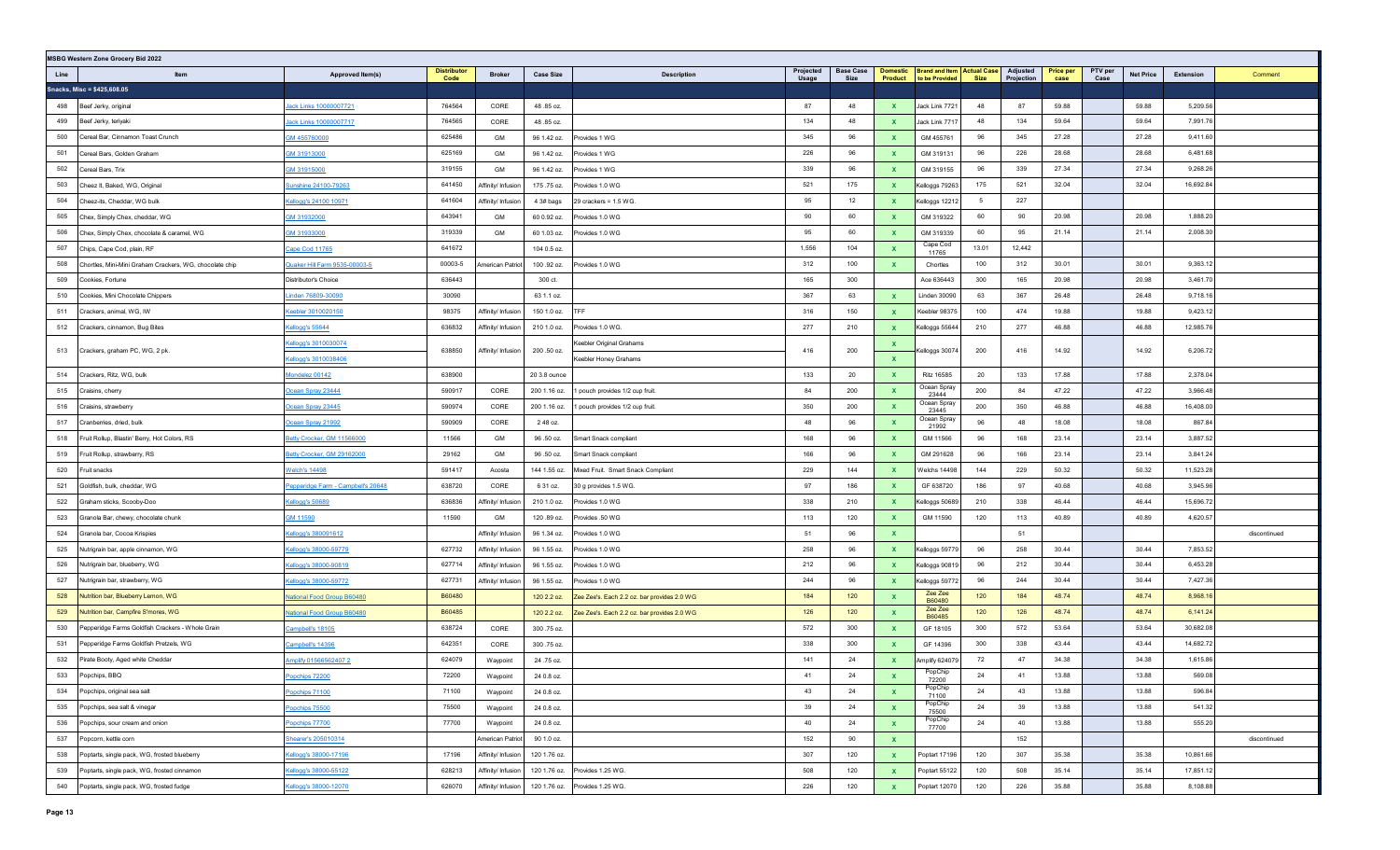| <b>MSBG Western Zone Grocery Bid 2022</b> |                                                 |                       |                            |                    |                  |                                             |                    |                          |                            |                                                     |                                       |                          |                 |                  |              |         |
|-------------------------------------------|-------------------------------------------------|-----------------------|----------------------------|--------------------|------------------|---------------------------------------------|--------------------|--------------------------|----------------------------|-----------------------------------------------------|---------------------------------------|--------------------------|-----------------|------------------|--------------|---------|
| Line                                      | Item                                            | Approved Item(s)      | <b>Distributor</b><br>Code | <b>Broker</b>      | <b>Case Size</b> | <b>Description</b>                          | Projected<br>Usage | <b>Base Case</b><br>Size | <b>Domestic</b><br>Product | <b>Brand and Item Actual Case</b><br>to be Provided | Adjusted<br>Projection<br><b>Size</b> | <b>Price per</b><br>case | PTV per<br>Case | <b>Net Price</b> | Extension    | Comment |
| 541                                       | Poptarts, single pack, WG, frosted strawberry   | Cellogg's 38000-55130 | 628072                     | Affinity/ Infusion | 120 1.76 oz.     | Provides 1.0 WG                             | 567                | 120                      | <b>X</b>                   | Poptart 55130                                       | 567<br>120                            | 34.98                    |                 | 34.98            | 19,833.66    |         |
| 542                                       | Pretzel, soft, 2.2 oz., WG                      | <b>8J 30120</b>       | 30120                      | Acosta             | 120 2.2 oz.      | Sleeve pack.                                | 471                | 120                      | <b>X</b>                   | J&J 30120                                           | 120<br>471                            | 25.98                    |                 | 25.98            | 12,236.58    |         |
| 543                                       | Pretzels, sticks, gluten free, 100 calorie pack | inyders 87840         | 82250                      |                    | 88.92 oz.        |                                             | 79                 | 88                       | $\mathbf{x}$               | Snyder 82250                                        | 88<br>79                              | 16.78                    |                 | 16.78            | 1,325.62     |         |
| 544                                       | Rice krispie treats, mini, WG                   | Cellogg's 38000-14540 | 369686                     | Affinity/ Infusion | 600 .42 oz.      |                                             | 257                | 600                      | $\mathbf{x}$               | Kelloggs 14540                                      | 600<br>257                            | 93.68                    |                 | 93.68            | 24,075.76    |         |
| 545                                       | Rice krispie treats, WG                         | Cellogg's 38000-11052 | 639696                     | Affinity/ Infusion | 80 1.41 oz.      | Individually wrapped. Smart Snack Compliant | 1,099              | 80                       | $\mathbf{x}$               | Kelloggs 11052                                      | 1,099<br>80                           | 30.22                    |                 | 30.22            | 33,211.78    |         |
| 546                                       | Rice krispie treats, WG, chocolatey chip        | Cellogg's 38000-14567 | 369682                     | Affinity/ Infusion | 80 1.60 oz.      | Individually wrapped. Smart Snack Compliant | 230                | 80                       | $\mathbf{x}$               | Kelloggs 14567                                      | 230<br>80                             | 30.48                    |                 | 30.48            | 7,010.40     |         |
| 547                                       | Sunflower seeds, honey roasted, peanut free     | SunOpta 1231780       | 1231780                    |                    | 150 1.2 oz.      | MMA. Not A list approved                    | 379                | 150                      |                            | SunOpta<br>1231780                                  | 150<br>379                            | 38.04                    |                 | 38.04            | 14,417.16    |         |
| 548                                       | Feddy Graham, cinnamon, WG                      | fondelez 00093        | 376052                     |                    | 48 1.0 oz.       | Nabisco. Provides 1.0 WG                    | 363                | 48                       | $\mathbf{x}$               | <b>Feddy Graham</b><br>935                          | 48<br>363                             | 16.18                    |                 | 16.18            | 5,873.34     |         |
| 549                                       | Tortilla chips, round, WG, Individual           | hearer's 203430312    | 261193                     | American Patriot   | 72 1.50 oz.      | Provides 2.0 WG.                            | 518                | 72                       | $\mathbf{x}$               | Shearer 30312                                       | 518<br>72                             |                          |                 |                  |              |         |
| 550                                       | Tortilla chips, tri-color triangle, WG          | <b>Mission 08613</b>  | 643740                     | Key Impact         | 6 2#             | Red, white and blue                         | 194                | 12                       |                            | Mission 08613                                       | 12<br>194                             | 38.50                    |                 | 38.50            | 7,469.00     |         |
| $Spices = $8,228.26$                      |                                                 |                       |                            |                    |                  |                                             |                    |                          |                            |                                                     |                                       |                          |                 |                  |              |         |
| 551                                       | <b>Basil</b> leaves                             | Distributor's Choice  | 766321                     |                    | 20 oz EA         |                                             | 54                 | 20                       | <b>Exception</b>           | Fresh Choice<br>766321                              | 32<br>34                              | 7.78                     |                 | 7.78             | 264.52       |         |
| 552                                       | Chili powder                                    | Distributor's Choice  | 708122                     |                    | 16 oz EA         |                                             | 62                 | 16                       | <b>Exception</b>           | Fresh Choice<br>708122                              | 16<br>62                              | 3.55                     |                 | 3.55             | 220.10       |         |
| 553                                       | Cinnamon, ground                                | Distributor's Choice  | 768610                     |                    | 16 oz EA         |                                             | 42                 | 16                       | <b>Exception</b>           | Fresh Choice<br>768610                              | 16<br>42                              | 7.61                     |                 | 7.61             | 319.62       |         |
| 554                                       | Cumin, ground                                   | Distributor's Choice  | 769940                     |                    | 14 oz EA         |                                             | 36                 | 14                       | <b>Exception</b>           | Fresh Choice<br>769940                              | 16<br>32                              | 6.62                     |                 | 6.62             | 211.84       |         |
| 555                                       | Garlic, chopped in oil                          | Distributor's Choice  | 770510                     |                    | 6 32 oz.         |                                             | 42                 | 6                        | <b>Exception</b>           | Fresh Choice<br>770510                              | 12<br>21                              | 4.98                     |                 | 4.98             | 104.58       |         |
| 556                                       | Garlic, granulated                              | Distributor's Choice  | 771180                     |                    | 25 oz EA         |                                             | 106                | 25                       | <b>Exception</b>           | Fresh Choice<br>771180                              | 10<br>265                             | 5.75                     |                 | 5.75             | 1,523.75     |         |
| 557                                       | Garlic, powder                                  | Distributor's Choice  | 707698                     |                    | 19 oz EA         |                                             | -6                 | 19                       | <b>Exception</b>           | Fresh Choice<br>707698                              | 16<br>7                               | 4.98                     |                 | 4.98             | 34.86        |         |
| 558                                       | Italian seasoning                               | Distributor's Choice  | 765401                     |                    | 24 oz EA         |                                             | 74                 | 24                       | <b>Exception</b>           | Fresh Choice<br>765401                              | 16<br>111                             | 5.74                     |                 | 5.74             | 637.14       |         |
| 559                                       | Mustard, dry                                    | Distributor's Choice  | 773550                     |                    | 16 oz EA         |                                             | 14                 | 16                       | <b>Exception</b>           | Fresh Choice<br>773550                              | 16<br>14                              | 7.32                     |                 | 7.32             | 102.48       |         |
| 560                                       | Nutmeg, ground                                  | Distributor's Choice  | 773740                     |                    | 16 oz EA         |                                             | - 6                | 16                       | <b>Exception</b>           | Fresh Choice<br>773740                              | 16<br>6                               | 15.94                    |                 | 15.94            | 95.64        |         |
| 561                                       | Onion powder                                    | Distributor's Choice  | 774310                     |                    | 20 oz EA         |                                             | 26                 | 20                       | <b>Exception</b>           | Fresh Choice<br>774310                              | 20<br>26                              | 5.98                     |                 | 5.98             | 155.48       |         |
| 562                                       | Onions, dehydrated                              | Distributor's Choice  | 771259                     |                    | 3# (48 oz.) EA   |                                             | 72                 | 48                       | <b>Exception</b>           | Fresh Choice<br>771259                              | 16<br>216                             | 4.48                     |                 | 4.48             | 967.68       |         |
| 563                                       | Oregano, leaves                                 | Distributor's Choice  | 775020                     |                    | 24 oz EA         |                                             | 36                 | 24                       | <b>Exception</b>           | Fresh Choice<br>775020                              | 32<br>27                              | 9.72                     |                 | 9.72             | 262.44       |         |
| 564                                       | Paprika                                         | Distributor's Choice  | 775201                     |                    | 16 oz EA         |                                             | 36                 | 16                       | <b>Exception</b>           | Fresh Choice<br>775201                              | 16<br>36                              | 6.48                     |                 | 6.48             | 233.28       |         |
| 565                                       | Parsley, flakes                                 | Distributor's Choice  | 775830                     |                    | 10 oz EA         |                                             | 52                 | 10                       | <b>Exception</b>           | Fresh Choice<br>775830                              | 11<br>47                              | 10.27                    |                 | 10.27            | 482.69       |         |
| 566                                       | Pepper, black                                   | Distributor's Choice  | 707744                     |                    | 16 oz EA         |                                             | 80                 | 16                       | <b>Exception</b>           | Fresh Choice<br>707744                              | 16<br>80                              | 5.88                     |                 | 5.88             | 470.40       |         |
| 567                                       | Pepper, red crushed                             | Distributor's Choice  | 776970                     |                    | 12 oz EA         |                                             | $\overline{4}$     | 12                       | <b>Exception</b>           | Fresh Choice<br>776970                              | 12<br>$\overline{4}$                  | 5.52                     |                 | 5.52             | 22.08        |         |
| 568                                       | Pepper, white                                   | Distributor's Choice  | 777540                     |                    | 16 oz EA         |                                             | 8                  | 16                       | <b>Exception</b>           | Fresh Choice<br>777540                              | 18<br>7                               | 9.22                     |                 | 9.22             | 64.54        |         |
| 569                                       | Poultry seasoning                               | Distributor's Choice  | 779250                     |                    | 12 oz EA         |                                             | 34                 | 12                       | <b>Exception</b>           | Fresh Choice<br>779250                              | 16<br>26                              | 5.11                     |                 | 5.11             | 132.86       |         |
| 570                                       | Salt, kosher                                    | Distributor's Choice  | 780770                     |                    | 12 3 lb.         |                                             | 32                 | 36                       | <b>Exception</b>           | Morton 780770                                       | 32<br>36                              | 42.64                    |                 | 42.64            | 1.364.48     |         |
| 571                                       | Salt, table                                     | Distributor's Choice  | 780390                     |                    | 24 26 oz.        |                                             | 24                 | 24                       | <b>Exception</b>           | Morton 780390                                       | 24<br>24                              | 20.08                    |                 | 20.08            | 481.92       |         |
| 572                                       | Thyme, leaves                                   | Distributor's Choice  | 782860                     |                    | 7 oz EA          |                                             | 24                 |                          | <b>Exception</b>           | Fresh Choice<br>782860                              | 12<br>14                              | 5.42                     |                 | 5.42             | 75.88        |         |
|                                           | Fee for Service Drayage = \$700.70              |                       |                            |                    |                  |                                             |                    |                          |                            |                                                     |                                       |                          |                 |                  |              |         |
| 573                                       | Drayage charge for Fee for Service              |                       |                            |                    |                  |                                             | 182                |                          |                            |                                                     |                                       | 3.85                     |                 |                  | 700.70       |         |
|                                           |                                                 |                       |                            |                    |                  |                                             |                    |                          |                            |                                                     |                                       |                          |                 | Total:           | 5,619,534.55 |         |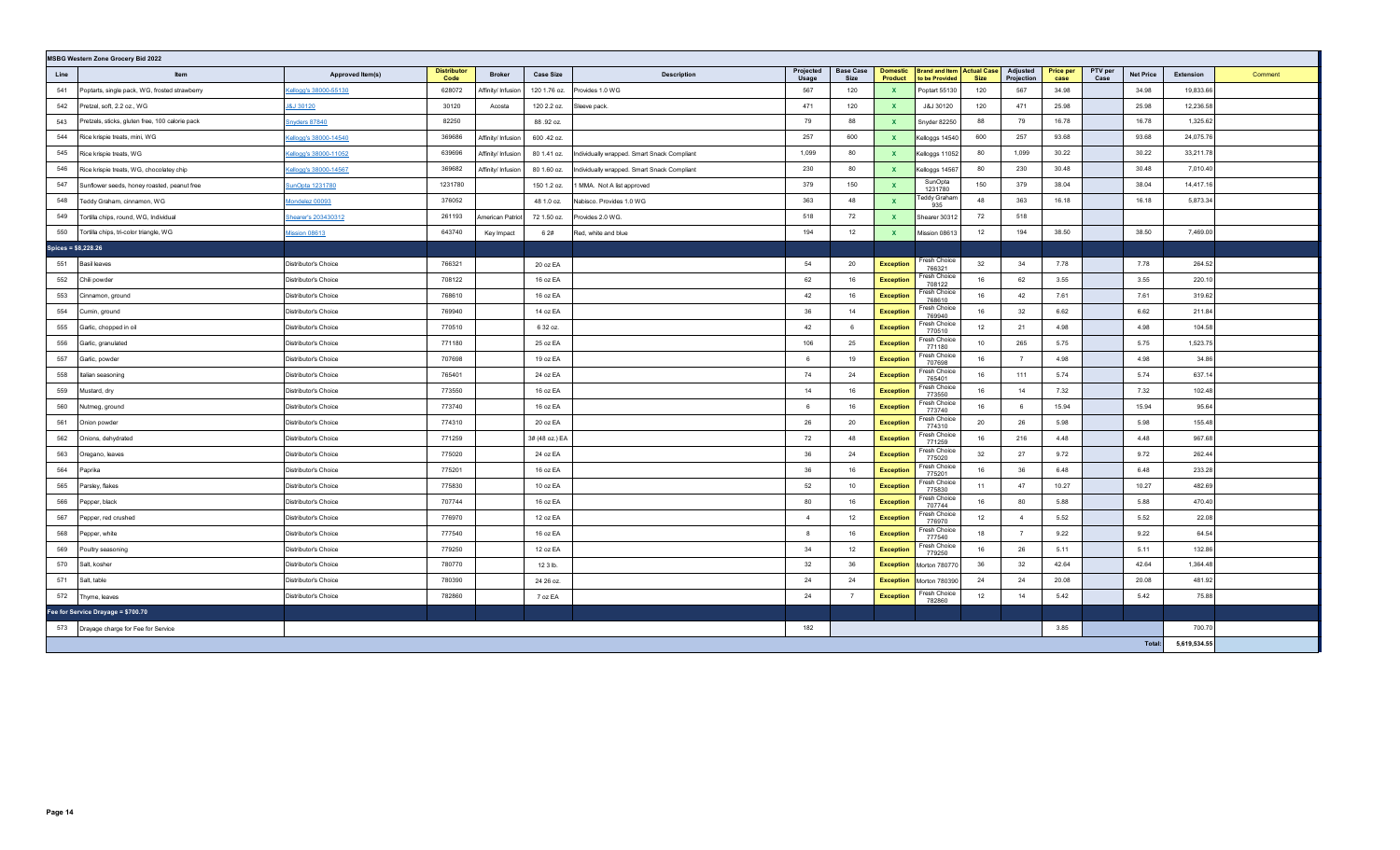| <b>MSBG Western Zone Grocery Bid 2022</b> |                  |                            |               |                  |                    |                    |  |                                                                                                                                   |  |  |                  |           |         |  |
|-------------------------------------------|------------------|----------------------------|---------------|------------------|--------------------|--------------------|--|-----------------------------------------------------------------------------------------------------------------------------------|--|--|------------------|-----------|---------|--|
| Line<br>Item                              | Approved Item(s) | <b>Distributor</b><br>Code | <b>Broker</b> | <b>Case Size</b> | <b>Description</b> | Projected<br>Usage |  | Base Case Domestic Brand and Item Actual Case Adjusted Price per PTV per<br>Size Product to be Provided Size Projection case Case |  |  | <b>Net Price</b> | Extension | Comment |  |
| <b>Group Summary</b>                      |                  |                            |               |                  |                    |                    |  |                                                                                                                                   |  |  |                  |           |         |  |
| Beef, Commercial:                         | \$198,787.54     |                            |               |                  |                    |                    |  |                                                                                                                                   |  |  |                  |           |         |  |
| <b>Bread, Baking:</b>                     | \$260,170.87     |                            |               |                  |                    |                    |  |                                                                                                                                   |  |  |                  |           |         |  |
| <b>Breakfast:</b>                         | \$486,527.10     |                            |               |                  |                    |                    |  |                                                                                                                                   |  |  |                  |           |         |  |
| Cereal:                                   | \$76,454.57      |                            |               |                  |                    |                    |  |                                                                                                                                   |  |  |                  |           |         |  |
| Chicken, Goldkist:                        | \$362,014.12     |                            |               |                  |                    |                    |  |                                                                                                                                   |  |  |                  |           |         |  |
| Chicken, Misc:                            | \$203,257.22     |                            |               |                  |                    |                    |  |                                                                                                                                   |  |  |                  |           |         |  |
| Chicken, Tyson:                           | \$309,157.44     |                            |               |                  |                    |                    |  |                                                                                                                                   |  |  |                  |           |         |  |
| <b>Condiments:</b>                        | \$196,396.34     |                            |               |                  |                    |                    |  |                                                                                                                                   |  |  |                  |           |         |  |
| <b>Cookie Dough:</b>                      | \$70,216.00      |                            |               |                  |                    |                    |  |                                                                                                                                   |  |  |                  |           |         |  |
| Dairy:                                    | \$356,871.59     |                            |               |                  |                    |                    |  |                                                                                                                                   |  |  |                  |           |         |  |
| Dressings, Gluten Free and Spices:        | \$92,103.12      |                            |               |                  |                    |                    |  |                                                                                                                                   |  |  |                  |           |         |  |
| <b>Fruit and Vegetable:</b>               | \$217,768.39     |                            |               |                  |                    |                    |  |                                                                                                                                   |  |  |                  |           |         |  |
| <b>Juice and Beverages:</b>               | \$147,391.37     |                            |               |                  |                    |                    |  |                                                                                                                                   |  |  |                  |           |         |  |
| <b>Meat-Misc:</b>                         | \$349,277.79     |                            |               |                  |                    |                    |  |                                                                                                                                   |  |  |                  |           |         |  |
| Miscellaneous:                            | \$502,859.83     |                            |               |                  |                    |                    |  |                                                                                                                                   |  |  |                  |           |         |  |
| Pasta, Rice:                              | \$250,734.92     |                            |               |                  |                    |                    |  |                                                                                                                                   |  |  |                  |           |         |  |
| Pizza:                                    | \$385,159.56     |                            |               |                  |                    |                    |  |                                                                                                                                   |  |  |                  |           |         |  |
| Potato:                                   | \$454,363.66     |                            |               |                  |                    |                    |  |                                                                                                                                   |  |  |                  |           |         |  |
| Snacks, Frito-Lay:                        | \$273,714.37     |                            |               |                  |                    |                    |  |                                                                                                                                   |  |  |                  |           |         |  |
| Snacks, Misc:                             | \$425,608.05     |                            |               |                  |                    |                    |  |                                                                                                                                   |  |  |                  |           |         |  |
| Fee for Service Drayage:                  | \$700.70         |                            |               |                  |                    |                    |  |                                                                                                                                   |  |  |                  |           |         |  |
| <b>Grand Total:</b>                       | \$5,619,534.55   |                            |               |                  |                    |                    |  |                                                                                                                                   |  |  |                  |           |         |  |
|                                           |                  |                            |               |                  |                    |                    |  |                                                                                                                                   |  |  |                  |           |         |  |
|                                           |                  |                            |               |                  |                    |                    |  |                                                                                                                                   |  |  |                  |           |         |  |
|                                           |                  |                            |               |                  |                    |                    |  |                                                                                                                                   |  |  |                  |           |         |  |
|                                           |                  |                            |               |                  |                    |                    |  |                                                                                                                                   |  |  |                  |           |         |  |
|                                           |                  |                            |               |                  |                    |                    |  |                                                                                                                                   |  |  |                  |           |         |  |
|                                           |                  |                            |               |                  |                    |                    |  |                                                                                                                                   |  |  |                  |           |         |  |